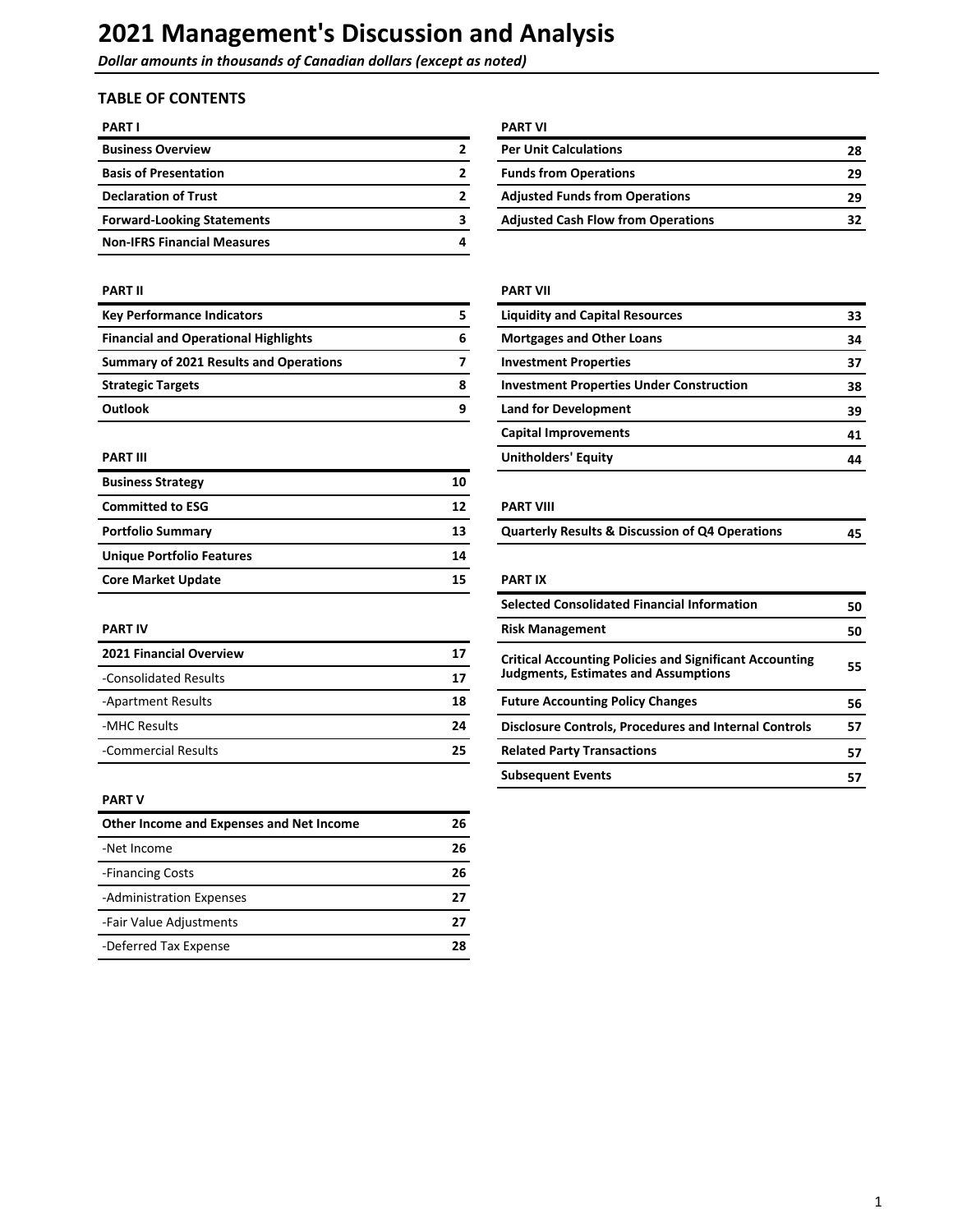## <span id="page-1-0"></span>**PART I**

### **Business Overview**

Killam Apartment REIT ("Killam", the "Trust", or the "REIT"), based in Halifax, Nova Scotia (NS), is one of Canada's largest multiresidential property owners, owning, operating, managing and developing a \$4.5 billion portfolio of apartments, manufactured home communities (MHCs) and commercial properties across seven provinces. Killam was founded in 2000 to create value through the consolidation of apartments in Atlantic Canada and MHCs across Canada. Killam entered the Ontario (ON) apartment market in 2010, the Alberta (AB) apartment market in 2014, and the British Columbia (BC) apartment market in 2020. Killam broke ground on its first development in 2010 and has completed thirteen projects to-date, with a further five projects currently under construction.

Killam's strategy to drive value and profitability focuses on three priorities:

- 1) Increase earnings from the existing portfolio;
- 2) Expand the portfolio and diversify geographically through accretive acquisitions, targeting newer properties; and
- 3) Develop high-quality properties in its core markets.

The apartment business is Killam's largest segment and accounted for 88.5% of Killam's net operating income (NOI) for the year ended December 31, 2021. As at December 31, 2021, Killam's apartment portfolio consisted of 18,685 units, including 968 units jointly owned with institutional partners. Killam's 221 apartment properties are located in Atlantic Canada's six largest urban centres (Halifax, Moncton, Saint John, Fredericton, Charlottetown and St. John's), Ontario (Ottawa, London, Toronto and Kitchener-Waterloo-Cambridge), Alberta (Edmonton and Calgary), and British Columbia (Greater Victoria). Killam is Atlantic Canada's largest owner of multi-residential apartments and plans to continue increasing its presence outside Atlantic Canada through acquisitions and developments; however, it will continue to invest strategically in Atlantic Canada to maintain its market presence.

In addition, Killam owns 5,875 sites in 39 MHCs, also known as land-lease communities or trailer parks, in Ontario and Atlantic Canada. Killam owns the land and infrastructure supporting these communities and leases sites to tenants who own their own homes and pay Killam site rent. The MHC portfolio accounted for 6.4% of Killam's NOI for the year ended December 31, 2021. Killam also owns 941,372 square feet (SF) of commercial space that accounted for 5.1% of Killam's NOI for the year ended December 31, 2021.

## **Basis of Presentation**

The following Management's Discussion and Analysis (MD&A) has been prepared by Management and focuses on key statistics from the annual consolidated financial statements, including the notes thereto, and pertains to known risks and uncertainties. This MD&A should be read in conjunction with the Trust's audited consolidated financial statements for the years ended December 31, 2021 and 2020, which have been prepared in accordance with International Financial Reporting Standards (IFRS) as issued by the International Accounting Standards Board (IASB). These documents, along with Killam's 2020 Annual Information Form (AIF), are available on SEDAR at [www.sedar.com](http://www.sedar.com).

The discussions in this MD&A are based on information available as at February 16, 2022. This MD&A has been reviewed and approved by Management and the REIT's Board of Trustees.

# **Declaration of Trust**

Killam's investment guidelines and operating policies are set out in its Amended and Restated Declaration of Trust (DOT) dated November 27, 2015, which is available on SEDAR. A summary of the guidelines and policies is as follows:

#### **Investment Guidelines**

- The Trust will acquire, hold, develop, maintain, improve, lease and manage income-producing real estate properties;
- Investments in joint ventures, partnerships (general or limited) and limited liability companies are permitted;
- Investments in land for development that will be capital property for Killam are permitted; and
- Investments that would disqualify Killam as a "mutual fund trust" or a "unit trust" as defined within the *Income Tax Act* (Canada) are prohibited.

#### **Operating Policies**

- Overall indebtedness is not to exceed 70% of Gross Book Value, as defined by the DOT;
- Guarantees of indebtedness that would disqualify Killam as a "mutual fund trust" or a "unit trust" as defined within the *Income Tax* Act (Canada) are prohibited; and
- Killam must maintain property insurance coverage in respect of reasonable potential liabilities of the Trust.

As at December 31, 2021, Killam was in compliance with all investment guidelines and operating policies.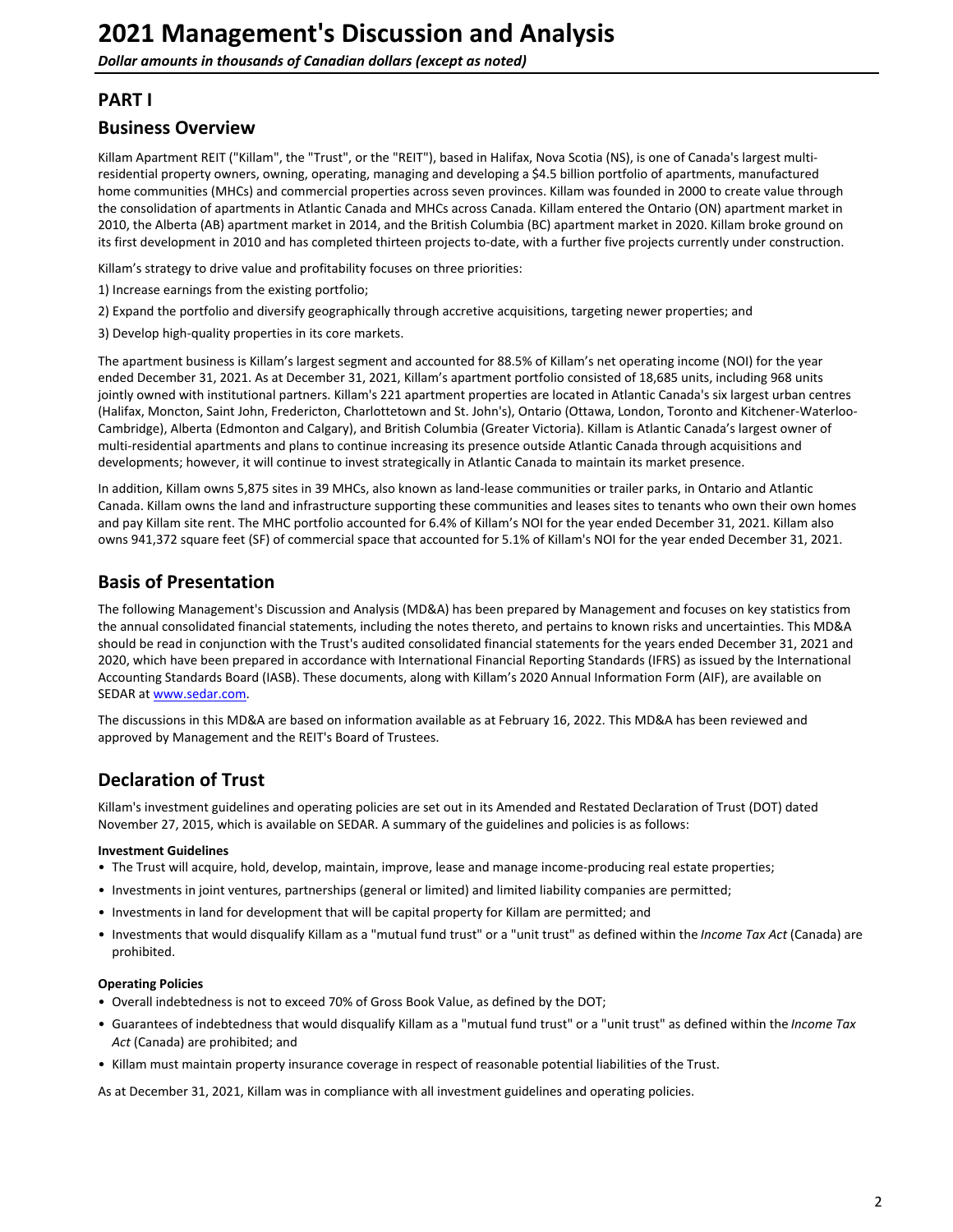# <span id="page-2-0"></span>**Forward-Looking Statements**

Certain statements contained in this MD&A may contain forward-looking statements and forward-looking information (collectively, "forward-looking statements") including within the meaning of applicable securities law.

In some cases, forward-looking statements can be identified by the use of words such as "may", "will", "should", "expect", "plan", "anticipate", "believe", "estimate", "potential", "continue", "target", "committed", "priority", "remain", "strategy", or the negative of these terms or other comparable terminology, and by discussions of strategies that involve risks and uncertainties.

Such forward-looking statements contained in this MD&A may include, among other things, statements regarding: Killam's expectations with regard to market demand and rent growth; the effect of government imposed rental rate restrictions; Killam's growth strategy; net asset value growth; planned growth of the property portfolio; the expansion of the land portfolio for future developments; future acquisitions; including the amount expected to be invested in such acquisitions, the location of such acquisitions, improvements in profitability of Killam's property portfolio, Killam's property developments, including cost and timing of completion thereof, and Management's expectations regarding capital improvement costs; short and longer term targets relating to same property NOI growth, portfolio growth, NOI generated outside of Atlantic Canada, investment in completed developments, debt maintenance or reductions, ESG investment, return on investment, and affordable housing; Killam's joint venture partners; Killam's ability to mitigate cost increases; maintenance costs; the effect of completed developments on Killam's business; the expansion of Killam's repositioning program; uncertainties and risks arising as a result of the spread of the COVID-19 pandemic, including uncertainty surrounding disruptions to financial markets, regional economies and the world economy; the return to pre-pandemic employment levels; interest rate fluctuations; credit availability; financing costs; market values; pace and scope on future acquisitions, construction, development and renovation, renewals and leasing; the ability to expand into other geographical regions of Canada in an economically viable way and geographically diversity Killam's portfolio; the estimated population and economic growth in key markets; the rate of transition from rental to homeownership; the GDP growth across the country post-pandemic; the continued capital investment from governments and the private sector in key markets; the availability of capital to fund further acquisitions and investments in Killam's business; replacing construction financing with permanent mortgage financing; Killam's commitment to ESG and its ESG policy, including investment in ESG initiatives and technology and its impact on Killam's energy consumption and costs; augmenting Killam's sustainability programs and improving its GRESB rating; reducing Killam's impact on the environment; and the benefit of building certifications and high operating and living standards.

Readers should be aware that these forward-looking statements are subject to known and unknown risks, uncertainties and other factors that could cause actual results to differ materially from those anticipated or implied, or those suggested by any forward-looking statements, including: the effects, duration and government responses to the COVID-19 pandemic and the effectiveness of measures intended to mitigate the impact of COVID-19, national and regional economic conditions and the availability of capital to fund further investments in Killam's business. Further information regarding these risks, uncertainties and other factors may be found under the "Risk Management" section at the end of this document and Killam's most recent AIF. Given these uncertainties, readers are cautioned not to place undue reliance on any forward-looking statements contained, or incorporated by reference, in this MD&A.

By their nature, forward-looking statements involve numerous assumptions, inherent risks and uncertainties, both general and specific, that contribute to the possibility that the predictions, forecasts, projections and various future events contained therein may not occur. Although Management believes that the expectations reflected in the forward-looking statements are reasonable, there can be no assurance that future results, levels of activity, performance or achievements will occur as anticipated.

While Killam anticipates that subsequent events and developments may cause Killam's view to change, Killam does not intend to update or revise any forward-looking statement, whether as a result of new information, future events, circumstances, or such other factors that affect this information, except as required by applicable law. The forward-looking statements in this document are provided for the limited purpose of enabling current and potential investors to evaluate an investment in Killam. Readers are cautioned that such statements may not be appropriate and should not be used for any other purpose.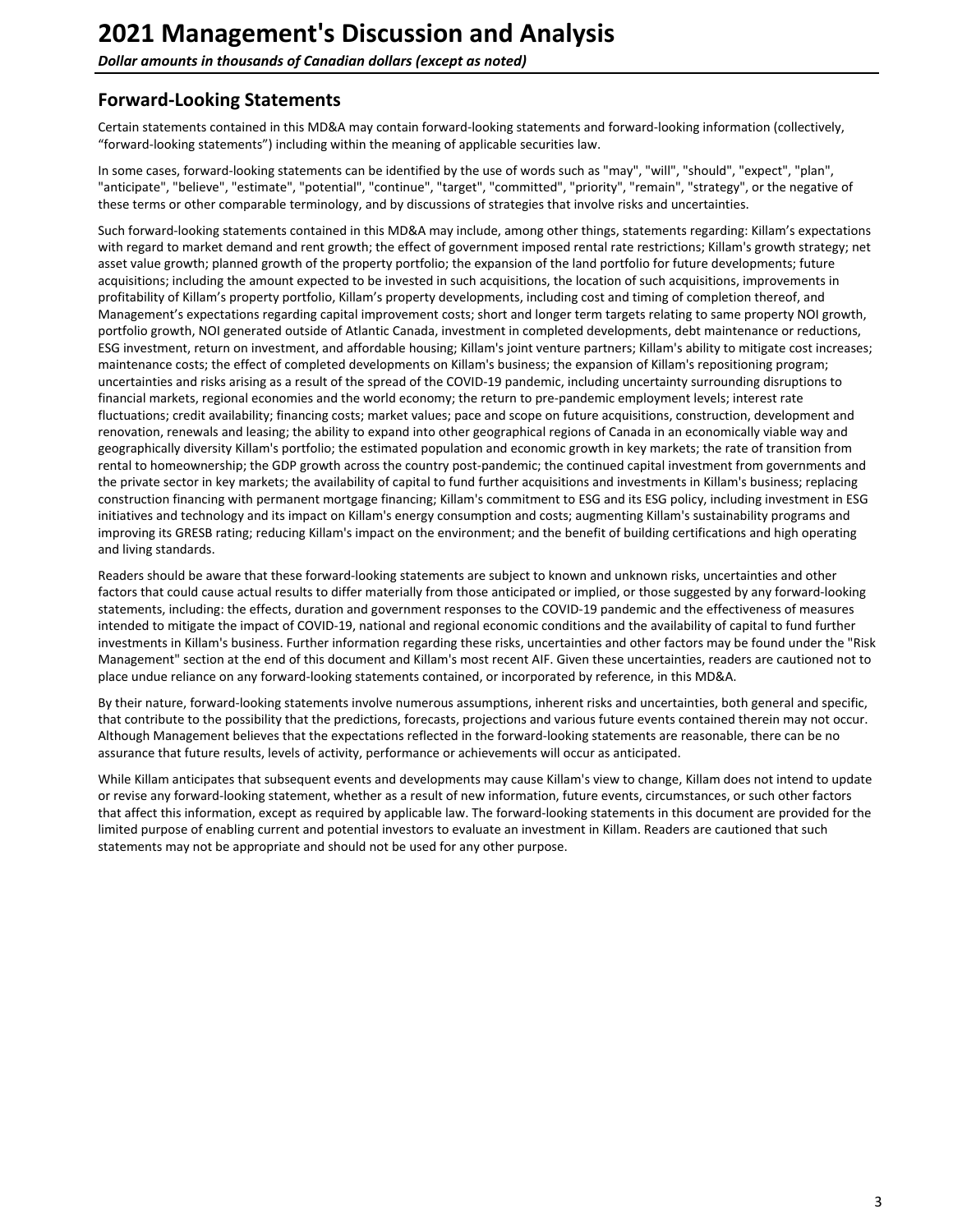<span id="page-3-0"></span>**Dollar amounts in thousands of Canadian dollars (except as noted)** 

# **Non-IFRS Financial Measures**

Management believes the following non-IFRS financial measures, ratios and supplementary information are relevant measures of the ability of Killam to earn revenue and to evaluate Killam's financial performance. Non-IFRS measures should not be construed as alternatives to net income or cash flow from operating activities determined in accordance with IFRS, as indicators of Killam's performance, or sustainability of Killam's distributions. These measures do not have standardized meanings under IFRS and therefore may not be comparable to similarly titled measures presented by other publicly traded organizations.

#### **Non-IFRS Financial Measures**

- Funds from operations (FFO) is a non-IFRS financial measure of operating performance widely used by the Canadian real estate industry based on the definition set forth by REALPAC. FFO, and applicable per unit amounts, are calculated by Killam as net income adjusted for fair value gains (losses), interest expense related to exchangeable units, gains (losses) on disposition, deferred tax expense (recovery), unrealized gains (losses) on derivative liability, internal commercial leasing costs, depreciation on an owneroccupied building, interest expense related to lease liabilities, and non-controlling interest. FFO is calculated in accordance with the REALPAC definition. A reconciliation between net income and FFO is included on page 29.
- Adjusted funds from operations (AFFO) is a non-IFRS financial measure of operating performance widely used by the Canadian real estate industry based on the definition set forth by REALPAC. AFFO, and applicable per unit amounts and payout ratios, are calculated by Killam as FFO less an allowance for maintenance capital expenditures ("capex") (a three-year rolling historical average capital investment to maintain and sustain Killam's properties), commercial leasing costs and straight-line commercial rents. AFFO is calculated in accordance with the REALPAC definition. Management considers AFFO an earnings metric. A reconciliation from FFO to AFFO is included on page 31.
- Adjusted cash flow from operations (ACFO) is a non-IFRS financial measure of operating performance widely used by the Canadian real estate industry based on the definition set forth by REALPAC. ACFO is calculated by Killam as cash flow provided by operating activities with adjustments for changes in working capital that are not indicative of sustainable cash available for distribution, maintenance capital expenditures, commercial leasing costs, amortization of deferred financing costs, interest expense related to lease liabilities and non-controlling interest. Management considers ACFO a measure of sustainable cash flow. A reconciliation from cash provided by operating activities to ACFO is included on page [32.](#page-31-0) ACFO is calculated in accordance with the REALPAC definition.
- Adjusted earnings before interest, tax, depreciation and amortization ("adjusted EBITDA") is calculated by Killam as net income before fair value adjustments, gains (losses) on disposition, income taxes, interest, depreciation and amortization. A reconciliation is included on page 34.
- Normalized adjusted EBITDA is calculated by Killam as adjusted EBITDA that has been normalized for a full year of stabilized earnings from recently completed acquisitions and developments, on a forward-looking basis. A reconciliation is included on page 34.
- Net debt is a non-IFRS measure used by Management in the computation of debt to normalized adjusted EBITDA. Net debt is calculated as the sum of mortgages and loans payable, credit facilities and construction loans (total debt) reduced by the cash balances at the end of the period. The most directly comparable IFRS measure to net debt is debt.

#### **Non-IFRS Ratios**

- Interest coverage is calculated by dividing adjusted EBITDA by mortgage, loan and construction loan interest and interest on credit facilities. The calculation is included on page 34.
- Debt service coverage is calculated by dividing adjusted EBITDA by mortgage loan and construction loan interest, interest on credit facilities and principal mortgage repayments. The calculation is included on page 34.
- Per unit calculations are calculated using the applicable non-IFRS financial measures noted above, i.e. FFO, AFFO and/or ACFO, divided by the basic or diluted number of units outstanding at the end of the relevant period.
- Payout ratios are calculated using the distribution rate for the period divided by the applicable per unit amount, i.e. AFFO and/or ACFO.
- Debt to normalized adjusted EBITDA is calculated by dividing net debt by normalized adjusted EBITDA. The calculation is included on page 34.

#### **Supplementary Financial Measure**

- Same property NOI is a supplementary financial measure defined as NOI for stabilized properties that Killam has owned for equivalent periods in 2021 and 2020. Same property results represent 85.0% of the fair value of Killam's investment property portfolio as at December 31, 2021. Excluded from same property results in 2021 are acquisitions, dispositions and developments completed in 2020 and 2021, and non-stabilized commercial properties linked to development projects.
- Same property average rent is calculated by taking a weighted average of the total residential rent for the last month of the reporting period, divided by the relevant number of the units per region for stabilized properties that Killam has owned for equivalent periods in 2021 and 2020. For total residential rents, rents for occupied units are based on contracted rent and rents for vacant units are based on estimated market rents if the units were occupied.

#### **Capital Management Financial Measure**

• Total debt as a percentage of total assets is a capital management financial measure and is calculated by dividing total debt by total assets, excluding right-of-use assets. This measure is reconciled in Note 26 of the consolidated financial statements.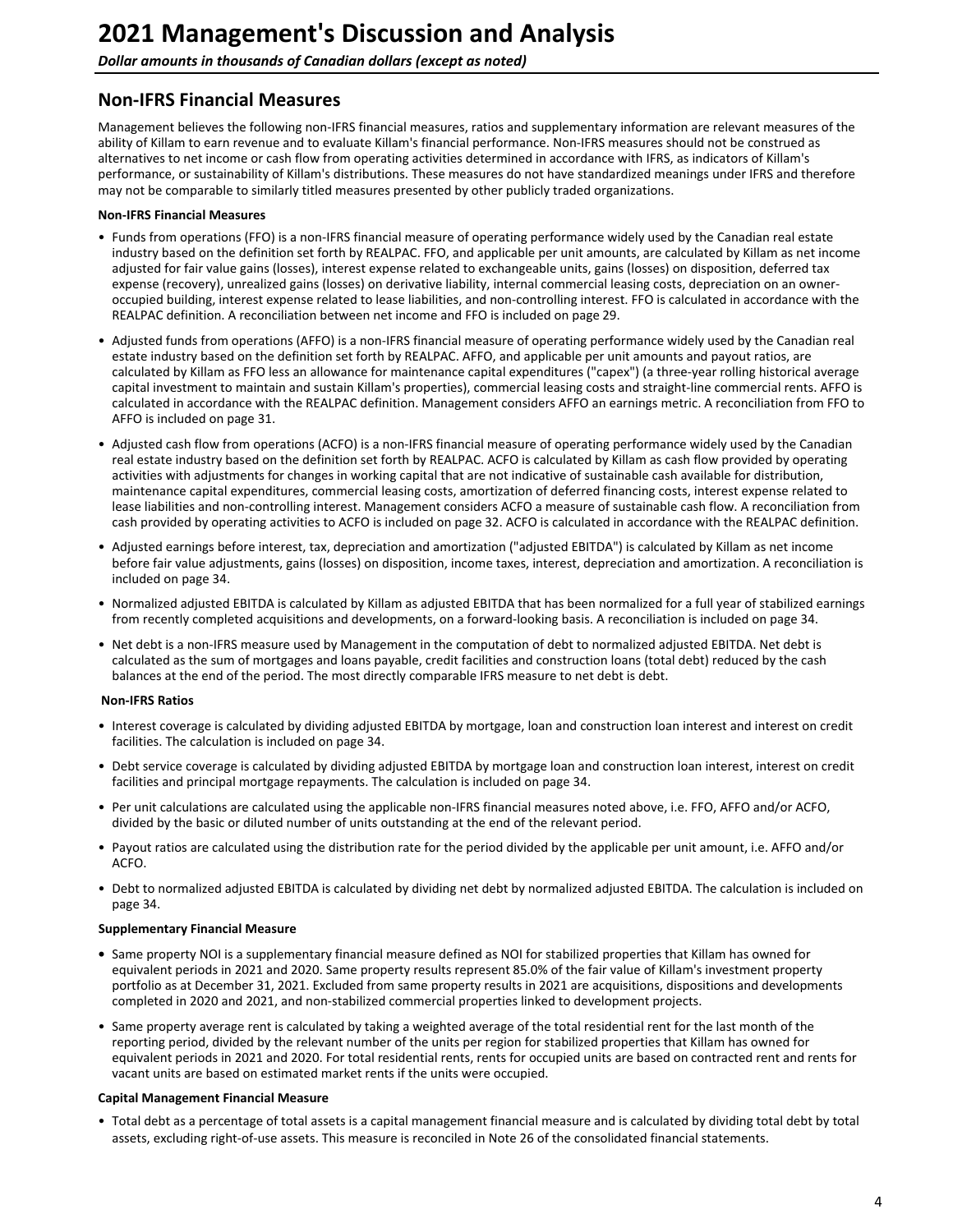# <span id="page-4-0"></span>**PART II**

# **Key Performance Indicators**

To assist Management and investors in monitoring Killam's achievement of its objectives, Killam utilizes a number of key performance indicators to measure the success of its operating and financial performance:

- 1) FFO per Unit A standard measure of earnings for real estate entities. Management is focused on growing FFO per unit.
- 2) AFFO per Unit A standard measure of earnings for real estate entities. Management is focused on growing AFFO per unit.
- 3) Payout Ratio Killam monitors its AFFO and ACFO payout ratios and targets lower payout ratios. The ACFO payout ratio is a measure to assess the sustainability of distributions. The AFFO payout ratio is used as a supplementary measure. Although Killam expects to sustain and grow distributions, the amount of distributions will depend on debt repayments and refinancings, capital investments, and other factors, which may be beyond the control of the REIT.
- 4) Same Property NOI This measure considers Killam's ability to increase its same property NOI, removing the impact of recent acquisitions, dispositions and developments.
- 5) Occupancy Management is focused on maximizing occupancy while also managing the impact of higher rental rates. This measure is a percentage based on gross potential residential rent less dollars of lost rent from vacancy, divided by gross potential residential rent.
- 6) Rental Increases Management expects to increase average annual rental rates and tracks average annual rate increases.
- 7) Total Debt as a Percentage of Total Assets Killam's primary measure of its leverage is total debt as a percentage of total assets. Killam's DOT operating policies stipulate that overall indebtedness is not to exceed 70% of Gross Book Value. Total debt as a percentage of total assets is calculated by dividing total interest-bearing debt by total assets, excluding right-of-use assets.
- 8) Weighted Average Interest Rate of Mortgage Debt and Total Debt Killam monitors the weighted average cost of its mortgage and total debt.
- 9) Weighted Average Years to Debt Maturity Management monitors the weighted average number of years to maturity on its debt.
- 10) Debt to Normalized Adjusted EBITDA A common measure of leverage used by lenders, this measure considers Killam's financial health and liquidity. In normalizing recently completed acquisitions and developments, Killam uses a forward-looking full year of stabilized earnings. Generally, the lower the debt to normalized adjusted EBITDA ratio, the lower the credit risk.
- 11) Debt Service Coverage A common measure of credit risk used by lenders, this measure considers Killam's ability to pay both interest and principal on outstanding debt. Generally, the higher the debt service coverage ratio, the lower the credit risk.
- 12) Interest Coverage A common measure of credit risk used by lenders, this measure considers Killam's ability to pay interest on outstanding debt. Generally, the higher the interest coverage ratio, the lower the credit risk.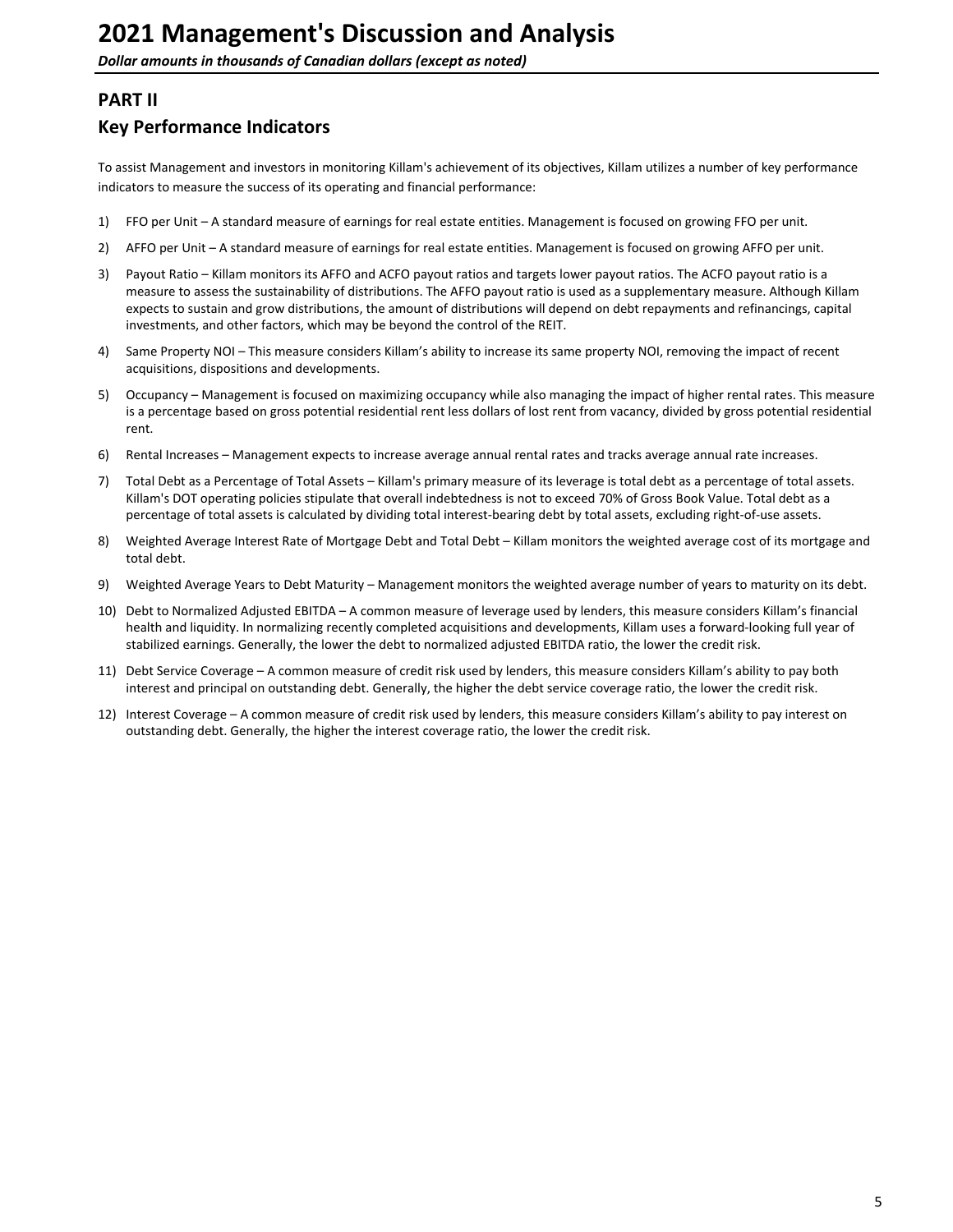<span id="page-5-0"></span>**Dollar amounts in thousands of Canadian dollars (except as noted)** 

# **Financial and Operational Highlights**

The following table presents a summary of Killam's key IFRS and non-IFRS financial and operational performance measures:

| For the years ended December 31,                                        | 2021      | 2020      | Change $(1)$          |
|-------------------------------------------------------------------------|-----------|-----------|-----------------------|
| <b>Operating Performance</b>                                            |           |           |                       |
| Property revenue                                                        | \$290,917 | \$261,690 | 11.2%                 |
| Net operating income                                                    | \$183,235 | \$163,854 | 11.8%                 |
| Net income                                                              | \$285,527 | \$146,040 | 95.5%                 |
| FFO <sup>(2)</sup>                                                      | \$119,235 | \$104,678 | 13.9%                 |
| FFO per unit $-$ diluted $(2)$                                          | \$1.07    | \$1.00    | 7.0%                  |
| AFFO <sup>(1)</sup>                                                     | \$100,438 | \$86,816  | 15.7%                 |
| AFFO per unit $-$ diluted $(2)$                                         | \$0.90    | \$0.83    | 8.4%                  |
| Weighted average number of units outstanding - diluted (000s)           | 111,626   | 104,503   | 6.8%                  |
| Distributions paid per unit (3)                                         | \$0.69    | \$0.68    | 1.5%                  |
| AFFO payout ratio – diluted $(2)$                                       | 76%       | 82%       | $(600)$ bps           |
| <b>Portfolio Performance</b>                                            |           |           |                       |
| Same property NOI <sup>(2)</sup>                                        | \$165,112 | \$157,035 | 5.1%                  |
| Same property NOI margin <sup>(2)</sup>                                 | 62.9%     | 62.2%     | 70 bps                |
| Same property apartment occupancy                                       | 97.2%     | 96.7%     | 50 bps                |
| Same property apartment weighted average rental increase <sup>(4)</sup> | 3.0%      | 3.4%      | $(40)$ bps            |
| As at December 31,                                                      | 2021      | 2020      | Change <sup>(2)</sup> |
| <b>Leverage Ratios and Metrics</b>                                      |           |           |                       |
| Total Debt as a Percentage of Total assets                              | 45.0%     | 44.6%     | 40 bps                |
| Weighted average mortgage interest rate                                 | 2.58%     | 2.69%     | $(11)$ bps            |
| Weighted average years to debt maturity                                 | 4.0       | 4.6       | $(0.6)$ years         |
| Debt to normalized EBITDA <sup>(2)</sup>                                | 11.33x    | 10.78x    | 55 bps                |
| Debt service coverage <sup>(2)</sup>                                    | 1.53x     | 1.57x     | $(4)$ bps             |
| Interest coverage <sup>(2)</sup>                                        | 3.53x     | 3.36x     | 17 bps                |

(1) Change expressed as a percentage, basis points (bps) or years.

(2) FFO, AFFO, AFFO payout ratio, debt to normalized EBITDA ratio, debt service coverage ratio, interest coverage ratio and same property NOI are not defined by IFRS, do not have standard meanings and may not be comparable with other industries or entities (see "Non-IFRS and Supplementary Financial Measures").

(3) The Board of Trustees approved a 2.9% increase in Killam's distribution on an annualized basis to \$0.70 per unit, effective for the September 2021 distribution. 

(4) Year-over-year, as at December 31.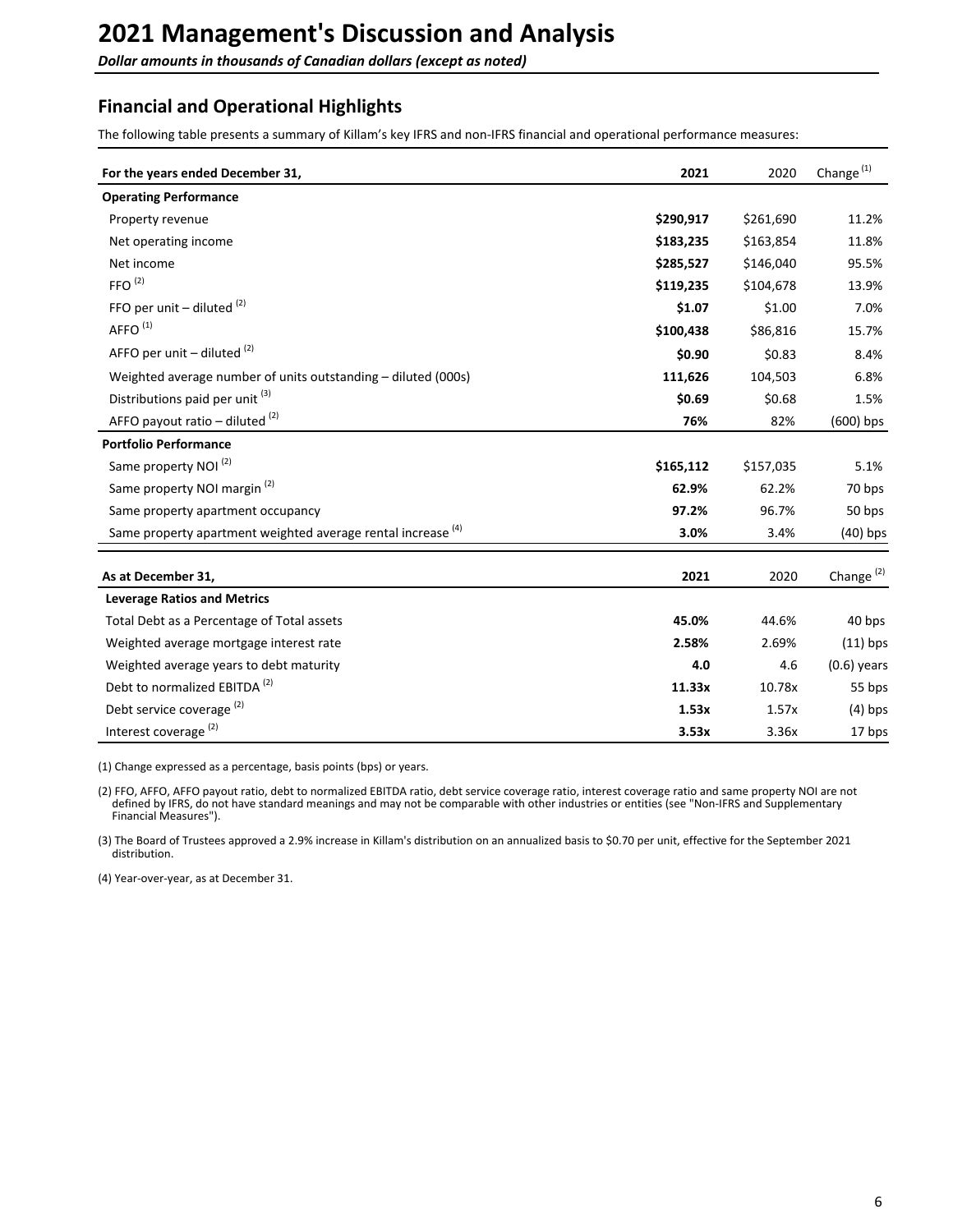<span id="page-6-0"></span>**Dollar amounts in thousands of Canadian dollars (except as noted)** 

# **Summary of 2021 Results and Operations**

#### **Largest Acquisition Year in Killam's History**

In 2021, Killam had a record year for acquisitions, acquiring \$399.4 million in properties, bringing its total investment property portfolio to \$4.5 billion. Killam added 1,597 apartment units to its portfolio, expanding its geographic diversification, with 78% of acquisitions in 2021 located outside of Atlantic Canada, principally in Ontario and Alberta. Killam's geographic diversification strategy is succeeding, as the percentage of NOI generated outside of Atlantic Canada is now 33%, up from 32% in 2020.

#### Delivered FFO per Unit Growth of 7.0% and AFFO per Unit Growth of 8.4%

FFO per unit was \$1.07 in 2021, a 7.0% increase from \$1.00 in 2020, and AFFO per unit increased 8.4% to \$0.90, compared to \$0.83 in 2020. The growth in FFO and AFFO were primarily attributable to increased NOI from strong same property performance and incremental contributions from recent acquisitions and completed developments. This growth was partially offset by a 6.8% increase in the weighted average number of units outstanding.

#### **Revenue Gains Drive Same Property NOI Growth of 5.1%**

Killam achieved 5.1% same property NOI growth during the year, with a 4.1% increase from the apartment portfolio, a 17.6% increase from the commercial portfolio and a 9.3% increase from the MHC portfolio. Revenue growth of 4.0% was driven by rental rate growth from all three business segments along with a 50 bps increase in apartment occupancy. Operating expense growth remained modest as operating and energy efficiencies, lower utility costs and successful property tax assessment appeals helped mitigate inflationary cost pressures. 

#### Strong Rent Growth and Cap-rate Compression Support \$240 Million in Fair Value Gains

Killam recorded \$239.7 million in fair value gains related to its investment properties in 2021, supported by cap-rate compression across most of the regions in which Killam operates, most notably in New Brunswick and Ontario, as well as robust NOI growth driven by strong apartment fundamentals. Killam's weighted average cap-rate for its apartment portfolio as at December 31, 2021 was 4.41%, a 26 bps reduction from December 31, 2020.

#### **Invested in Substantial Development Activity**

Killam advanced its development pipeline, completing one 38-unit project early in 2021 (which is fully occupied) and investing an additional \$73.0 million in its five active development projects. These projects total 685 units (497 units representing Killam's percentage ownership) for a total investment of \$238.8 million. Four of the active projects are expected to be completed in 2022.

#### Lower Interest Rates Contributed to Earnings Growth

Killam benefited from lower interest rates on mortgages refinanced in 2021. During the year, Killam refinanced \$132.0 million of maturing mortgages with \$184.5 million of new debt at a weighted average interest rate of 2.13%, 24 bps lower than the weighted average interest rate of the maturing debt. Lower interest expense on Killam's same property portfolio contributed to FFO per unit growth in 2021.

#### Substantial Advancement in Environmental, Social and Governance (ESG) Focused Initiatives

Killam continues to reduce its environmental impact and ensure its buildings are sustainable and resilient to climate change. In 2021, Killam invested \$8.2 million in energy projects, which included \$1.9 million in geothermal installations at three of its development projects. As well, Killam installed photovoltaic solar panels, modern boilers, heat pumps and electricity and water conservation measures. Killam also introduced building certifications at its properties with a focus on health living standards in 2021 benefiting both Killam and its tenants.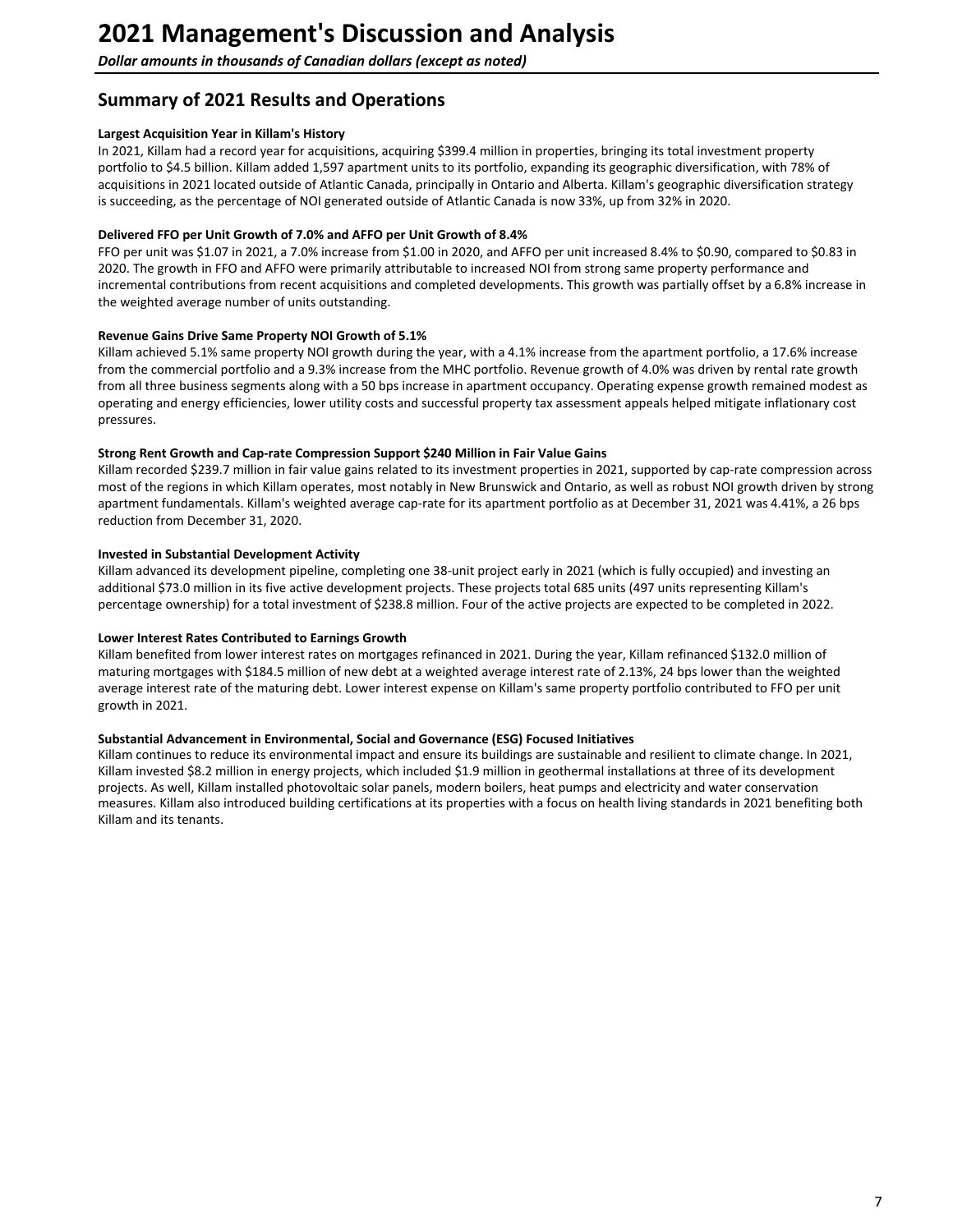<span id="page-7-0"></span>**Dollar amounts in thousands of Canadian dollars (except as noted)** 

| <b>Strategic Targets</b>                      |                                                                                                                                                                                                                                                                                      |
|-----------------------------------------------|--------------------------------------------------------------------------------------------------------------------------------------------------------------------------------------------------------------------------------------------------------------------------------------|
| <b>Growth in Same Property NOI</b>            |                                                                                                                                                                                                                                                                                      |
| 2021 Target                                   | Same property NOI growth over 2.0%.                                                                                                                                                                                                                                                  |
| 2021 Performance                              | Killam exceeded its target, achieving 5.1% same property NOI growth in 2021.                                                                                                                                                                                                         |
| 2022 Target                                   | Same property NOI growth averaging 2.0% - 3.0%.                                                                                                                                                                                                                                      |
| Longer-Term Target                            | Same property NOI growth averaging 2.0% - 4.0%.                                                                                                                                                                                                                                      |
| <b>Expanded Portfolio</b>                     |                                                                                                                                                                                                                                                                                      |
| 2021 Target                                   | Complete a minimum of \$100 million in acquisitions.                                                                                                                                                                                                                                 |
| 2021 Performance                              | Killam exceeded its target, completing \$399.4 million in acquisitions during<br>2021.                                                                                                                                                                                               |
| 2022 Target                                   | Complete a minimum of \$150 million in acquisitions.                                                                                                                                                                                                                                 |
| Longer-Term Target                            | Grow the portfolio to over \$6.0 billion by the end of 2025.                                                                                                                                                                                                                         |
| <b>Geographic Diversification</b>             |                                                                                                                                                                                                                                                                                      |
| 2021 Target                                   | Earn at least 32% of 2021 NOI outside Atlantic Canada.                                                                                                                                                                                                                               |
| 2021 Performance                              | Killam exceeded its target, generating 33% of 2021 NOI outside Atlantic<br>Canada.                                                                                                                                                                                                   |
| 2022 Target                                   | Earn at least 35% of 2022 NOI outside Atlantic Canada.                                                                                                                                                                                                                               |
| Longer-Term Target                            | Earn at least 40% of NOI outside Atlantic Canada by 2025.                                                                                                                                                                                                                            |
| <b>Development of High-Quality Properties</b> |                                                                                                                                                                                                                                                                                      |
| 2021 Target                                   | To complete the construction of two buildings totalling 166 units, and break<br>ground on two additional developments totalling a minimum of 150 units.                                                                                                                              |
| 2021 Performance                              | The 38-unit development, 10 Harley, reached substantial completion in<br>March 2021, and the Governor broke ground at the beginning of 2021. The<br>128-unit development, The Kay, originally expected to be completed in<br>Q4-2021, is now expected to be completed in April 2022. |
| 2022 Target                                   | To complete construction of four buildings and break ground on two<br>additional developments in 2022.                                                                                                                                                                               |
| Longer-Term Target                            | To complete a minimum of \$350 million in developments between 2022 and<br>2025.                                                                                                                                                                                                     |
| <b>Strengthened Balance Sheet</b>             |                                                                                                                                                                                                                                                                                      |
| 2021 Target                                   | Maintain debt as a percentage of total assets ratio below 47%.                                                                                                                                                                                                                       |
| 2021 Performance                              | Killam achieved its target, as debt as a percentage of total assets was 45.0%<br>as at December 31, 2021.                                                                                                                                                                            |
| 2022 Target                                   | Maintain debt as a percentage of total assets ratio below 45%.                                                                                                                                                                                                                       |
| Longer-Term Target                            | Reduce debt as a percentage of total assets below 40% by the end of 2025.                                                                                                                                                                                                            |
| <b>Sustainability</b>                         |                                                                                                                                                                                                                                                                                      |
| 2021 Target                                   | Minimum investment of \$5.0 million in energy initiatives in 2021, to reduce<br>Killam's carbon footprint and increase sustainability.                                                                                                                                               |
| 2021 Performance                              | Killam exceeded its target, investing \$8.2 million in energy-efficiency<br>initiatives.                                                                                                                                                                                             |
| 2022 Target                                   | Minimum investment of \$8.0 million in energy initiatives in 2022.                                                                                                                                                                                                                   |
| Longer-Term Target                            | Reduce Killam's GHG emissions by 15% by 2030, and produce a minimum of<br>10% of the portfolio's electricity through renewable sources by 2025.                                                                                                                                      |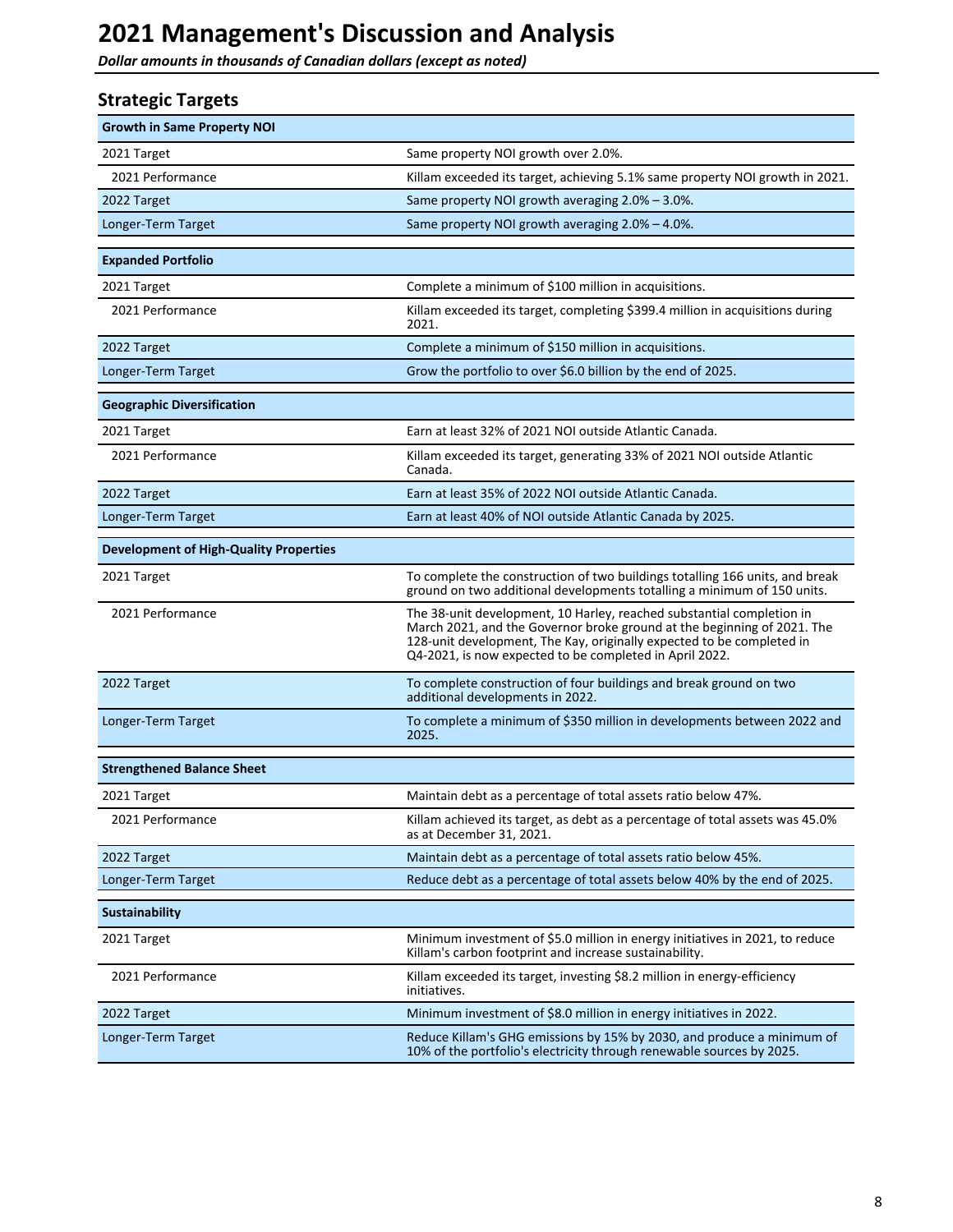# <span id="page-8-0"></span>**Outlook**

#### **Demand for Apartments Remains Strong**

Killam expects robust demand for apartments to continue in 2022. Management expects to move rents higher as vacant units are released, which is expected to lead to continued top-line growth. For renewals, however, rent growth is likely to be tempered by government-imposed rental rate restrictions in two of Killam's core markets, namely Ontario (capped at 1.2% in 2022) and Nova Scotia (capped at 2.0% in 2022 and 2023). Canada's immigration target to add 1.2 million new permanent residents from 2021 to 2023 is contributing to the strong demand for apartments.

In 2021, Atlantic Canada saw a record number of people moving to the region, including an increase in net interprovincial migration. In the first and second quarters of 2021, net interprovincial migration to the Atlantic region was higher than 2019 and 2020 combined. The surge in the second quarter alone was the largest since 1961, when data collection began. More than half (55%) of Canadians who migrated to Atlantic Canada in Q2-2021 settled in Nova Scotia, with Halifax being the fastest-growing city (Census Metropolitan Area) in the country in 2021 in terms of population. A longer-term trend of population growth in Atlantic Canada is expected to be positive for Killam's portfolio.

#### **Acquisition Capacity of Over \$400 Million**

Following a successful equity raise that closed on February 4, 2022, Killam has access to over \$200 million in capital through its credit facilities and cash on hand, which could support over \$400 million in future acquisitions. With an active acquisition pipeline, Killam has targeted over \$150 million of acquisitions in 2022.

#### \$169 Million of Developments Expected to be Completed in 2022

Development remains an important component of Killam's growth strategy, and Killam expects to complete \$169 million in development projects in 2022. Latitude, located in Ottawa, opened to tenants in January 2022 and is 34% leased. The Kay, located in Mississauga, is expected to open in the second quarter of 2022, and is currently 29% pre-leased. The completion and stabilization of the developments underway will contribute positively to Killam's future FFO per unit growth. In addition, Killam has almost 4,000 units in its pipeline for future development.

#### **Continued Expansion of Unit Repositioning Program**

Management is committed to Killam's unit repositioning program, completing 551 repositions in 2021, and plans to expand the program to over 600 units in 2022. In addition, Killam is improving repositioning efficiencies and targeting improved performance metrics, including the percentage of repositionings completed in 28 days. Unit repositionings represent unit upgrades costing more than \$10,000, and Killam targets a return on investment (ROI) of at least 10%. Killam has been successful and will continue to mitigate construction cost increases through the use of bulk purchasing of renovation products, as well as the use of in-house labour. Killam has over 5,500 units that are eligible for repositioning as they come vacant.

#### Investments in Energy-Efficiency Programs to Reduce CO<sub>2</sub> Emissions and Mitigate Rising Operating Costs

Investments in energy and water-saving initiatives, and operational efficiencies, are expected to continue reducing Killam's energy consumption and help offset rising operating costs, including property taxes and insurance. Management expects to invest a minimum of \$8.0 million in energy-related projects in 2022. These projects should contribute to same property NOI growth by lowering consumption and also improve Killam's sustainability metrics.

#### **Rising Interest Rates**

Killam has \$162.1 million of mortgages maturing in 2022, with an average interest rate of 2.81%. Interest rates are forecasted to rise in 2022; however, Management has diversified Killam's mortgages to avoid dependence on any one lending institution and has staggered maturity dates to mitigate interest rate risk. Killam's mortgage maturity schedule is included on page 35. Killam is also focused on reducing its debt levels with a longer-term target of maintaining debt to total assets less than 40% by the end of 2025.

#### **Increasing Risk of Inflation, Higher Commodity Pricing and Increasing Property Taxes**

Killam monitors inflation closely given the risk of increasing operating and capital costs in an inflationary environment, especially increased commodity pricing. With approximately 58% of units heated with natural gas, fluctuations in natural gas pricing impacts Killam's operating costs. Domestic and international natural gas markets have continued to experience cost pressures in early 2022. The fixed component of Killam's natural gas cost represents 48% of total costs, which partially mitigates its exposure to volatile natural gas pricing. Additionally, Killam has pricing agreements in place for an additional 9% of total costs, limiting exposure to uncertain pricing for 57% of its natural gas costs. Killam continues to invest in energy-efficiency projects targeted at reducing consumption. In addition, Killam has received property tax assessments for 2022 from the Province of New Brunswick with an average increase of 23%. This would impact property tax expense in this region and Killam has submitted assessment appeals for all of these properties.

#### **Positive Same Property NOI Expected**

Despite inflationary pressures, Killam expects top-line revenue growth to drive same property NOI growth in 2022. Management's target for NOI growth in 2022 is 2.0%–3.0%.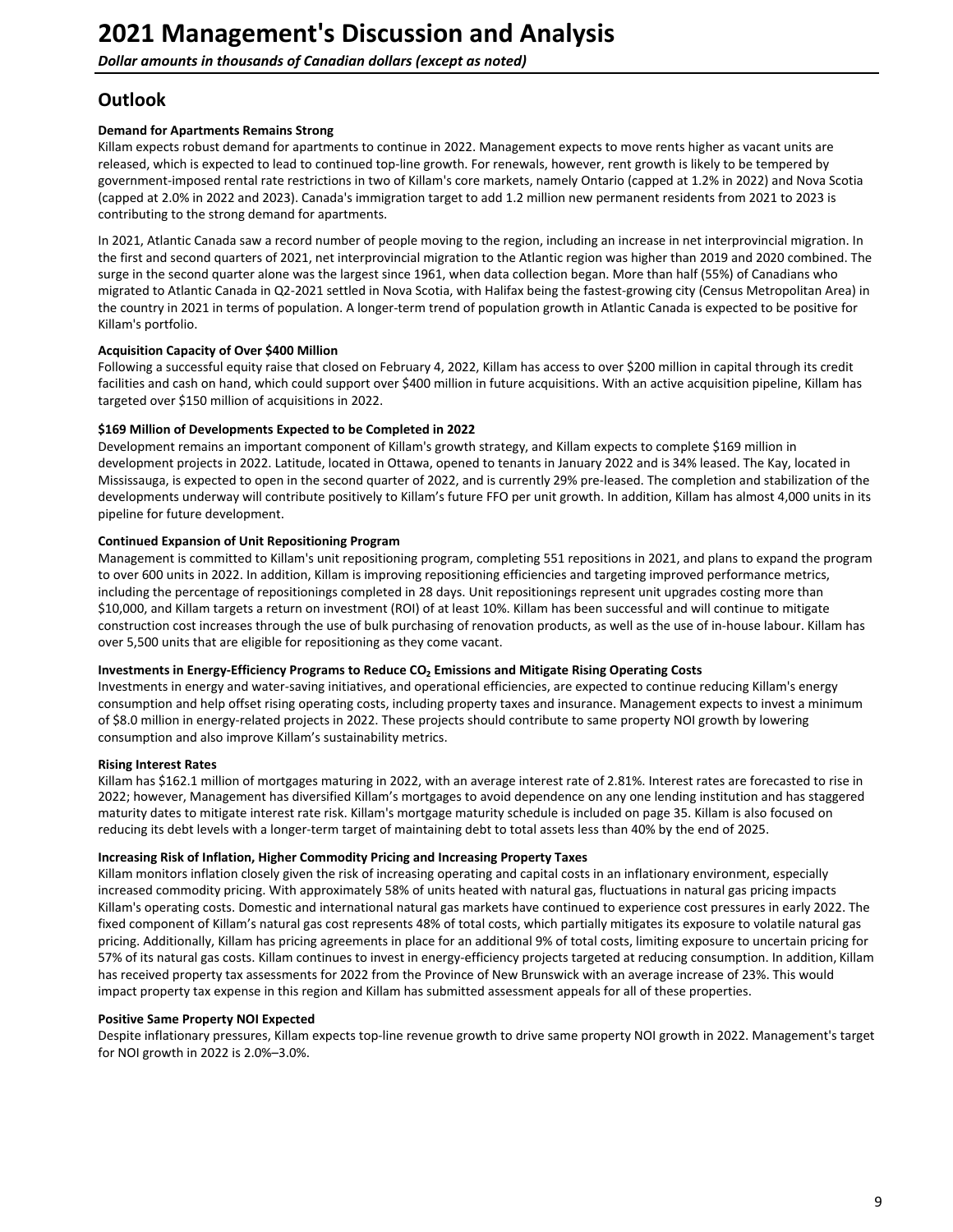# <span id="page-9-0"></span>**PART III**

# **Business Strategy**

#### **Increase Earnings From the Existing Portfolio**

Killam increases the value of its portfolio by maximizing revenue and managing expenses. To achieve NOI growth, Killam must manage three critical factors: occupancy, rental rates and operating costs. Killam focuses on providing superior employee training and customer service, using technology and analytics to drive leasing and marketing, and completing unit renovations and repositionings to maximize revenue on unit turnover. Operating cost management is focused on energy efficiencies, technology investments, economies of scale, risk management, and staff and tenant education.

Killam has increased same property NOI by an average of 2.9% per annum over the past decade; in the last five years, Killam has averaged 4.0% growth.



### **Historic Same Property NOI Growth**

#### **Expand the Portfolio through Acquisitions**

Killam is expanding its portfolio by acquiring well located assets in Ontario, Alberta and British Columbia, and continuing to add to its established portfolio in Atlantic Canada. Acquisition activity varies by year depending on opportunities and access to capital. In 2021, Killam acquired \$399.4 million in assets, a record year for acquisition growth.

Killam owns and operates one of Canada's newest apartment portfolios. These properties require less maintenance capital to operate and are generally preferred by tenants. Killam also acquires well-maintained, well located, older properties that offer attractive earnings potential.



# **Annual Acquisitions (\$ millions)**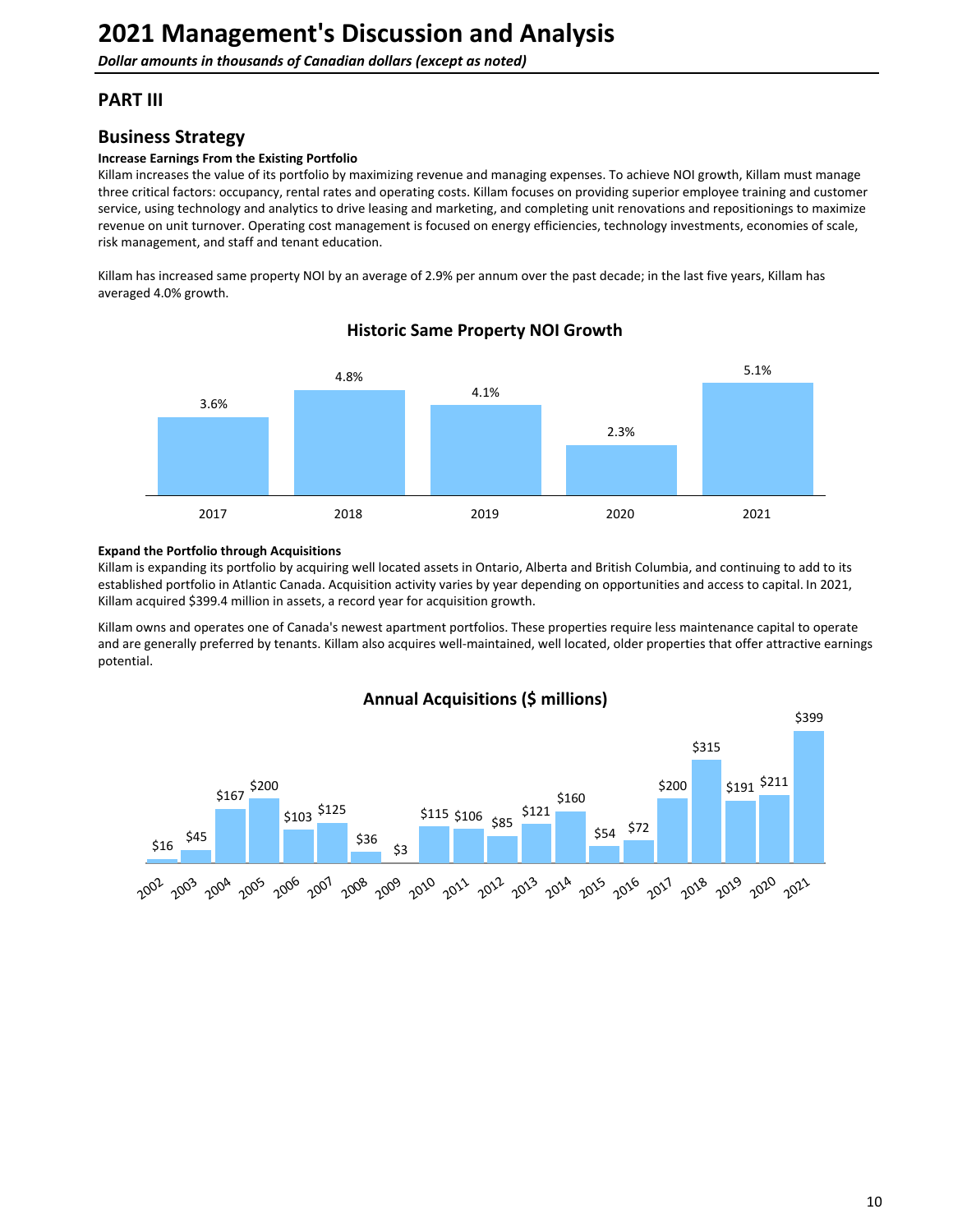#### **Dollar amounts in thousands of Canadian dollars (except as noted)**

#### **Develop High-Quality Properties in Core Markets**

Killam enhances its organic and acquisition growth with development. Killam started developing apartment properties in 2010 and has completed thirteen projects to date, investing \$316 million to construct approximately 1,300 units. Killam has an experienced development team who hold architectural and engineering degrees and oversee all projects. New property construction enables Killam to control the quality and features of its buildings. Killam targets yields of 4.0%–5.0% on development, and expects to build at a 50–150 bps discount to the market capitalization rates ("cap-rates") on completion, creating value for its unitholders. Killam currently has a development pipeline of approximately 4,000 units.



### **Apartment Developments Complete (\$ millions)**

(1) Developments expected to be completed in 2022.

#### **Diversify Geographically Through Accretive Acquisitions**

Geographic diversification is a priority, and Killam is focused on increasing the amount of its NOI generated outside Atlantic Canada. Killam is targeting expansion in select markets, such as Ottawa, the Greater Toronto Area, Southwestern Ontario, Calgary, Edmonton and Victoria. Killam's strong operating platform can support a larger and more geographically diverse portfolio. Increased investment in Ontario and Western Canada will enhance Killam's diversification and exposure to the urban centres in Canada, that traditionally have higher rates of population growth.



### **% of Killam's NOI Generated Outside Atlantic Canada**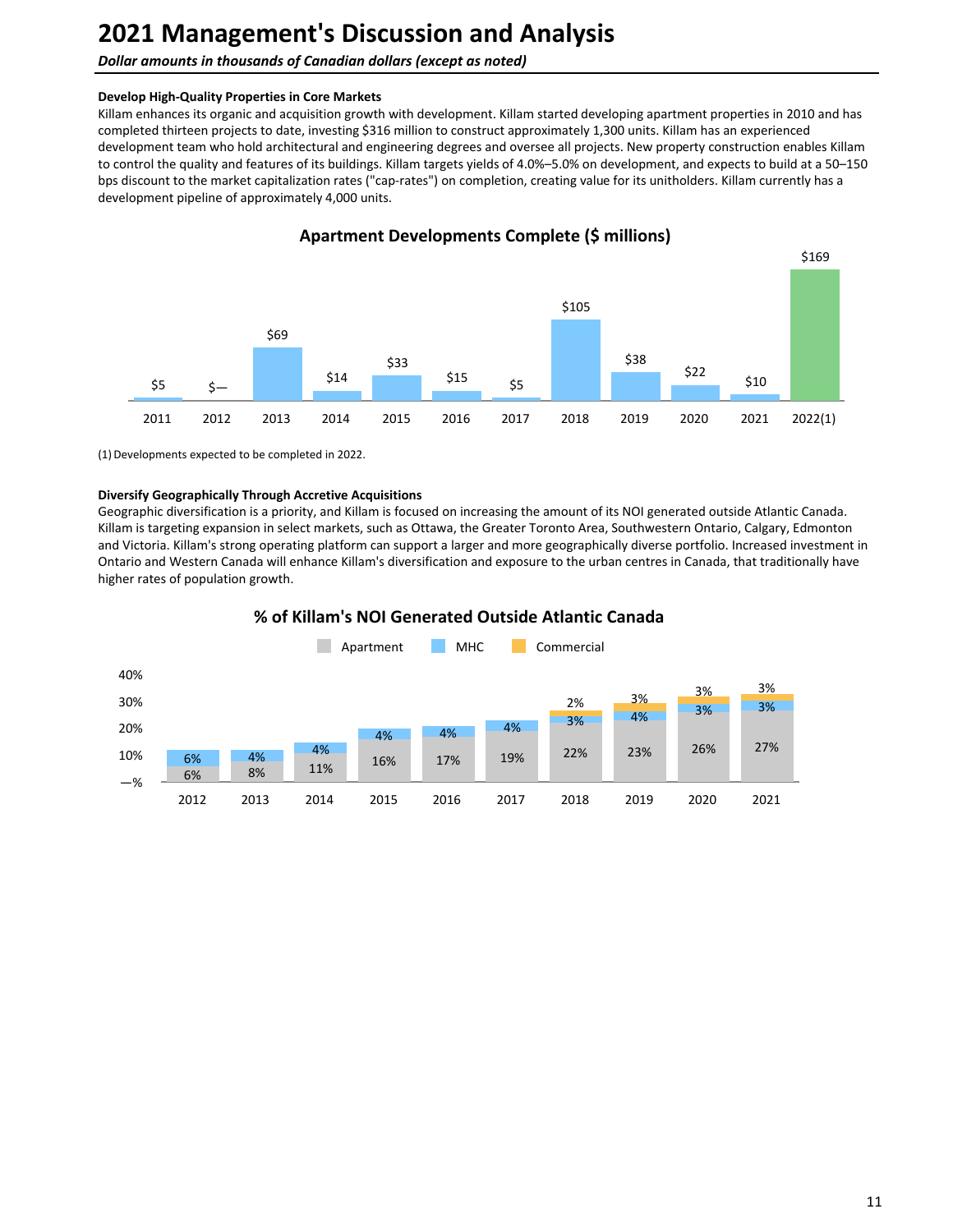<span id="page-11-0"></span>**Dollar amounts in thousands of Canadian dollars (except as noted)** 

# **Committed to ESG**

Killam's core values of *Build Community* and *Do the Right Thing* guide its commitment to ESG programs and initiatives. Killam believes that effective corporate governance is critical to its continued and long-term success and contributes to maximizing unitholder value. The Trustees know that commitment to sound governance practices is in the best interest of Killam stakeholders and contributes to effective and efficient decision-making.

Killam has a long history of investing in energy efficiencies. Starting in 2016, Killam commenced a five-year, \$25.0 million energyefficiency program, focused on reducing its greenhouse gas emissions, gaining operating efficiencies and lowering operating costs. In the past five years, Killam's green projects include the installation of solar panels, installation of electric vehicle (EV) chargers, air-sealing apartment units, installation of low-flow toilets and LED lighting retrofits across the entire apartment portfolio. This is in addition to the installation of solar, EV chargers and geothermal heating systems in new development projects. Killam has identified over \$30.0 million of energy-efficiency projects throughout its portfolio and is committed to investing annually in the program.

Giving back has always been an important part of being a responsible corporate citizen at Killam. Killam invests in its communities through various programs and initiatives, including partnering with non-profit housing agencies to provide more than 750 subsidized apartment units throughout its portfolio. The focus on fostering a sense of community is a priority at Killam.

Killam is also committed to providing a supportive and inclusive workplace for all employees. Employees are encouraged to develop their full potential and use their unique talents, maximizing the efficiency of Killam's teams. Killam recognizes the enrichment that comes from employee diversity and inclusion, including a strengthened corporate culture, improved employee retention and the benefit of different perspectives and ideas.

Killam's ESG Oversight Committee provides guidance and ensures the integration of ESG into Killam's strategic objectives. In addition, management regularly reports progress against ESG targets to the Board's Governance and ESG Committee.

#### **Sustainability Policy**

Killam has a sustainability policy detailing its commitment to ESG practices. The policy applies to all Killam employees, and it is supported by the Governance and ESG Committee and approved by the Board of Trustees. The following outlines Killam's commitment to ESG, through its ESG policy:

- Invest in new technology and initiatives to increase sustainability and lower its carbon footprint across the portfolio with a focus on reducing waste, greenhouse gas emissions and water usage.
- Support and invest in its employees through training and development opportunities and providing access to a safe and positive workplace.
- Provide outstanding customer service and a sense of community at its properties.
- Support community initiatives in the communities in which it operates, with an emphasis on affordable housing.
- Establish and implement robust governance policies and practices.
- Report annually on its ESG programs, new initiatives and performance against targets.
- Review its annual ESG benchmark ratings (from various industry bodies) and target areas for improvement each year.

#### **Killam's 2021 ESG Progress**

Killam made solid progress towards all of its ESG targets in 2021. With the \$8.2 million invested in energy-efficiency projects, including both solar photovoltaic and geothermal heating and cooling installations, Killam will reap the benefits of reduced energy consumption and reduced greenhouse gas emissions in the years to come.

Piloting building and healthy-living certifications was a focus for 2021. Ensuring its buildings have the best operating and healthy living standards for Killam's residents is inherent with these certification practices, and Killam recognized many benefits from implementing these certifications. Killam will continue to pursue additional building certifications each year.

Killam is very proud of its employees and teams across the country. In 2021, Killam conducted its bi-annual diversity survey in partnership with the Canadian Centre of Diversity and Inclusion. This third-party partner assisted in benchmarking and analyzing the results. The survey results indicate notable increases in the representation of racialized and indigenous persons, persons with a disability as well as those who identify as LGTBQ2+. Killam continues to develop and foster a more diversified employee base across the company. As well, Killam increased paid annual volunteer days from one to three days, with frequently communicated opportunities to encourage employees to volunteer in their communities.

Killam recognizes that housing affordability is a challenge in Canada and is committed to doing its part. With acquisitions in Calgary and Charlottetown this year, Killam increased its affordable housing suites by 14%, ending 2021 with approximately 850 affordable suites. We are very pleased to report that despite the on-going challenges of the pandemic, Killam achieved a strong 86% resident satisfaction score for 2021, which was performed by Narrative Research, a third-party provider.

As well, it was a successful year with an increase in our GRESB rating, for which Killam earned a green, two-star designation for its 2021 real estate assessment. Since its initial participation in GRESB in 2019, Killam has achieved a 40% score improvement. Killam also earned a GRESB Public Disclosure survey rating of "A", outperforming both its GRESB-determined comparison group and global ratings.

Finally, Killam reported that its ESG information aligned with the Sustainability Accounting Standards Board standards for the first time in Killam's 2021 ESG Report. It has also started on its climate change journey, reporting under the Task Force on Climate-Related Financial Disclosure framework and with a commitment to increasing its climate change initiatives and disclosure in the coming years.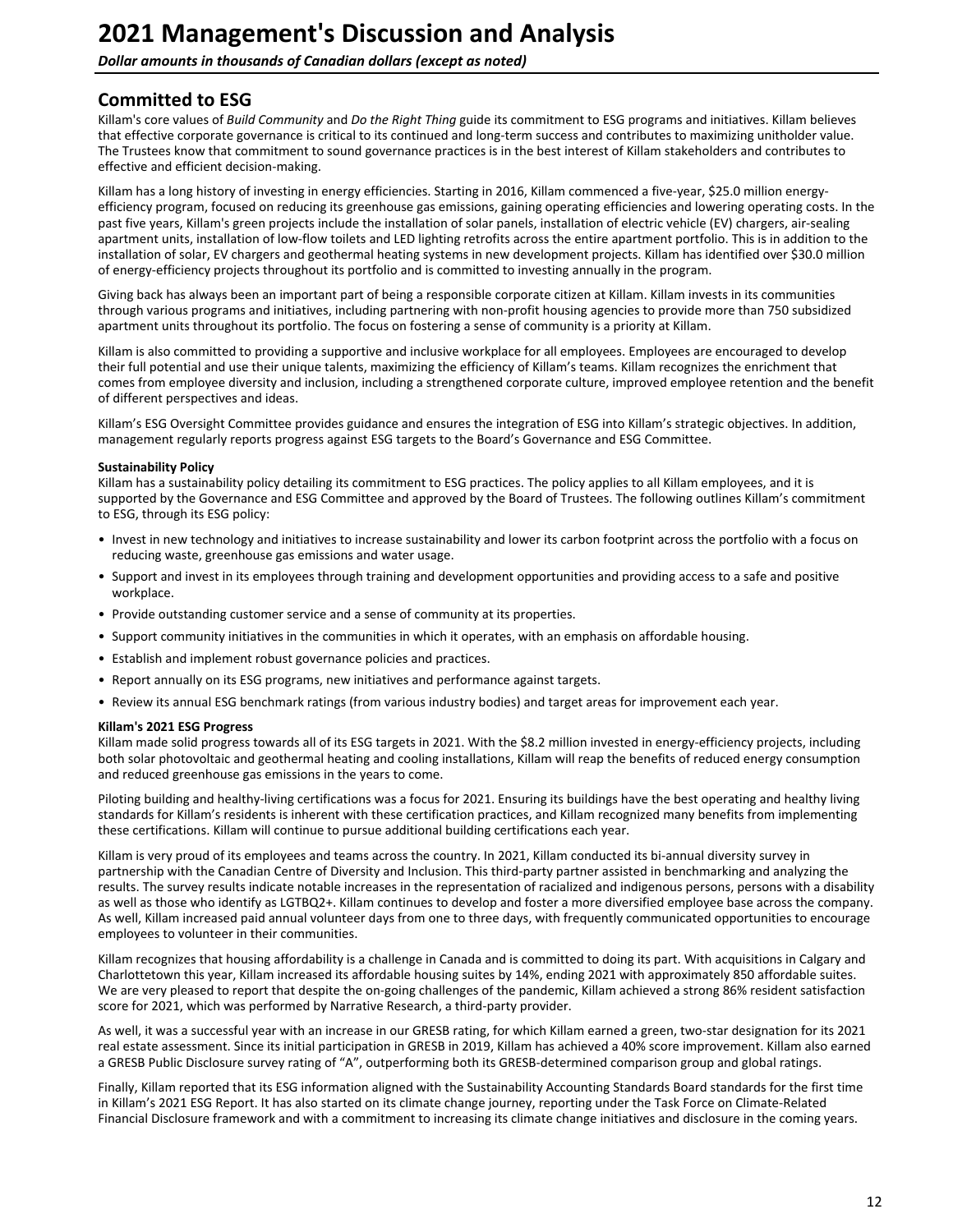<span id="page-12-0"></span>**Dollar amounts in thousands of Canadian dollars (except as noted)** 

### **Portfolio Summary**

The following table summarizes Killam's apartment, MHC and commercial portfolios by market as at December 31, 2021:

|                                     | <b>Apartment Portfolio</b>                   |                                        |                         |                                    |
|-------------------------------------|----------------------------------------------|----------------------------------------|-------------------------|------------------------------------|
|                                     | Units <sup>(1)</sup>                         | <b>Number of</b><br><b>Properties</b>  | NOI (\$) <sup>(2)</sup> | NOI <sup>(2)</sup><br>(% of Total) |
| <b>Nova Scotia</b>                  |                                              |                                        |                         |                                    |
| Halifax                             | 5,816                                        | 65                                     | \$59,047                | 32.2%                              |
| Sydney                              | 139                                          | $\overline{2}$                         | \$1,281                 | 0.7%                               |
|                                     | 5,955                                        | 67                                     | \$60,328                | 32.9%                              |
| <b>New Brunswick</b>                |                                              |                                        |                         |                                    |
| Moncton                             | 2,246                                        | 39                                     | \$16,002                | 8.8%                               |
| Fredericton                         | 1,529                                        | 23                                     | \$12,204                | 6.7%                               |
| Saint John                          | 1,202                                        | 14                                     | \$7,059                 | 3.9%                               |
| Miramichi                           | 96                                           | 1                                      | \$672                   | 0.4%                               |
|                                     | 5,073                                        | 77                                     | \$35,937                | 19.8%                              |
| Ontario                             |                                              |                                        |                         |                                    |
| Ottawa                              | 1,216                                        | 9                                      | \$10,435                | 5.7%                               |
| London                              | 523                                          | 5                                      | \$5,493                 | 3.0%                               |
| Kitchener-Waterloo-Cambridge-GTA    | 1,603                                        | 10                                     | \$15,170                | 8.3%                               |
|                                     | 3,342                                        | 24                                     | \$31,098                | 17.0%                              |
| <b>Newfoundland &amp; Labrador</b>  |                                              |                                        |                         |                                    |
| St. John's                          | 955                                          | 13                                     | \$6,967                 | 3.8%                               |
| <b>Grand Falls</b>                  | 148                                          | $\overline{2}$                         | \$781                   | 0.3%                               |
|                                     | 1,103                                        | 15                                     | \$7,748                 | 4.1%                               |
| <b>Prince Edward Island</b>         |                                              |                                        |                         |                                    |
| Charlottetown                       | 1,163                                        | 24                                     | \$8,286                 | 4.5%                               |
| Summerside                          | 86                                           | $\overline{2}$                         | \$591                   | 0.3%                               |
|                                     | 1,249                                        | $\overline{26}$                        | \$8,877                 | 4.8%                               |
| Alberta                             |                                              |                                        |                         |                                    |
| Calgary                             | 764                                          | 4                                      | \$6,438                 | 3.6%                               |
| Edmonton                            | 882                                          | 6                                      | \$6,683                 | 3.6%                               |
|                                     | 1,646                                        | 10                                     | \$13,121                | 7.2%                               |
| <b>British Columbia</b>             |                                              |                                        |                         |                                    |
| Victoria                            | 317                                          | $\overline{2}$                         | \$4,947                 | 2.7%                               |
| <b>Total Apartments</b>             | 18,685                                       | 221                                    | \$162,056               | 88.5%                              |
|                                     | <b>Manufactured Home Community Portfolio</b> |                                        |                         |                                    |
|                                     | <b>Sites</b>                                 | <b>Number of</b><br><b>Communities</b> | NOI (\$) <sup>(2)</sup> | NOI <sup>(2)</sup><br>(% of Total) |
| Nova Scotia                         | 2,749                                        | 17                                     | \$4,964                 | 2.7%                               |
| Ontario                             | 2,284                                        | 17                                     | \$5,964                 | 3.3%                               |
| New Brunswick <sup>(3)</sup>        | 672                                          | 3                                      | \$424                   | 0.2%                               |
| <b>Newfoundland &amp; Labrador</b>  | 170                                          | 2                                      | \$402                   | 0.2%                               |
| <b>Total MHCs</b>                   | 5,875                                        | 39                                     | \$11,754                | 6.4%                               |
|                                     | Commercial Portfolio <sup>(4)</sup>          |                                        |                         |                                    |
|                                     | Square<br>Footage <sup>(5)</sup>             | <b>Number of</b><br><b>Properties</b>  | NOI (\$) <sup>(2)</sup> | NOI <sup>(2)</sup><br>(% of Total) |
| Prince Edward Island <sup>(5)</sup> | 383,222                                      | 1                                      | \$2,266                 | 1.2%                               |
| Ontario                             | 306,106                                      | 1                                      | \$4,755                 | 2.6%                               |
| Nova Scotia <sup>(6)</sup>          | 218,829                                      | 5                                      | \$1,963                 | 1.1%                               |
| <b>New Brunswick</b>                | 33,215                                       | $\mathbf{1}$                           | \$441                   | 0.2%                               |
| <b>Total Commercial</b>             | 941,372                                      | 8                                      | \$9,425                 | 5.1%                               |
| <b>Total Portfolio</b>              |                                              | 268                                    | \$183,235               | 100.0%                             |

(1) Unit count includes the total unit count of properties held through Killam's joint arrangements. Killam has a 50% ownership interest in two apartment properties in Ontario,<br>representing a proportionate ownership of 484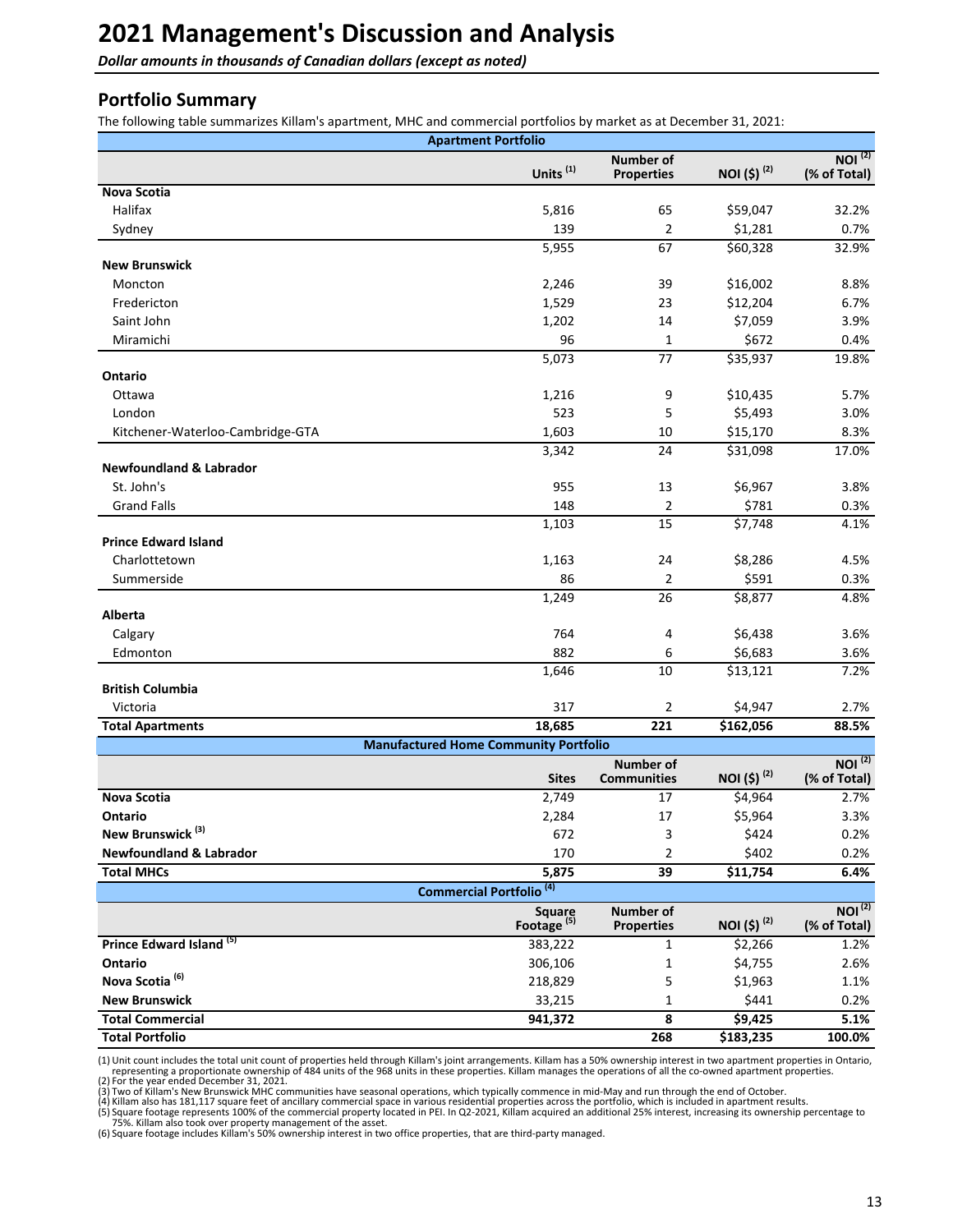<span id="page-13-0"></span>**Dollar amounts in thousands of Canadian dollars (except as noted)** 

# **Unique Portfolio Features**

#### **Atlantic Canada's Market Leader**

Killam is the largest multi-residential property owner in Atlantic Canada, which provides advantages, including brand recognition, a diverse selection of apartments in each city, improved operating margins from economies of scale and the ability to attract and retain top management talent.

#### **Diversified Exposure to Rent Control**

Approximately 36% of Killam's portfolio is not impacted by rent control restrictions, which provides Killam the opportunity to move rents to market rates in these regions. There is no rent control in New Brunswick, Newfoundland and Alberta. Killam is also not restricted on rental increases for its commercial or seasonal resort properties.

#### Prince Edward Island

Prince Edward Island, representing 5.5% of Killam's apartment NOI, is the only province in Atlantic Canada with permanent rent control for apartments. The government announced a maximum allowable rental increase of 1.0% for 2022.

#### **Nova Scotia**

Killam's Nova Scotia portfolio accounts for 37.2% of apartment NOI. Although Nova Scotia doesn't have permanent rent control, in November 2020, the province announced a temporary rent restriction measure, limiting rental increases on lease renewals to 2.0% to address the economic impact of the COVID-19 pandemic. These temporary measures are in place until the end of 2023. Nova Scotia has rent control for MHCs; however, it does not apply on turnover.

#### Ontario

Killam's Ontario portfolio, accounting for 19.2% of apartment NOI, is subject to rent control. In response to the COVID-19 pandemic, the Ontario government passed legislation to freeze rents at 2020 levels in 2021 and capped rental rate increases at 1.2% for 2022. However, property owners can move rents to market on a unit-by-unit basis as they become vacant. Rent control also does not apply to new construction in Ontario completed after November 25, 2018. Ontario has rent control for MHCs; however, like PEI, it does not apply on turnover.

#### British Columbia

Killam's newest market, British Columbia, making up 3.1% of Killam's apartment NOI, also has rent control, and the government announced a maximum allowable rental increase of 1.5% for 2022.

In all of the regions impacted by permanent rent control, owners may apply for above-guideline increases (AGIs) to offset significant capital expenditures. Killam analyzes each property on a regular basis, considering its location, tenant base and vacancy, to evaluate the ability to optimize rents on renewals and on turns.

#### **CMHC-Insured Debt Available for Killam's Apartment Portfolio**

Apartment owners are eligible for CMHC mortgage loan insurance. These policies eliminate default risk for lenders, resulting in lower interest rates than those available for conventional mortgages. Approximately 75% of Killam's apartment debt is currently CMHCinsured. As mortgages are renewed and new properties are financed, Killam expects to increase the percentage of apartment mortgages with CMHC-insured debt. CMHC insurance is not available for commercial properties or the owners of MHCs; however, CMHC financing is available to manufactured home owners, increasing the affordability of these manufactured homes.

#### **A Focus on Affordable Housing**

Killam has continued to increase its affordable housing initiatives. In 2021, Killam added 108 units to its portfolio, with 78 of those units at Nolan Hill, with rents at 70% of market rate through CMHC's Rental Construction Financing initiative, a National Housing Strategy program. The remaining 30 affordable units were added through an acquisition with a provincial affordable housing agreement. This brings Killam's total number of affordable units to approximately 850, or approximately 5% of its apartment portfolio. Killam's MHC portfolio also provides an affordable living alternative for a single-family home, with average monthly land rent at permanent MHCs of \$283 per site. Killam has a 2025 goal to increase its number of affordable apartment units by 20%, from its base of 750 in 2020.

#### **Focused on Customer Service**

Annually, Management engages an independent market research firm to measure tenants' satisfaction through an online survey (4,004 respondents in 2021). Killam's 2021 survey results support its focus on service, with tenants giving Killam an impressive 86% satisfaction rating. Killam takes pride in offering tenants well-maintained properties, responding to service requests in a timely manner and providing an attractive housing value proposition. In-house educational programs and adoption of new technology enhance employees' skills to better provide exemplary service to current and prospective tenants.

#### **Geographic Diversification**

Killam is focused on increasing its geographic diversification through the acquisition and development of properties in its core markets in Ontario, Alberta and British Columbia. Killam's Ontario apartment portfolio consists of 3,342 apartment units, up from 225 units in 2010 when Killam first entered the market, and includes properties in Ottawa, Toronto, London, and Kitchener-Waterloo-Cambridge. Killam owns a portfolio of 1,646 units in Calgary and Edmonton, adding 233 units to its Calgary portfolio in Q1-2021 and 303 units to its Edmonton portfolio in Q4-2021. In January 2020, Killam acquired its first apartment property in Greater Victoria and now owns 317 units in the province. In addition to apartments, 39% of Killam's MHC sites and 33% of Killam's commercial square footage is located in Ontario.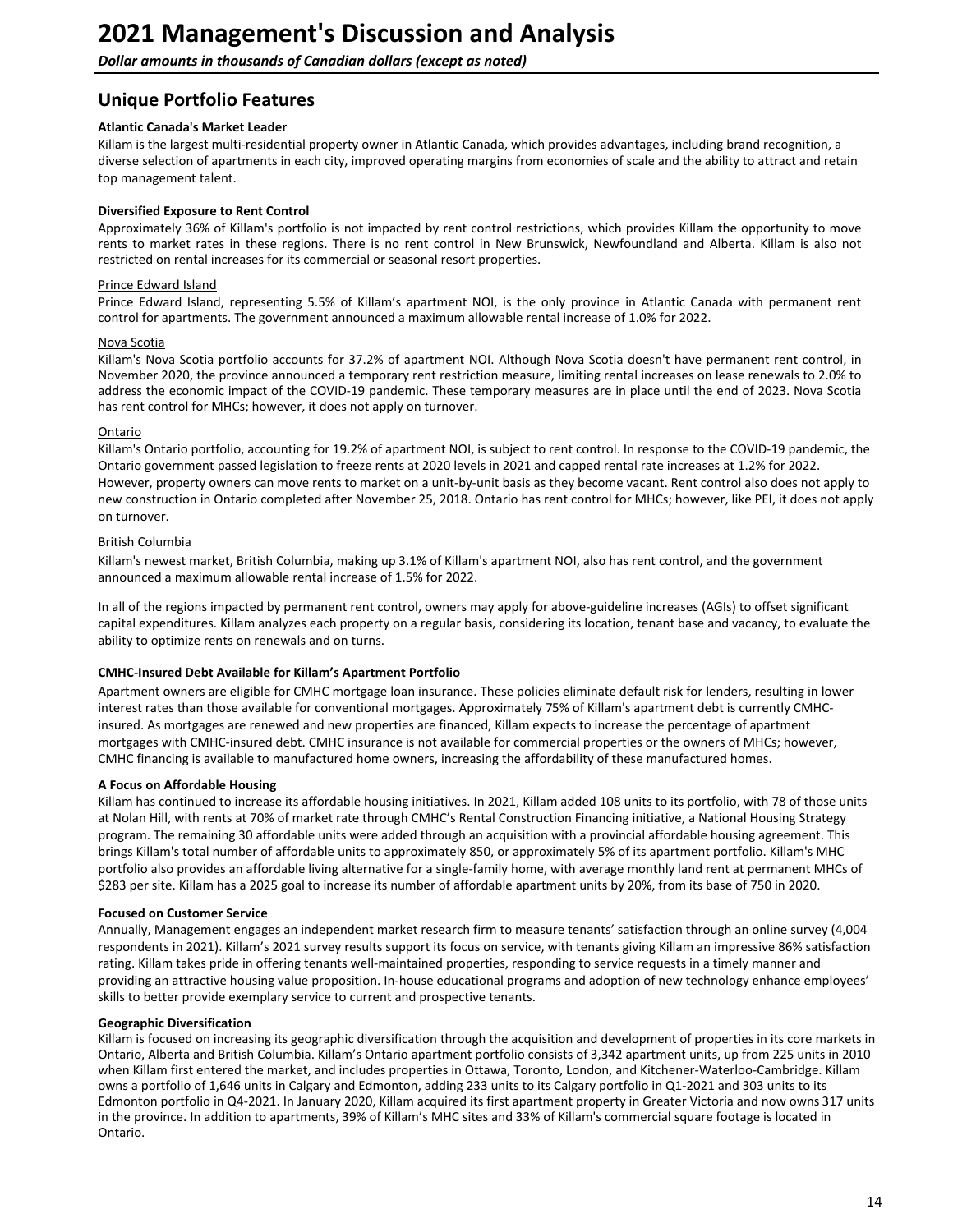### <span id="page-14-0"></span>**Dollar amounts in thousands of Canadian dollars (except as noted)**

### **Mark-to-Market Rent Opportunity**

Management estimates market rental rates are approximately 10-15% higher than Killam's total apartment weighted average rent. Killam's weighted average rental rate was approximately \$1.44 per square foot for the year ended December 31, 2021. The differential between market and in-place rents reflects Killam's relative affordability within its markets, as well as opportunities for rental increases when natural turnover arises.

### **Diverse Tenant Demographics Contribute to Stable Occupancy**

Killam's tenant base includes a diverse mix of tenants, including young professionals, seniors, empty nesters, families, and students. The diversity of Killam's tenant base is expected to contribute to continued stable occupancy. The following chart illustrates Killam's 2021 tenant demographic by age.



# **Core Market Update**

#### **Halifax**

Thirty-two percent of Killam's NOI is generated by its Halifax apartment properties. Halifax is the largest city in Atlantic Canada and is home to 17% of Atlantic Canadians. The city's rental market totals 55,860 units, with an additional 6,600 rental units currently under construction. Halifax's diverse economy generates 56% of Nova Scotia's GDP and is home to 42% of the province's population. With six degree-granting universities and three large community college campuses, Halifax has approximately 41,000 full-time students, including 7,600 international students. Halifax's employment base is diversified, with the largest sectors focused on public service, health care, education, and retail and wholesale trade. Halifax is home to the largest Canadian Forces Base by number of personnel, and the Department of National Defence is the city's largest single employer.

Scotiabank's January 2022 provincial analysis report noted that Halifax remains Atlantic Canada's high wage services hub, showing resilience with greater capacities for work to be carried out remotely, which is expected to contribute to continued provincial migration. The economic outlook forecasts year-over-year gains in 2022 for Nova Scotia's GDP growth, employment rates and Consumer Price Index. 

There is tremendous opportunity to leverage science and technology in Canada's ocean sectors, furthering the knowledge-based ocean economy. Canada's Ocean Supercluster aims to build Canada's ocean economy into one of the country's most significant and sustainable economic segments, through federal government and private sector co-investment totalling more than \$300 million over the next four years. Over 300 companies are participating in ocean-sector businesses in Nova Scotia, with more than 80 innovators of new, high-tech products and services. The Ocean Frontier Institute provides funds for ocean research and advancement for faculty at Dalhousie University, creating new opportunities for Dalhousie researchers.

The following chart summarizes Halifax's population growth from 2005 to 2021, the most recent year for which detailed population growth data is available:

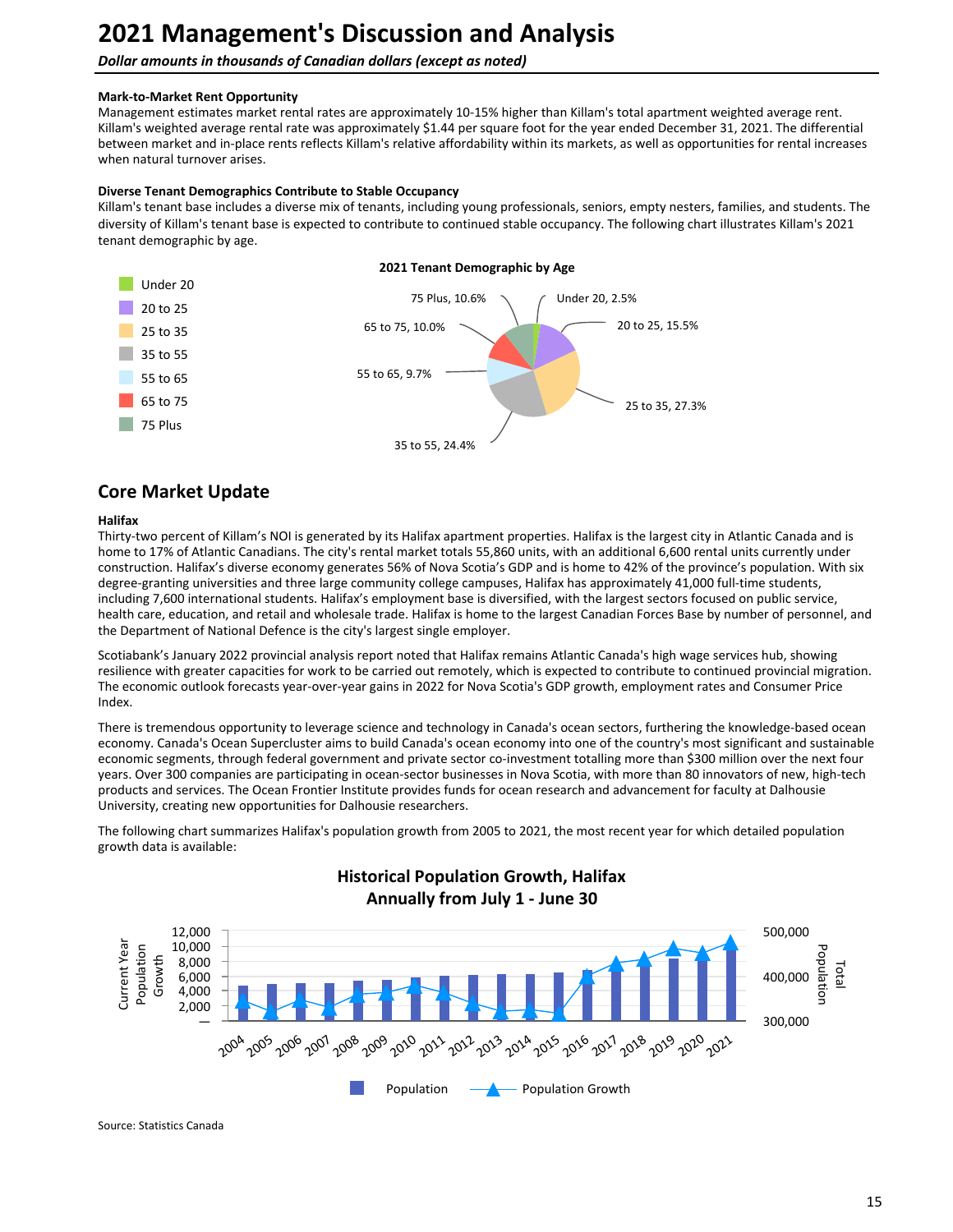#### **Dollar amounts in thousands of Canadian dollars (except as noted)**

Halifax's population growth has been growing by approximately 2.0% a year since 2016, primarily driven by immigration and urbanization. Halifax is one of Canada's fastest-growing cities, second only to Oshawa. Nova Scotia as a whole is benefiting from increased population growth. Statistics Canada reported that during the first quarter of 2021, 5,696 people moved to Nova Scotia, and the population grew by 2,877, the largest increase in a first quarter in fifty years. RBC's December 2021 Provincial Outlook expects momentum to slow slightly in 2022, with forecasted GDP growth of 2.5%, compared to the projected 4.0% in 2021, as the economy hits capacity constraints. However, stronger population growth, residential investment and growing export opportunities provide scope for the provincial economy to expand.

In response to an increasing population, there has been an increase in housing starts over the last five years. Despite this increase, housing price increases were up by 22.2% in December 2021 compared to December 2020, Killam's Halifax apartment vacancy rate were at record lows, and market rents continue to increase.

The following chart summarizes Halifax's housing start activity from 2007 to 2021:



Source: CMHC

#### **New Brunswick**

Twenty percent of Killam's NOI is generated by apartments in New Brunswick's three major urban centres – Fredericton, Moncton and Saint John. Fredericton is the provincial capital and home to the province's largest university, and a significant public-sector workforce. Moncton is the province's largest city and is a transportation and distribution hub for Atlantic Canada. New Brunswick saw a significant increase in net migration from other provinces during the pandemic, as noted in Scotiabank's January 2022 Provincial Analysis, the vast majority from Ontario. New Brunswick saw an increase in both immigration and net interprovincial migration in the last six years, leading to population growth in the province and its core cities. According to RBC's December 2021 Provincial Outlook, New Brunswick's outlook for 2022 is positive, with expected growth of 4.1% 2021 and 2.6% in 2022, which is expected to more than reverse the 3.2% decline in 2020. RBC reports New Brunswick's economic growth is expected to remain strong as lumber and energy exports, demand for housing, and tourism continue to drive growth. Moncton, Fredericton and Saint John represent 8.8%, 6.7% and 3.9% of Killam's 2021 NOI, respectively.

#### **St. John's, Newfoundland**

Four percent of Killam's NOI is generated in St. John's, Newfoundland. RBC's December 2021 Provincial Outlook reported that Newfoundland's economy is projected to have a more delayed recovery from the 2020 downturn, compared to other provinces, as the projected 3.0% GDP growth rate in 2021 and 2.5% in 2022 will come up short of the province fully recovering. Newfoundland's oil production volumes soared in 2020, but the momentum did not continue in 2021, with production falling by 7.4%. However, higher mineral production, retail sales growth and rebounding tourism will drive economic growth in 2022.

#### **Prince Edward Island**

The Charlottetown apartment market accounted for 5% of Killam's total NOI in 2021. According to RBC's December 2021 Provincial Outlook report, PEI's economy appears to have fully recovered to pre-pandemic levels in 2021, with economic growth projected to be 3.6% in 2021. In 2022, strong residential investment, further recovery in the manufacturing sector and consumer spending are expected to drive GDP growth at a rate of 2.7%. Prince Edward Island and Charlottetown are seeing strong population growth driven by immigration and net interprovincial migration.

#### **Ontario**

Killam's Ontario apartment portfolio generated 17% of NOI in 2021. RBC's December 2021 Provincial Outlook reported Ontario's projected growth to be 4.4% for 2021 and 2022, as a slower re-opening and residents migrating to other provinces was more than offset by high vaccination rates leading to strong spending power, as residents returned to restaurants, gyms and events throughout the year. Despite this growth, Ontario did not see full recovery in 2021, due to ongoing supply chain disruption issues; however, full recovery is expected for 2022 as supply chain issues ease and consumer spending continues to expand.

#### **Alberta**

Seven percent of Killam's NOI was earned in Alberta. RBC's December 2021 Provincial Outlook reported Alberta experienced a significant recovery with the rebound of the oil and gas markets, projecting GDP growth of 5.9% for 2021. Alberta has not fully recovered to pre-pandemic levels, after the nearly 8.0% decline in GDP in 2020.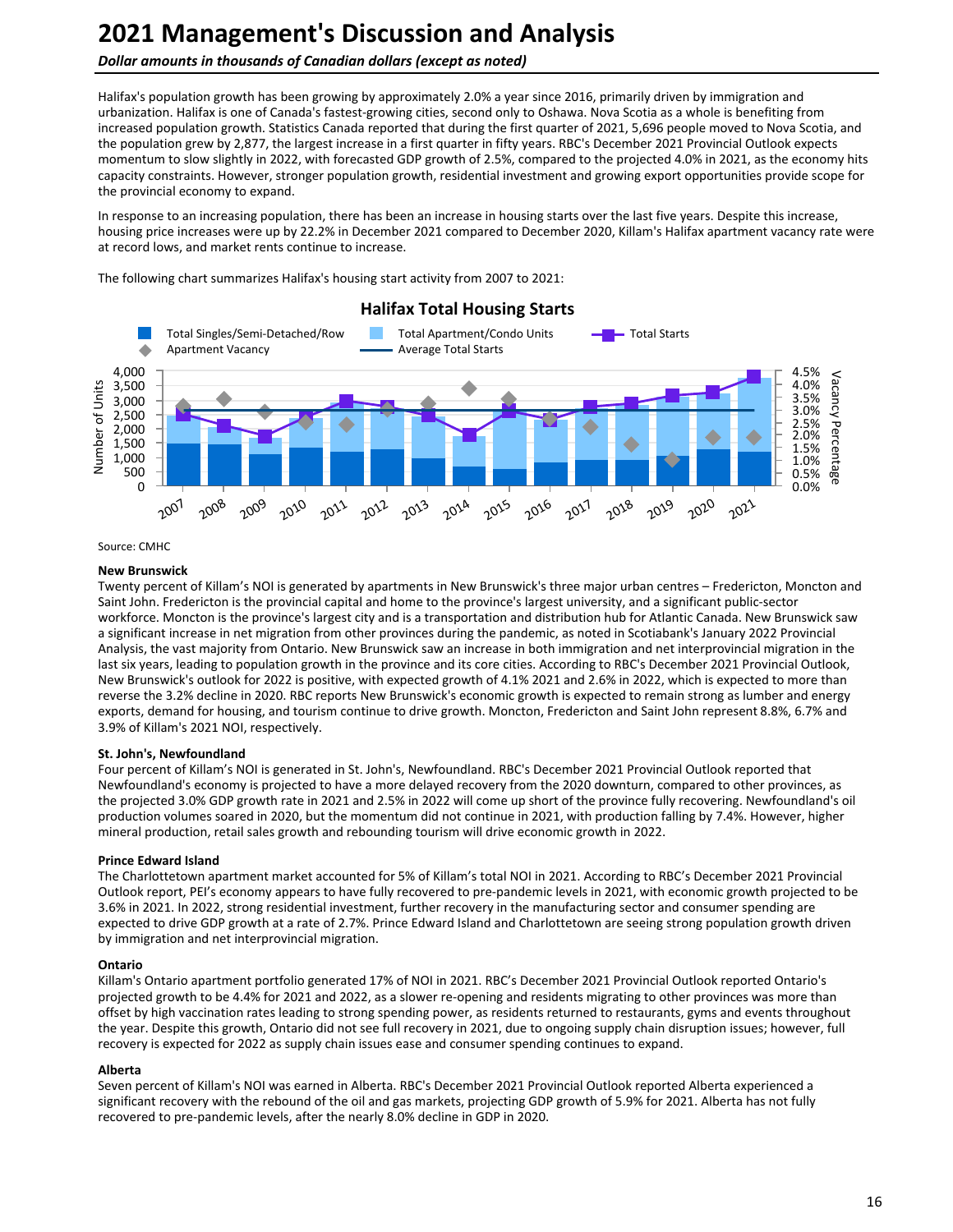#### <span id="page-16-0"></span>**Dollar amounts in thousands of Canadian dollars (except as noted)**

Recovery of Alberta's economy is expected to take longer than most Canadian provinces, while 4.7% growth is projected for 2022, RBC predicts it could take until 2023 to fully reverse 2020's damage. Increased oil production and capital investments into the energy sector, increased housing starts and recovery of the agricultural sector are expected to have positive impacts on the economy in 2022.

#### **British Columbia**

Killam earned 3% of NOI in the British Columbia market. RBC's December 2021 Provincial Outlook reported British Columbia having one of the stronger recoveries in Canada for 2021, despite the series of natural disasters that struct the province, with 5.6% GDP growth. Growth for 2022 is predicted to remain strong, forecasted at 4.2%, with the wider re-opening of the Canadian boarder contributing to renewed immigration and tourism, leading to increased consumption and investment. Net migration from other provinces reached a 25-year high during the pandemic, RBC expects a sharp rise in immigration in 2022 will boost population growth to pre-pandemic levels.

# **PART IV**

# **2021 Financial Overview**

### **Consolidated Results**

For the years ended December 31,

|                             | <b>Total Portfolio</b> |           |          |           | Same Property <sup>(1)</sup> |          | <b>Non-Same Property</b> |         |             |
|-----------------------------|------------------------|-----------|----------|-----------|------------------------------|----------|--------------------------|---------|-------------|
|                             | 2021                   | 2020      | % Change | 2021      | 2020                         | % Change | 2021                     | 2020    | % Change    |
| Property revenue            | \$290,917              | \$261,690 | 11.2%    | \$262,439 | \$252,318                    | 4.0%     | \$28,478                 | \$9,372 | 203.9%      |
| Property operating expenses |                        |           |          |           |                              |          |                          |         |             |
| General operating expenses  | 47,482                 | 42,418    | 11.9%    | 42,931    | 41,140                       | 4.4%     | 4,551                    | 1,278   | 256.1%      |
| Utility and fuel expenses   | 24,683                 | 23,240    | 6.2%     | 22,721    | 22,764                       | (0.2)%   | 1,962                    | 476     | 312.2%      |
| Property taxes              | 35,517                 | 32,178    | 10.4%    | 31,675    | 31,379                       | 0.9%     | 3,842                    | 799     | 380.9%      |
| Total operating expenses    | \$107,682              | \$97,836  | 10.1%    | \$97,327  | \$95,283                     | 2.1%     | \$10,355                 | \$2,553 | 305.6%      |
| <b>NOI</b>                  | \$183,235              | \$163,854 | 11.8%    | \$165,112 | \$157.035                    | 5.1%     | \$18,123                 | \$6,819 | 165.8%      |
| Operating margin %          | 63.0%                  | 62.6%     | 40 bps   | 62.9%     | 62.2%                        | 70 bps   | 63.6%                    | 72.8%   | $(920)$ bps |

(1) Same property results excludes acquisitions and developments completed during the comparable 2021 and 2020 periods, which are classified as nonsame property. For the year ended December 31, 2021 NOI contributions from acquisitions and developments completed in 2020 and 2021 were \$11.1 million and \$7.0 million. For the year ended December 31, 2020, NOI contributions from acquisitions and developments completed in 2020 was \$6.8 million.

Killam achieved strong overall portfolio performance for the year ended December 31, 2021. This strength, along with contributions from acquisitions and developments, resulted in 11.8% NOI growth for the year.

Same property results include properties owned during comparable 2021 and 2020 periods and represent 85.0% of the fair value of Killam's investment property portfolio as at December 31, 2021. Non-same property results include acquisitions, dispositions and developments completed in 2020 and 2021 and commercial assets acquired for future residential development.

Same property revenue grew by 4.0% for the year ended December 31, 2021, as compared to the same period of 2020. This growth was driven by a 50 bps increase in apartment occupancy, rental rate growth, increased seasonal operations at Killam's resort communities and growth in commercial revenues.

Total same property operating expenses increased 2.1% for the year ended December 31, 2021. The 4.4% increase in general operating expenses driven by inflationary pressures was mitigated somewhat by a small 90 bps increase in property taxes as a result of successful appeals, and a 0.2% decrease in utility and fuel expenses. The year-over-year decrease in utility and fuel costs was driven by reduced consumption due to energy-efficiency projects, decreases in natural gas pricing in New Brunswick, warmer-than-average temperatures during the first quarter of 2021, and a decrease in the inclusion of unit electricity as part of the monthly rent. Overall, same property NOI grew by 5.1% for the year ended December 31, 2021.



# **Operating Margin % (Total Portfolio)**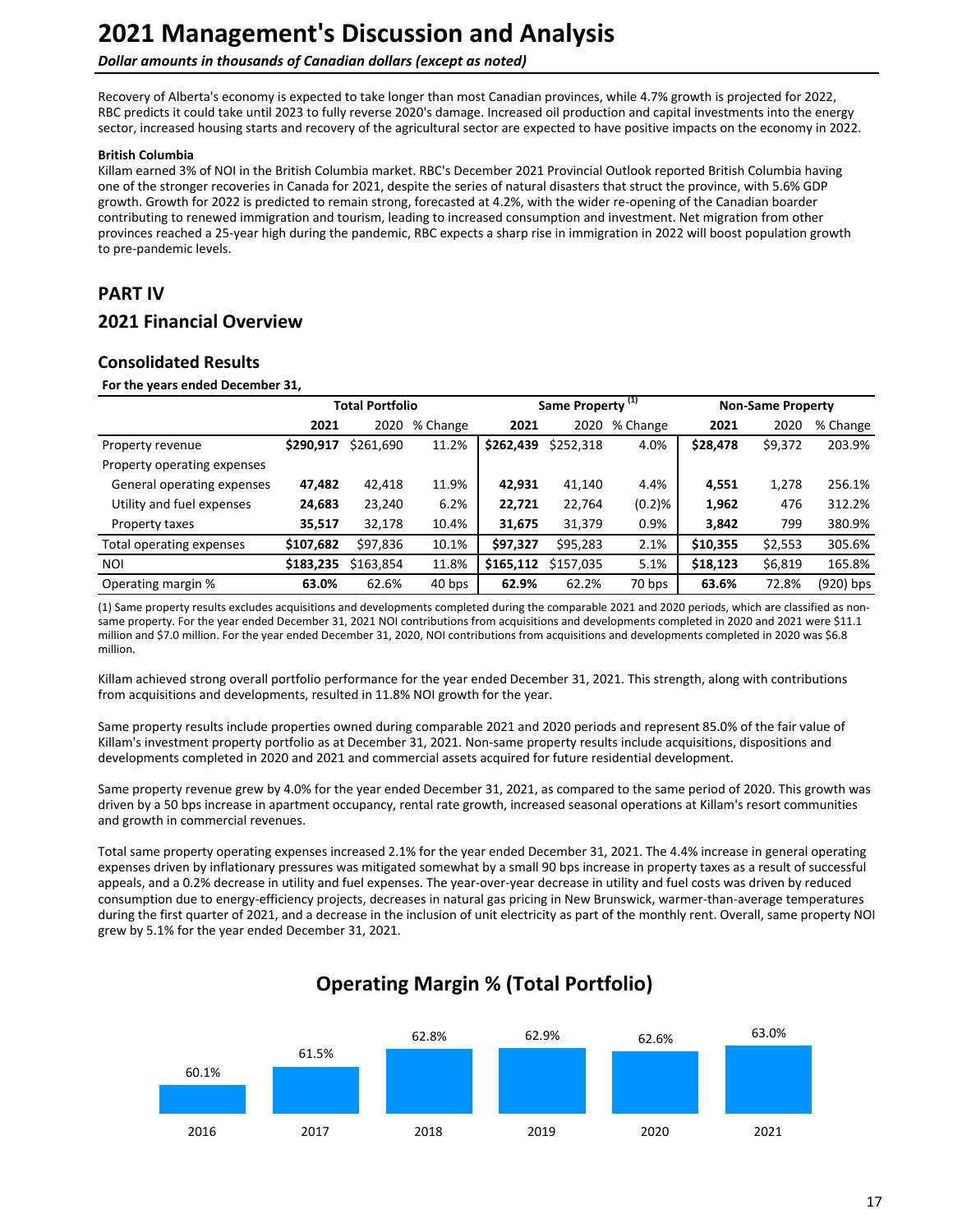<span id="page-17-0"></span>**Dollar amounts in thousands of Canadian dollars (except as noted)** 

### **Apartment Results**

#### For the years ended December 31,

|                             | Total     |           |          | <b>Same Property</b> |           |           | <b>Non-Same Property</b> |         |           |
|-----------------------------|-----------|-----------|----------|----------------------|-----------|-----------|--------------------------|---------|-----------|
|                             | 2021      | 2020      | % Change | 2021                 | 2020      | % Change  | 2021                     | 2020    | % Change  |
| Property revenue            | \$254,955 | \$228,915 | 11.4%    | \$228,012            | \$220,162 | 3.6%      | \$26,943                 | \$8,753 | 207.8%    |
| Property operating expenses |           |           |          |                      |           |           |                          |         |           |
| General operating expenses  | 39,699    | 35,077    | 13.2%    | 35,602               | 33,974    | 4.8%      | 4,097                    | 1,103   | 271.4%    |
| Utility and fuel expenses   | 21,866    | 20,537    | 6.5%     | 20,081               | 20,101    | $(0.1)$ % | 1,785                    | 436     | 309.4%    |
| Property taxes              | 31,334    | 27,961    | 12.1%    | 27,815               | 27,310    | 1.8%      | 3,519                    | 651     | 440.6%    |
| Total operating expenses    | \$92,899  | \$83,575  | 11.2%    | \$83,498             | \$81,385  | 2.6%      | \$9,401                  | \$2,190 | 329.3%    |
| <b>NOI</b>                  | \$162,056 | \$145,340 | 11.5%    | \$144,514            | \$138,777 | 4.1%      | \$17,542                 | \$6,563 | 167.3%    |
| Operating margin %          | 63.6%     | 63.5%     | 10 bps   | 63.4%                | 63.0%     | 40 bps    | 65.1%                    | 75.0%   | (990) bps |

### **Apartment Revenue**

Total apartment revenue for the year ended December 31, 2021, was \$255.0 million, an increase of 11.4% over the same period of 2020. Revenue growth was augmented by contributions from recently acquired and developed properties. Same property apartment revenue increased 3.6% for the year ended December 31, 2021, driven by increased rental rates and a 50 bps increase in occupancy during the year. Strong revenue growth contributed to a 10 bps operating margin expansion on Killam's apartment portfolio. The operating margin on Killam's same property apartment portfolio was up 40 bps to 63.4%.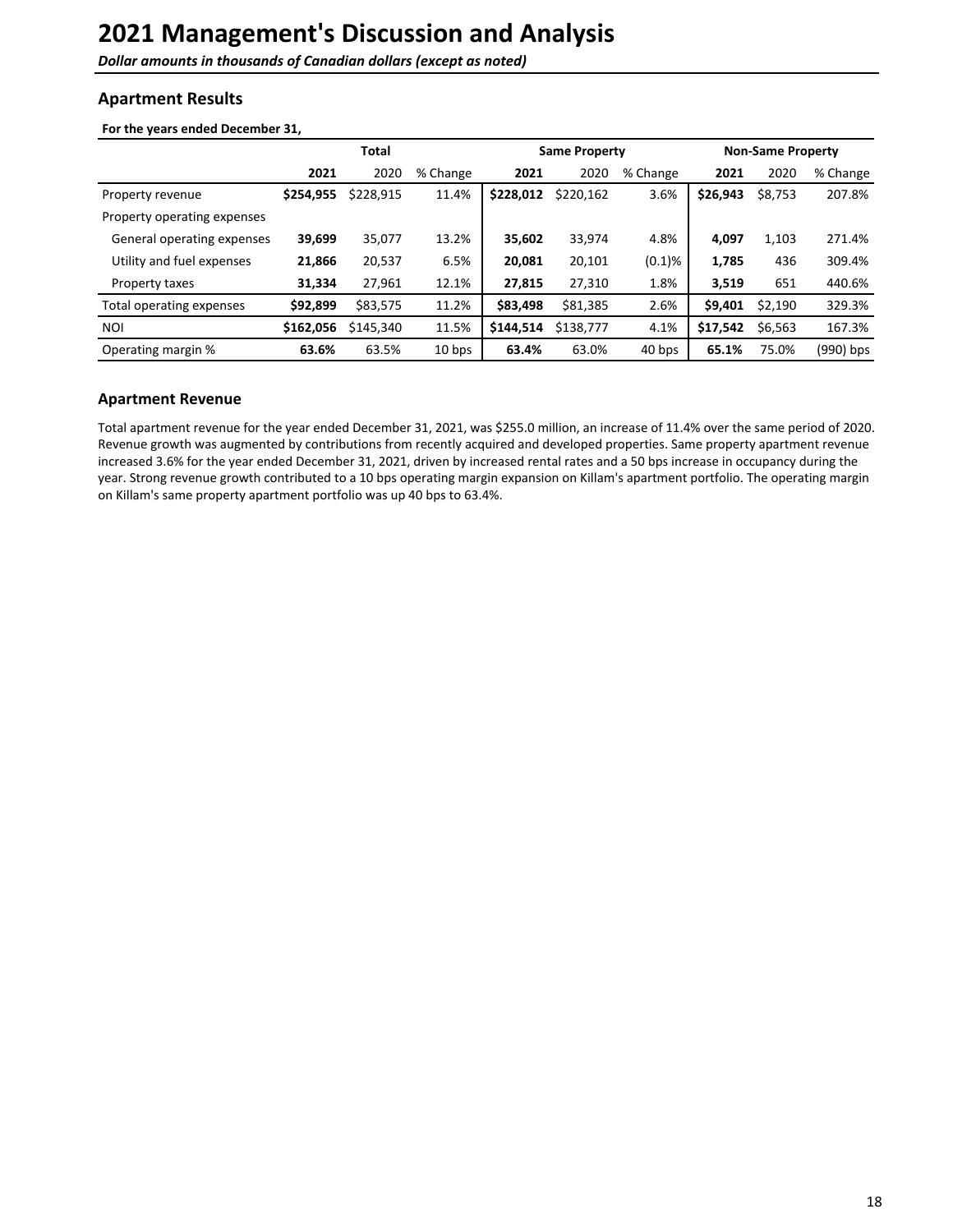**Dollar amounts in thousands of Canadian dollars (except as noted)** 

### Apartment Occupancy Analysis by Core Market (% of Residential Rent)<sup>(1)</sup>

|                                            |            | <b>Total Occupancy</b> |       |                 |       | <b>Same Property Occupancy</b> |                 |  |
|--------------------------------------------|------------|------------------------|-------|-----------------|-------|--------------------------------|-----------------|--|
| For the years ended December 31,           | # of Units | 2021                   | 2020  | Change<br>(bps) | 2021  | 2020                           | Change<br>(bps) |  |
| <b>Nova Scotia</b>                         |            |                        |       |                 |       |                                |                 |  |
| <b>Halifax</b>                             | 5,816      | 98.2%                  | 97.8% | 40              | 98.2% | 97.8%                          | 40              |  |
| Ontario                                    |            |                        |       |                 |       |                                |                 |  |
| Ottawa                                     | 1,216      | 94.0%                  | 94.1% | (10)            | 94.0% | 94.1%                          | (10)            |  |
| London                                     | 523        | 97.3%                  | 96.8% | 50              | 97.3% | 96.8%                          | 50              |  |
| <b>KWC-GTA</b>                             | 1,603      | 98.7%                  | 98.0% | 70              | 98.9% | 98.2%                          | 70              |  |
| <b>New Brunswick</b>                       |            |                        |       |                 |       |                                |                 |  |
| Moncton <sup>(2)</sup>                     | 2,246      | 97.3%                  | 98.1% | (80)            | 98.5% | 98.4%                          | 10              |  |
| Fredericton                                | 1,529      | 97.7%                  | 97.8% | (10)            | 97.7% | 97.8%                          | (10)            |  |
| Saint John                                 | 1,202      | 97.7%                  | 96.7% | 100             | 97.7% | 96.7%                          | 100             |  |
| <b>Newfoundland and Labrador</b>           |            |                        |       |                 |       |                                |                 |  |
| St. John's                                 | 955        | 92.0%                  | 87.7% | 430             | 91.8% | 87.6%                          | 420             |  |
| <b>Prince Edward Island</b>                |            |                        |       |                 |       |                                |                 |  |
| Charlottetown <sup>(3)</sup>               | 1,163      | 95.6%                  | 97.1% | (150)           | 99.2% | 99.4%                          | (20)            |  |
| Alberta                                    |            |                        |       |                 |       |                                |                 |  |
| Calgary <sup>(4)</sup>                     | 764        | 87.6%                  | 94.4% | (680)           | 92.8% | 94.4%                          | (160)           |  |
| Edmonton                                   | 882        | 94.0%                  | 93.5% | 50              | 94.1% | 93.5%                          | 60              |  |
| <b>British Columbia</b>                    |            |                        |       |                 |       |                                |                 |  |
| Victoria                                   | 317        | 97.9%                  | 95.3% | 260             | N/A   | N/A                            | N/A             |  |
| <b>Other Atlantic</b>                      | 469        | 96.6%                  | 93.4% | 320             | 96.2% | 93.8%                          | 240             |  |
| <b>Total Apartments (weighted average)</b> | 18,685     | 96.6%                  | 96.5% | 10              | 97.2% | 96.7%                          | 50              |  |

(1) Occupancy as a percentage of residential rent is calculated as vacancy (in dollars) divided by gross potential residential rent (in dollars) for the period.

(2) Total occupancy for Moncton was impacted by Emma Place, a recently acquired 118-unit property, which was undergoing initial lease-up upon acquisition in Q4-2021.

(3) Total occupancy for Charlottetown was impacted by the lease-up of two recently completed developments, Shorefront, a 78-unit building, and 10 Harley, a 38-unit building, both of which were undergoing initial lease-up during the first half of 2021.

(4) Total occupancy for Calgary was impacted by the lease-up of Nolan Hill, a 233-unit property acquired in January 2021.



#### **Historical Same Property Apartment Occupancy & Rental Incentives (as a % of Revenue)**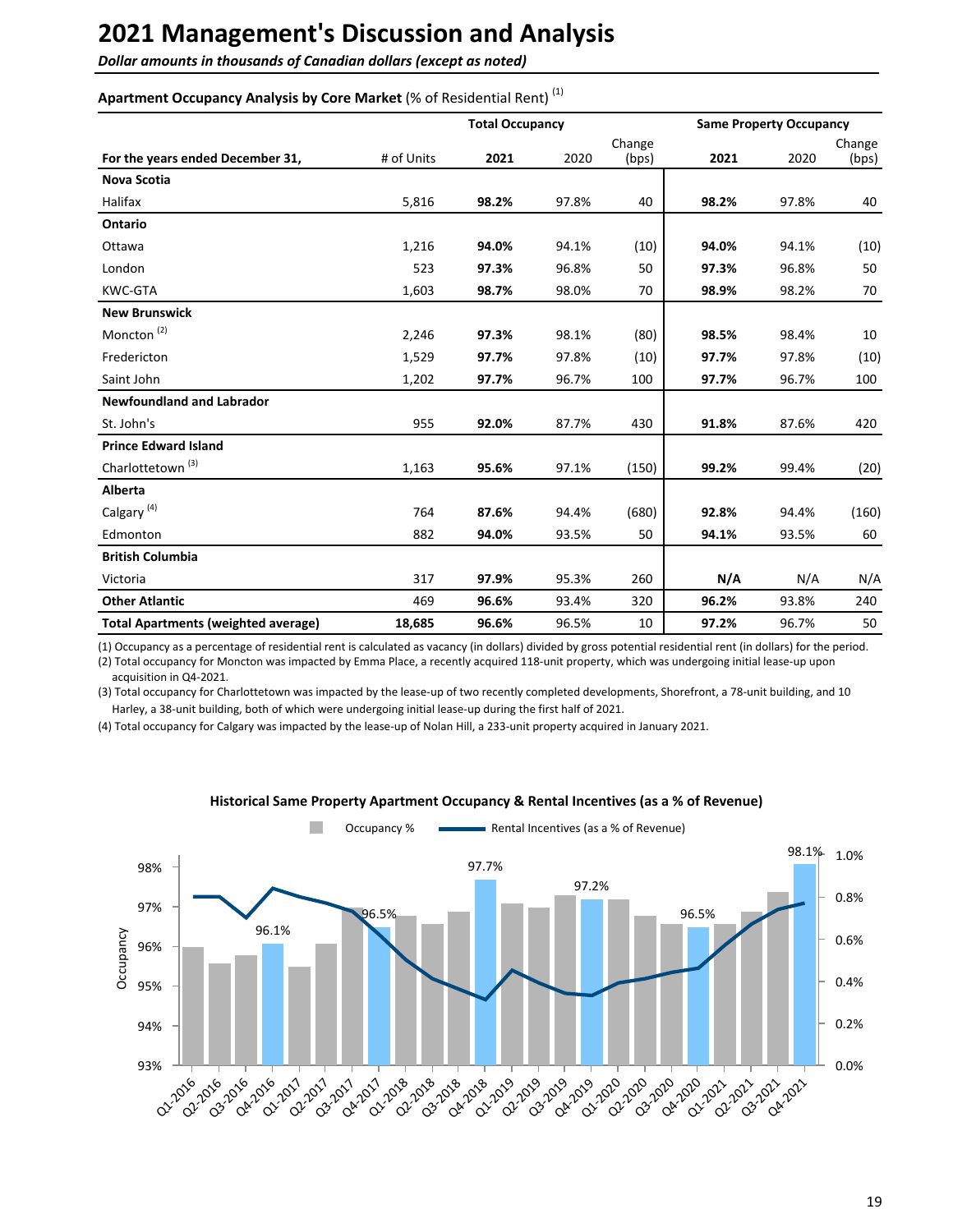**Dollar amounts in thousands of Canadian dollars (except as noted)** 

#### **Average Rent Analysis by Core Market**

As at December 31,

|                                            |            |         | <b>Average Rent</b> |          |         | <b>Same Property Average Rent</b> |          |  |
|--------------------------------------------|------------|---------|---------------------|----------|---------|-----------------------------------|----------|--|
|                                            | # of Units | 2021    | 2020                | % Change | 2021    | 2020                              | % Change |  |
| <b>Nova Scotia</b>                         |            |         |                     |          |         |                                   |          |  |
| <b>Halifax</b>                             | 5,816      | \$1,232 | \$1,184             | 4.1%     | \$1,231 | \$1,184                           | 4.0%     |  |
| Ontario                                    |            |         |                     |          |         |                                   |          |  |
| Ottawa                                     | 1,216      | \$1,818 | \$1,798             | 1.1%     | \$1,818 | \$1,798                           | 1.1%     |  |
| London                                     | 523        | \$1,388 | \$1,371             | 1.2%     | \$1,388 | \$1,371                           | 1.2%     |  |
| <b>KWC-GTA</b>                             | 1,603      | \$1,421 | \$1,556             | (8.7)%   | \$1,597 | \$1,556                           | 2.6%     |  |
| <b>New Brunswick</b>                       |            |         |                     |          |         |                                   |          |  |
| Moncton                                    | 2,246      | \$1,092 | \$1,046             | 4.4%     | \$995   | \$963                             | 3.3%     |  |
| Fredericton                                | 1,529      | \$1,121 | \$1,064             | 5.4%     | \$1,121 | \$1,064                           | 5.4%     |  |
| Saint John                                 | 1,202      | \$920   | \$882               | 4.3%     | \$920   | \$882                             | 4.3%     |  |
| <b>Newfoundland and Labrador</b>           |            |         |                     |          |         |                                   |          |  |
| St. John's                                 | 955        | \$1,012 | \$1,006             | 0.6%     | \$1,019 | \$1,006                           | 1.3%     |  |
| <b>Prince Edward Island</b>                |            |         |                     |          |         |                                   |          |  |
| Charlottetown                              | 1,163      | \$1,120 | \$1,080             | 3.7%     | \$1,041 | \$1,025                           | 1.6%     |  |
| Alberta                                    |            |         |                     |          |         |                                   |          |  |
| Calgary                                    | 764        | \$1,277 | \$1,263             | 1.1%     | \$1,272 | \$1,263                           | 0.7%     |  |
| Edmonton                                   | 882        | \$1,492 | \$1,476             | 1.1%     | \$1,480 | \$1,476                           | 0.3%     |  |
| <b>British Columbia</b>                    |            |         |                     |          |         |                                   |          |  |
| Victoria                                   | 317        | \$1,771 | \$1,729             | 2.4%     | N/A     | N/A                               | N/A      |  |
| <b>Other Atlantic</b>                      | 469        | \$947   | \$924               | 2.5%     | \$947   | \$924                             | 2.5%     |  |
| <b>Total Apartments (weighted average)</b> | 18,685     | \$1,227 | \$1,184             | 3.6%     | \$1,199 | \$1,164                           | 3.0%     |  |

#### Same Property Rental Increases - Tenant Renewals Versus Unit Turns

Killam historically turned approximately 30% – 32% of its units each year; however, the trend has declined over the past two years. Turnover levels in 2020 were down 160 bps from 2019, at approximately 29%, with a further decrease in 2021 to approximately 26%, due to the tightening of the housing and rental markets across Canada.

Upon turn, Killam will typically generate rental increases by moving rental rates to market and, where market demand exists, by upgrading units for unlevered returns of 10%–15% on capital invested. Killam saw a 40 bps decrease in its same property weighted average rental increase, to 3.0%, compared to 3.4% for 2020. This decline was a result of lower turnover and modest rental increases on lease renewals, driven mainly by a rent freeze in Ontario for 2021 and a temporary rent cap in Halifax. Rental increases on unit turns decreased slightly year-over-year; however, there was an upward trend in the mark-to-market opportunity in the fourth quarter of 2021.

| For the years ended December 31, | 2021                |                                        | 2020                |                                        |  |
|----------------------------------|---------------------|----------------------------------------|---------------------|----------------------------------------|--|
|                                  | Rental<br>Increases | Turnovers &<br>Renewals <sup>(1)</sup> | Rental<br>Increases | Turnovers &<br>Renewals <sup>(1)</sup> |  |
| Lease renewal                    | 1.5%                | 74.1%                                  | 1.7%                | 71.2%                                  |  |
| Unit turn – regular              | 5.0%                | 22.4%                                  | 5.7%                | 26.3%                                  |  |
| Unit turn – repositioned $(2)$   | 29.2%               | 3.5%                                   | 27.3%               | 2.5%                                   |  |
| Rental increase (weighted avg)   | 3.0%                |                                        | 3.4%                |                                        |  |

(1) The percentage of total units renewed and turned during the year is based on the number of units at the end of the year.

(2) The weighted average rental lift on the repositioned units is based on the 626 units re-leased during the year ended December 31, 2021.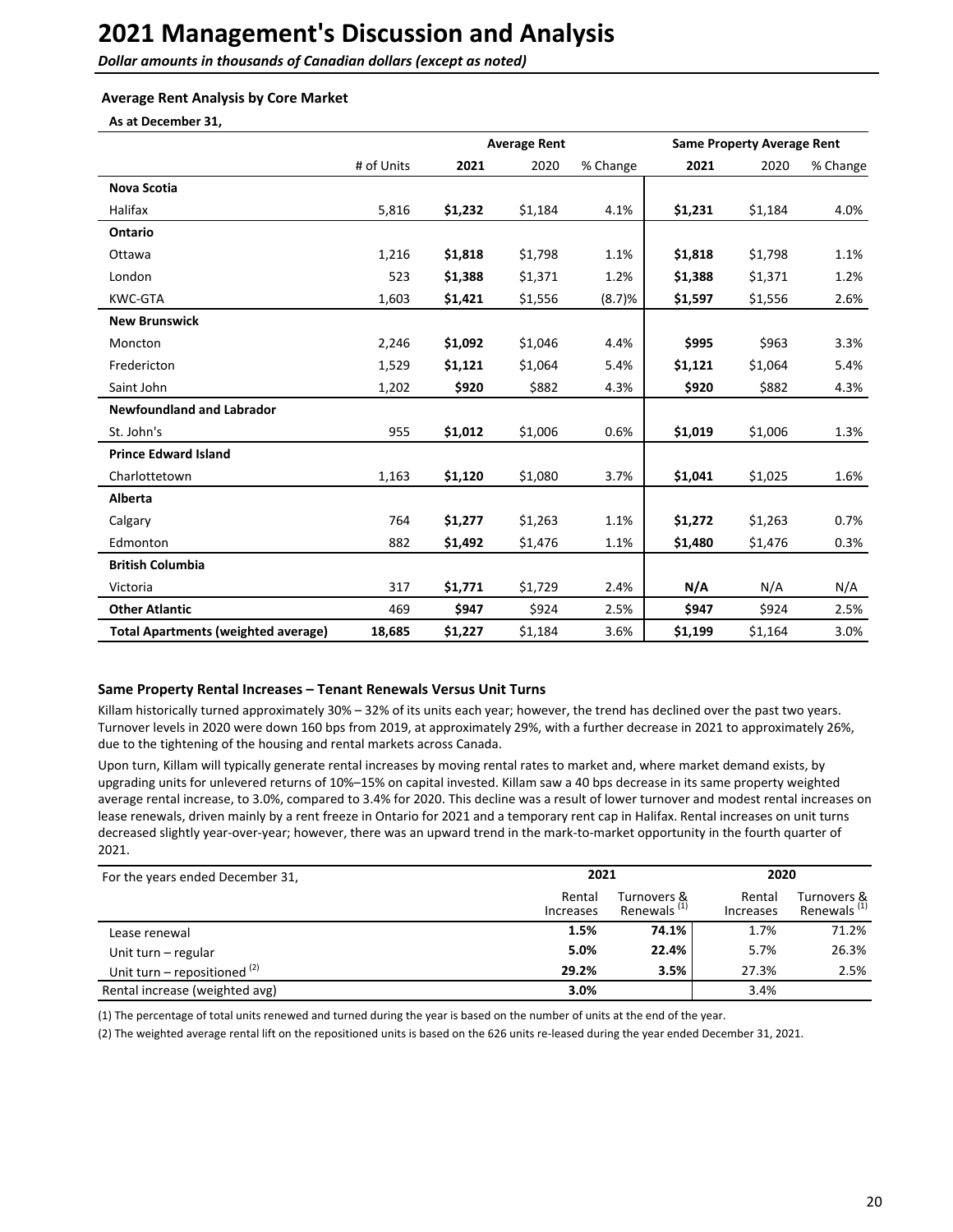The following chart illustrates Killam's same property rental rate growth over the past five years.

### **Apartments - Historical Same Property Rental Rate Growth**



**Percentage of Units Turned Annually** 



### **Apartment Expenses**

Total operating expenses for the year ended December 31, 2021, were \$92.9 million, an 11.2% increase over the same period of 2020. The increase was due primarily to incremental costs associated with recent acquisitions and developments.

Total apartment same property operating expenses for the year ended December 31, 2021, were 2.6% higher than 2020. The increase was primarily due to inflationary cost pressures, higher contract service costs and insurance premiums, and property tax expense increases of 1.8%, over 2020. These increases were partially offset by decreased utility costs of 0.1%. Utility savings were attributable to a reduction of unit electricity being included in monthly rent, lower natural gas rates in New Brunswick, reduced consumption from energy-efficiency initiatives and a mild winter.

#### **Property Operating Expenses**

Property operating expenses for the apartment portfolio include repairs and maintenance, contract services, insurance, property management and property management wages and benefits, uncollectible accounts, marketing, advertising and leasing costs. The increase in same property general operating costs of 4.8% for the year ended December 31, 2021, was largely due to higher insurance premiums, increased contract service costs and higher repairs and maintenance costs as a result of relatively lower maintenance work inside units in Q2 and Q3-2020 due to COVID-19 restrictions.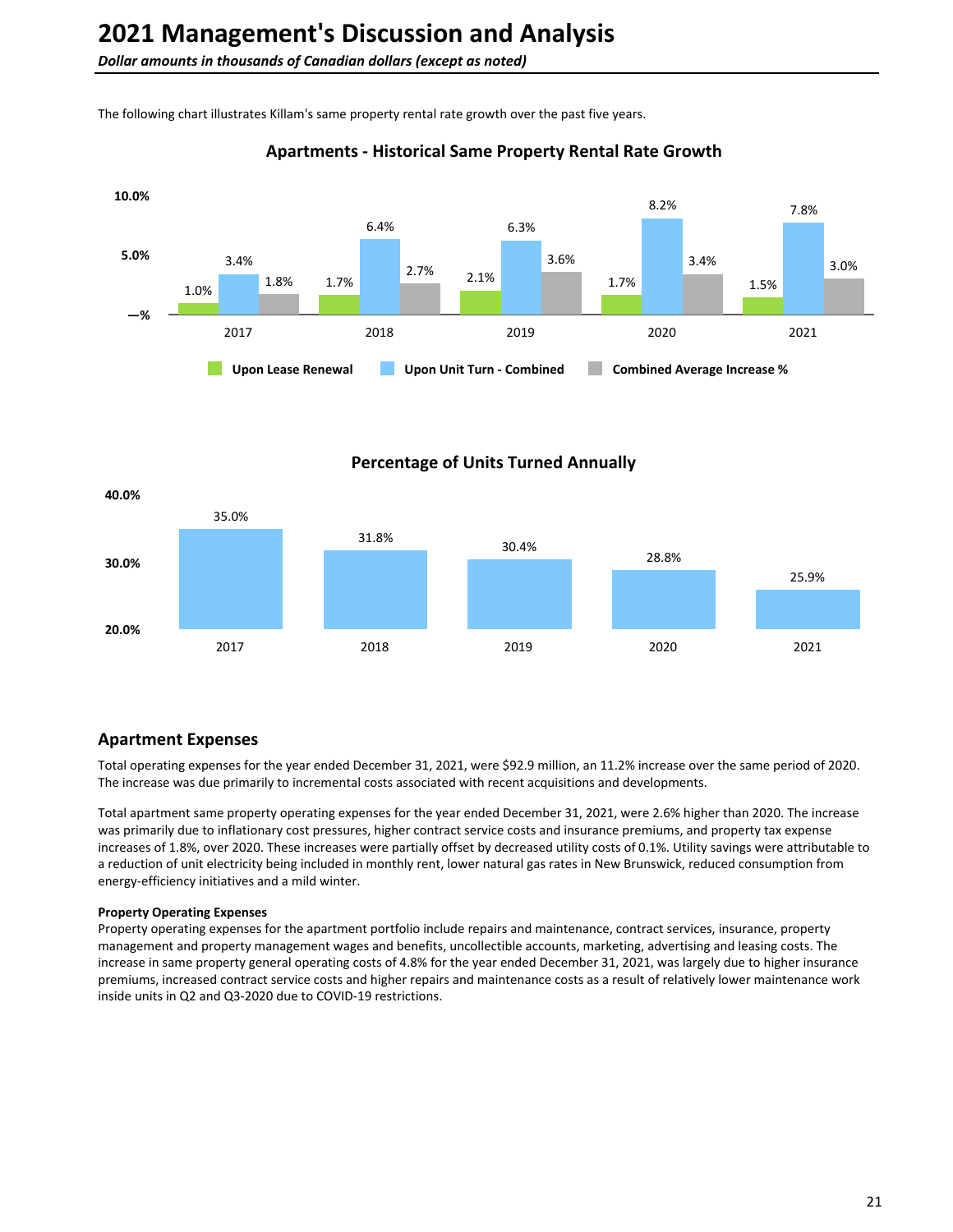**Dollar amounts in thousands of Canadian dollars (except as noted)** 

#### **Same Property Utility and Fuel Expenses**

For the years ended December 31,

|                                 | 2021     | 2020     | % Change  |
|---------------------------------|----------|----------|-----------|
| Natural gas                     | \$6,099  | \$5,941  | 2.7%      |
| Electricity                     | 7,038    | 7,434    | (5.3)%    |
| Water                           | 5,775    | 5,728    | 0.8%      |
| Oil & propane                   | 1,101    | 937      | 17.5%     |
| Other                           | 68       | 61       | 11.5%     |
| Total utility and fuel expenses | \$20,081 | \$20,101 | $(0.1)$ % |

Killam's apartments are heated with natural gas (58%), electricity (32%), oil (6%), district heat (2%), geothermal (2%) and propane (less than 1%). Electricity costs relate primarily to common areas, as unit electricity costs are typically paid by tenants, reducing Killam's exposure to the majority of its 6,000 apartments heated with electricity. Fuel costs associated with central natural gas or oil-fired heating plants are paid by Killam.

Utility and fuel expenses accounted for approximately 24% of Killam's total apartment same property operating expenses for the year ended December 31, 2021 and decreased 0.1% year-over-year.

Same property natural gas expense increased by 2.7% for the year ended December 31, 2021. The increase in natural gas expense was primarily attributable to increases in commodity prices in Nova Scotia and Ontario of 12%, partially offset by a reduction in both delivery charges and the commodity price in New Brunswick, resulting in a 9% decline in that province for the year. Increased efficiencies from boiler upgrades as well as above-average temperatures during the heating season contributed to reduced consumption levels partially offsetting the rising rates.

Electricity costs were 5.3% lower for the year ended December 31, 2021, primarily due to a reduction of unit electricity being included as part of a tenant's monthly rent in certain regions given strong market fundamentals, as well as consumption savings from LED lighting retrofits and warmer temperatures.

Water expense increased by 0.8% for the year ended December 31, 2021. Increased water rates were offset partially by lower consumption year-over-year, as consumption was on average higher in 2020 as a result of tenants being at home more during the onset of the COVID-19 pandemic.

Heating oil and propane costs increased by 17.5% for the year ended December 31, 2021, compared to 2020, as oil price increases of 25% were partially offset by a mild winter and increased efficiencies from boiler upgrades. The majority of Killam's heating oil and propane costs are in Prince Edward Island.

#### **Property Taxes**

Same property property tax expense for the year ended December 31, 2021, was \$27.8 million, a 1.8% increase from the same period of 2020. Killam experienced property tax increases across the majority of its markets; however, these were offset by a number of successful property tax appeals across the portfolio. Killam actively reviews its property tax assessments and appeals tax assessment increases wherever possible to minimize this impact.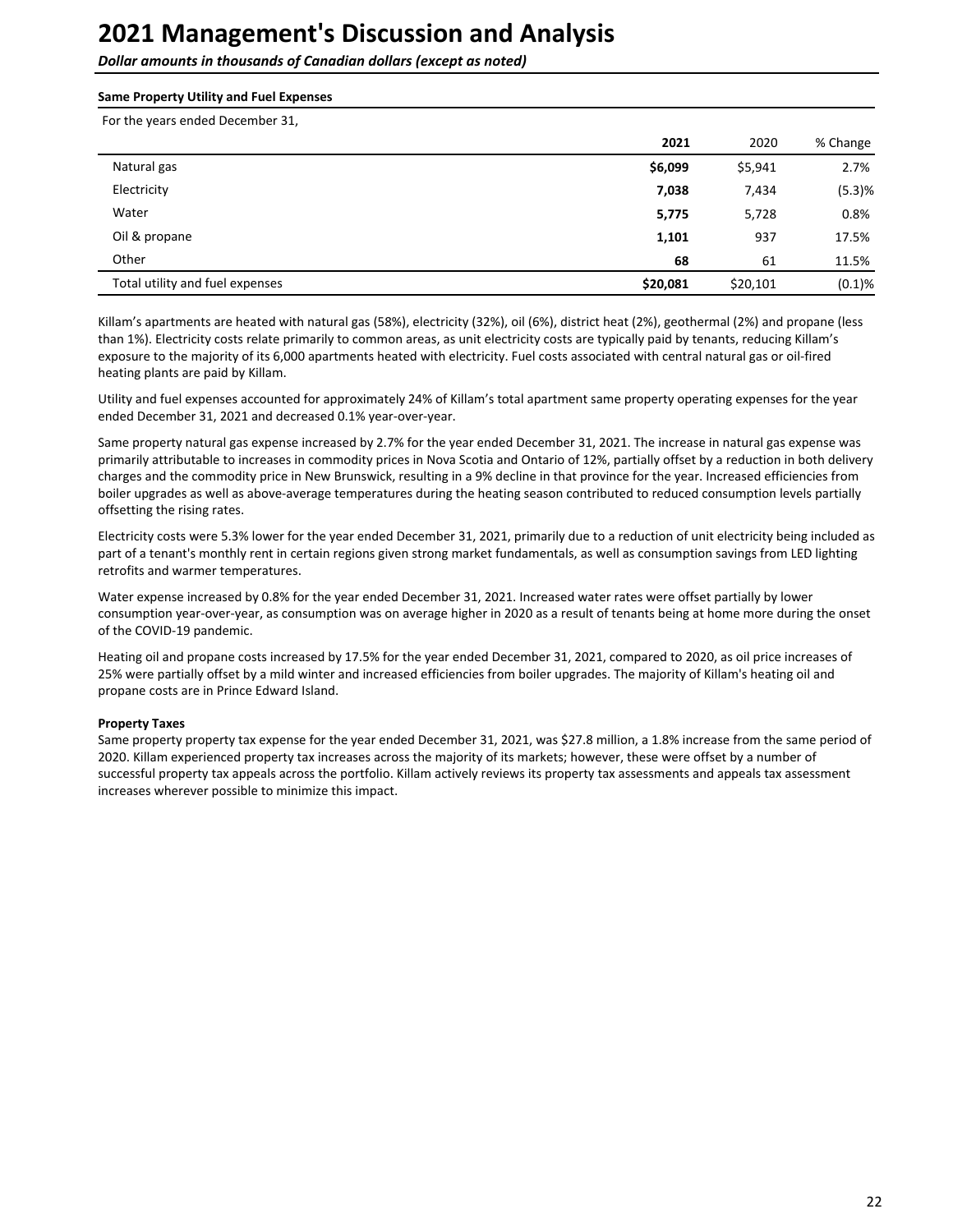**Dollar amounts in thousands of Canadian dollars (except as noted)** 

### **Apartment Same Property NOI by Region**

For the years ended December 31,

|                                    |          | <b>Property Revenue</b> |          |             | <b>Property Expenses</b> |          | <b>Net Operating Income</b> |           |               |
|------------------------------------|----------|-------------------------|----------|-------------|--------------------------|----------|-----------------------------|-----------|---------------|
|                                    | 2021     | 2020                    | % Change | 2021        | 2020                     | % Change | 2021                        |           | 2020 % Change |
| <b>Nova Scotia</b>                 |          |                         |          |             |                          |          |                             |           |               |
| Halifax                            | \$85,712 | \$82,012                | 4.5%     | (528, 975)  | (527,986)                | 3.5%     | \$56,737                    | \$54,026  | 5.0%          |
|                                    | 85,712   | 82,012                  | 4.5%     | (28, 975)   | (27, 986)                | 3.5%     | 56,737                      | 54,026    | 5.0%          |
| Ontario                            |          |                         |          |             |                          |          |                             |           |               |
| Ottawa                             | 15,724   | 15,492                  | 1.5%     | (5, 174)    | (5,073)                  | 2.0%     | 10,550                      | 10,419    | 1.3%          |
| London                             | 8,484    | 8,239                   | 3.0%     | (2,991)     | (2,853)                  | 4.8%     | 5,493                       | 5,386     | 2.0%          |
| <b>KWC-GTA</b>                     | 17,037   | 16,396                  | 3.9%     | (5, 336)    | (5,401)                  | (1.2)%   | 11,701                      | 10,995    | 6.4%          |
|                                    | 41,245   | 40,127                  | 2.8%     | (13,501)    | (13, 327)                | 1.3%     | 27,744                      | 26,800    | 3.5%          |
| <b>New Brunswick</b>               |          |                         |          |             |                          |          |                             |           |               |
| Moncton                            | 22,220   | 21,463                  | 3.5%     | (9,768)     | (9, 567)                 | 2.1%     | 12,452                      | 11,896    | 4.7%          |
| Fredericton                        | 20,279   | 19,397                  | 4.5%     | (8,085)     | (7, 865)                 | 2.8%     | 12,194                      | 11,532    | 5.7%          |
| Saint John                         | 13,148   | 12,432                  | 5.8%     | (6,099)     | (5,998)                  | 1.7%     | 7,049                       | 6,434     | 9.6%          |
|                                    | 55,647   | 53,292                  | 4.4%     | (23, 952)   | (23, 430)                | 2.2%     | 31,695                      | 29,862    | 6.1%          |
| <b>Newfoundland &amp; Labrador</b> |          |                         |          |             |                          |          |                             |           |               |
| St. John's                         | 10,344   | 9,770                   | 5.9%     | (3,490)     | (3, 441)                 | 1.4%     | 6,854                       | 6,329     | 8.3%          |
|                                    | 10,344   | 9,770                   | 5.9%     | (3, 490)    | (3, 441)                 | 1.4%     | 6,854                       | 6,329     | 8.3%          |
| <b>Prince Edward Island</b>        |          |                         |          |             |                          |          |                             |           |               |
| Charlottetown                      | 12,066   | 11,916                  | 1.3%     | (5,023)     | (4, 814)                 | 4.3%     | 7,043                       | 7,102     | (0.8)%        |
|                                    | 12,066   | 11,916                  | 1.3%     | (5,023)     | (4, 814)                 | 4.3%     | 7,043                       | 7,102     | $(0.8)$ %     |
| Alberta                            |          |                         |          |             |                          |          |                             |           |               |
| Calgary                            | 7,980    | 8,096                   | (1.4)%   | (3,052)     | (2,871)                  | 6.3%     | 4,928                       | 5,225     | (5.7)%        |
| Edmonton                           | 9,559    | 9,712                   | (1.6)%   | (3, 381)    | (3,527)                  | (4.1)%   | 6,178                       | 6,185     | (0.1)%        |
|                                    | 17,539   | 17,808                  | (1.5)%   | (6, 433)    | (6, 398)                 | 0.5%     | 11,106                      | 11,410    | (2.7)%        |
| <b>Other Atlantic locations</b>    | 5,459    | 5,237                   | 4.2%     | (2, 124)    | (1,989)                  | 6.8%     | 3,335                       | 3,248     | 2.7%          |
|                                    |          | \$228,012 \$220,162     | 3.6%     | ( \$83,498) | ( \$81, 385)             | 2.6%     | \$144,514                   | \$138,777 | 4.1%          |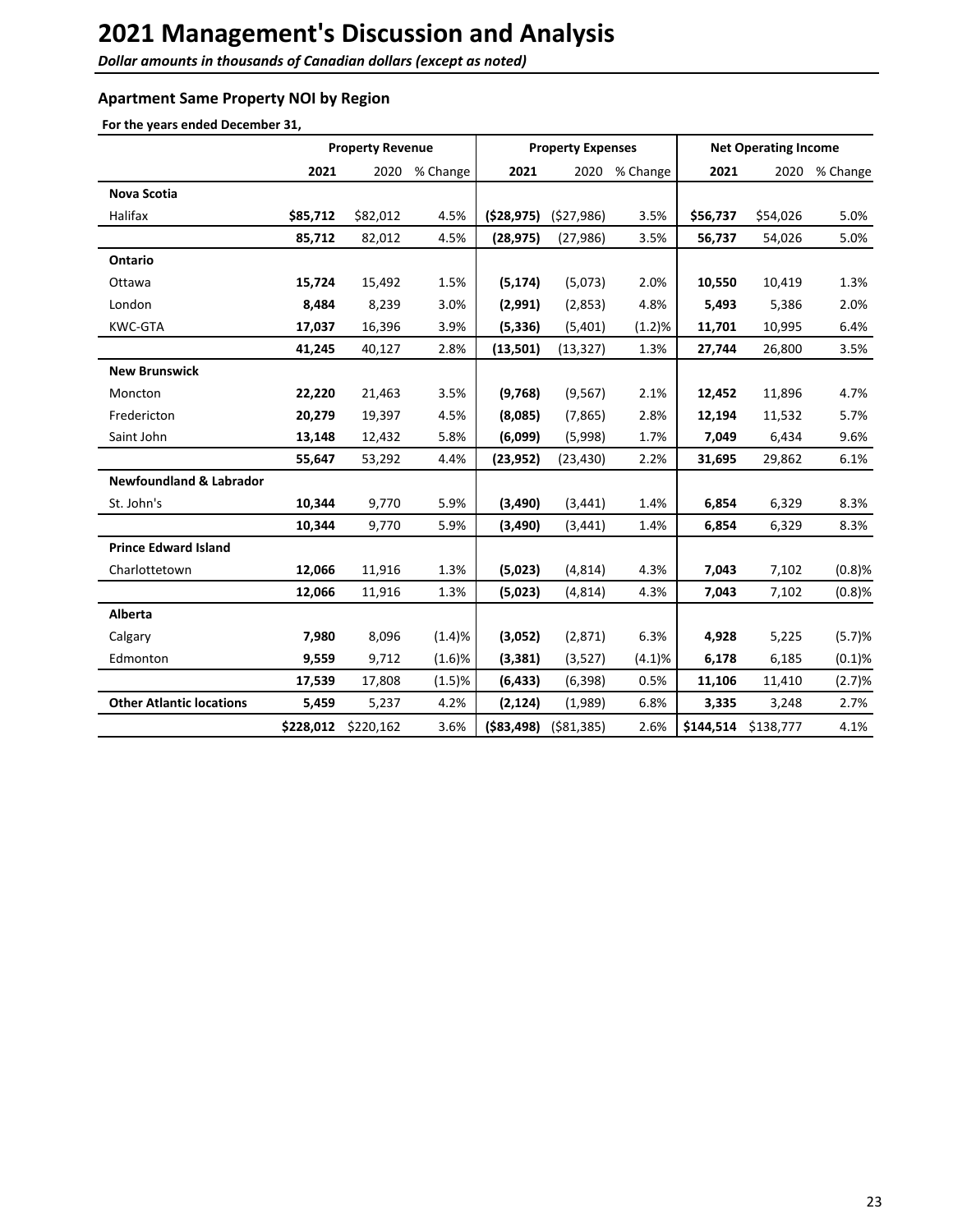<span id="page-23-0"></span>**Dollar amounts in thousands of Canadian dollars (except as noted)** 

# **MHC Results**

#### For the years ended December 31,

|                             | <b>Total Portfolio</b> |          |          | <b>Same Property</b> |          |           | <b>Non-Same Property</b> |       |          |
|-----------------------------|------------------------|----------|----------|----------------------|----------|-----------|--------------------------|-------|----------|
|                             | 2021                   | 2020     | % Change | 2021                 | 2020     | % Change  | 2021                     | 2020  | % Change |
| Property revenue            | \$18,578               | \$17,393 | 6.8%     | \$18,270             | \$17.110 | 6.8%      | \$308                    | \$283 | N/A      |
| Property operating expenses | 6,824                  | 6.541    | 4.3%     | 6.680                | 6.509    | 2.6%      | 144                      | 32    | N/A      |
| <b>NOI</b>                  | \$11.754               | \$10,852 | 8.3%     | \$11,590             | \$10.601 | 9.3%      | \$164                    | \$251 | N/A      |
| Operating margin %          | 63.3%                  | 62.4%    | 90 bps   | 63.4%                | 62.0%    | $140$ bps | 53.2%                    | -%    |          |

The MHC business segment generated 6.4% of Killam's NOI for the year ended December 31, 2021. The MHC portfolio generates its highest revenues and NOI during the second and third quarters of each year due to the contribution from its nine seasonal resorts that earn approximately 60% of their annual NOI between July and September. Overall, the MHC portfolio generated same property NOI growth of 9.3% for the year ended December 31, 2021. This growth is mainly attributable to increased seasonal revenue, as the majority of the seasonal resorts were able to open on time and at capacity in 2021.

#### For the years ended December 31,

|                       | <b>Property Revenue</b> |          |          |           | <b>Property Expenses</b> |          | <b>Net Operating Income</b> |          |          |  |
|-----------------------|-------------------------|----------|----------|-----------|--------------------------|----------|-----------------------------|----------|----------|--|
|                       | 2021                    | 2020     | % Change | 2021      | 2020                     | % Change | 2021                        | 2020     | % Change |  |
| <b>Permanent MHCs</b> | \$12.116                | \$11,790 | 2.8%     | (54, 293) | (54, 234)                | 1.4%     | \$7,823                     | \$7,556  | 3.5%     |  |
| Seasonal Resorts      | 6.154                   | 5,320    | 15.7%    | (52, 387) | (52, 275)                | 4.9%     | 3.767                       | 3.045    | 23.7%    |  |
|                       | \$18,270                | \$17,110 | 6.8%     | (\$6,680) | ( \$6,509)               | 2.6%     | \$11,590                    | \$10,601 | 9.3%     |  |

For the year ended December 31, 2021, same property permanent MHCs generated a 3.5% increase in NOI. Average rent increased 2.2%, to \$283 per site at December 31, 2021, compared to \$277 per site at December 31, 2020, and occupancy for the year increased to 98.3%, compared to 97.8% in the same period of 2020.

Killam's seasonal resorts experienced increased activity in 2021, resulting in a 15.7% increase in same property revenue for the year compared to the same period of 2020. Activity at the majority of the communities increased significantly with easing of COVID-19 restrictions and augmented inter-provincial travel.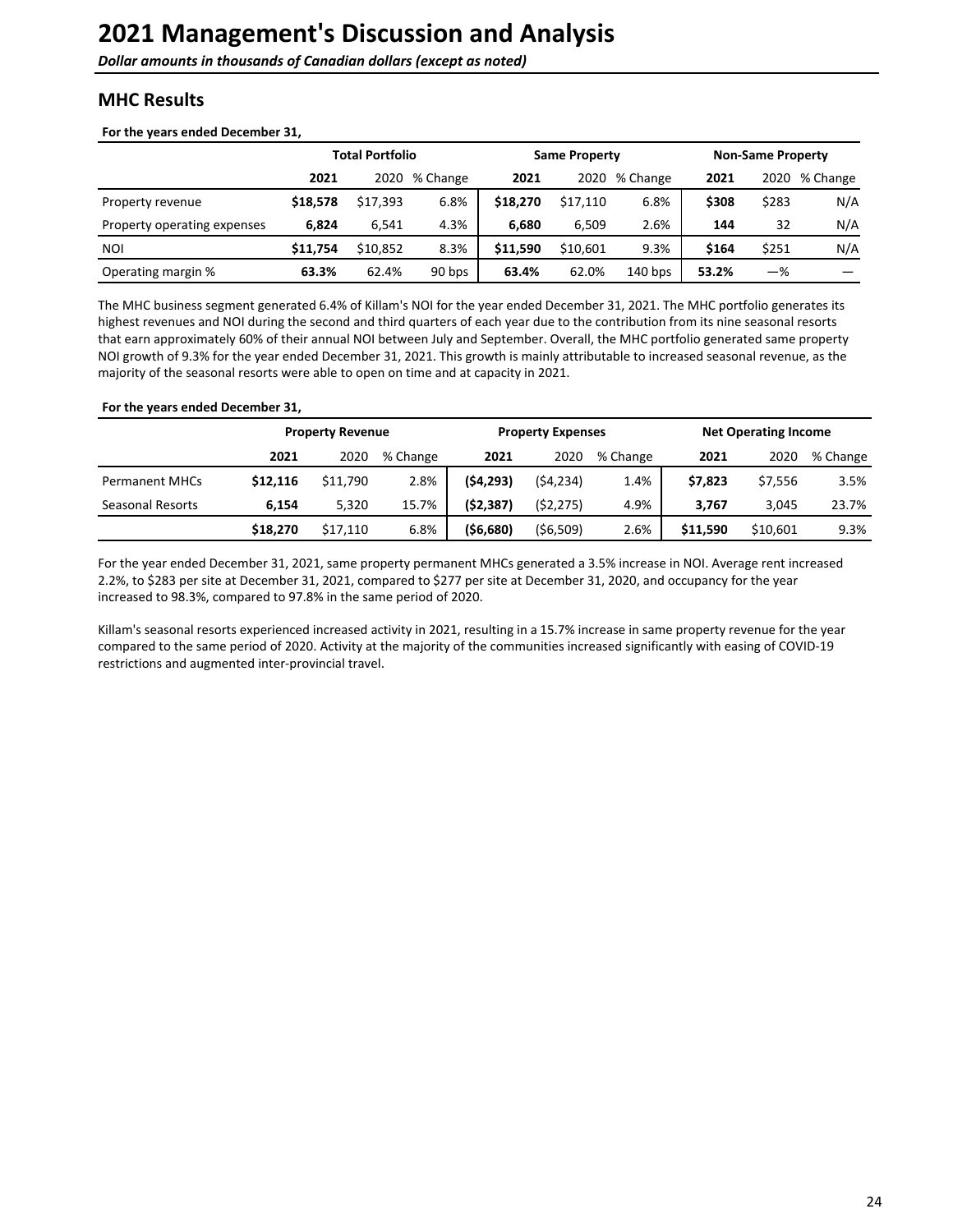# <span id="page-24-0"></span>**Commercial Results**

#### For the years ended December 31,

|                             | <b>Total Portfolio</b> |          |               |          | <b>Same Property</b> |          | <b>Non-Same Property</b> |       |               |
|-----------------------------|------------------------|----------|---------------|----------|----------------------|----------|--------------------------|-------|---------------|
|                             | 2021                   |          | 2020 % Change | 2021     | 2020                 | % Change | 2021                     |       | 2020 % Change |
| Property revenue            | \$17,384               | \$15,382 | 13.0%         | \$16,157 | \$15,046             | 7.4%     | \$1,227                  | \$336 | N/A           |
| Property operating expenses | 7.959                  | 7.717    | 3.1%          | 7.149    | 7,389                | (3.2)%   | 810                      | 328   | N/A           |
| <b>NOI</b>                  | \$9,425                | \$7,665  | 23.0%         | \$9,008  | \$7,657              | 17.6%    | \$417                    | \$8   | N/A           |

Killam's commercial portfolio contains 941,372 SF, located in four of Killam's core markets. The commercial portfolio includes Westmount Place, a 300,000 SF retail and office complex located in Waterloo; Royalty Crossing, a 383,000 SF shopping mall in PEI for which Killam has a 75% interest; the Brewery Market, a 146,000 SF retail and office property in downtown Halifax, as well as other smaller properties located in Halifax and Moncton. Total commercial occupancy was 90.6% for 2021, compared to 88.7% in 2020. On June 1, 2021, Killam acquired an additional 25% ownership interest in Royalty Crossing for \$10.1 million, increasing its ownership to 75% and now manages the property. Killam is working with its new partner on redevelopment of the property to drive new leasing and revenue growth.

Killam's commercial property portfolio contributed \$9.4 million, or 5.1%, of Killam's total NOI for the year ended December 31, 2021. The increase in NOI during the year ended December 31, 2021, relates to an increase in occupancy, as well as a reduction in bad debt expense and tenant abatements provided in conjunction with the federal government's Canada Emergency Commercial Rental Assistance program in the second and third quarters of 2020, which assisted tenants impacted by COVID-19. Commercial same property results represent approximately 82% of Killam's commercial square footage. Same property results do not include properties that were recently acquired or those that are slated for redevelopment and are not operating as stabilized properties.

In 2021, Killam successfully leased a net new 75,000 SF of commercial space across the portfolio. Killam has also renewed over 135,000 SF of commercial space during 2021, with a weighted average net rate increase of 8.66%.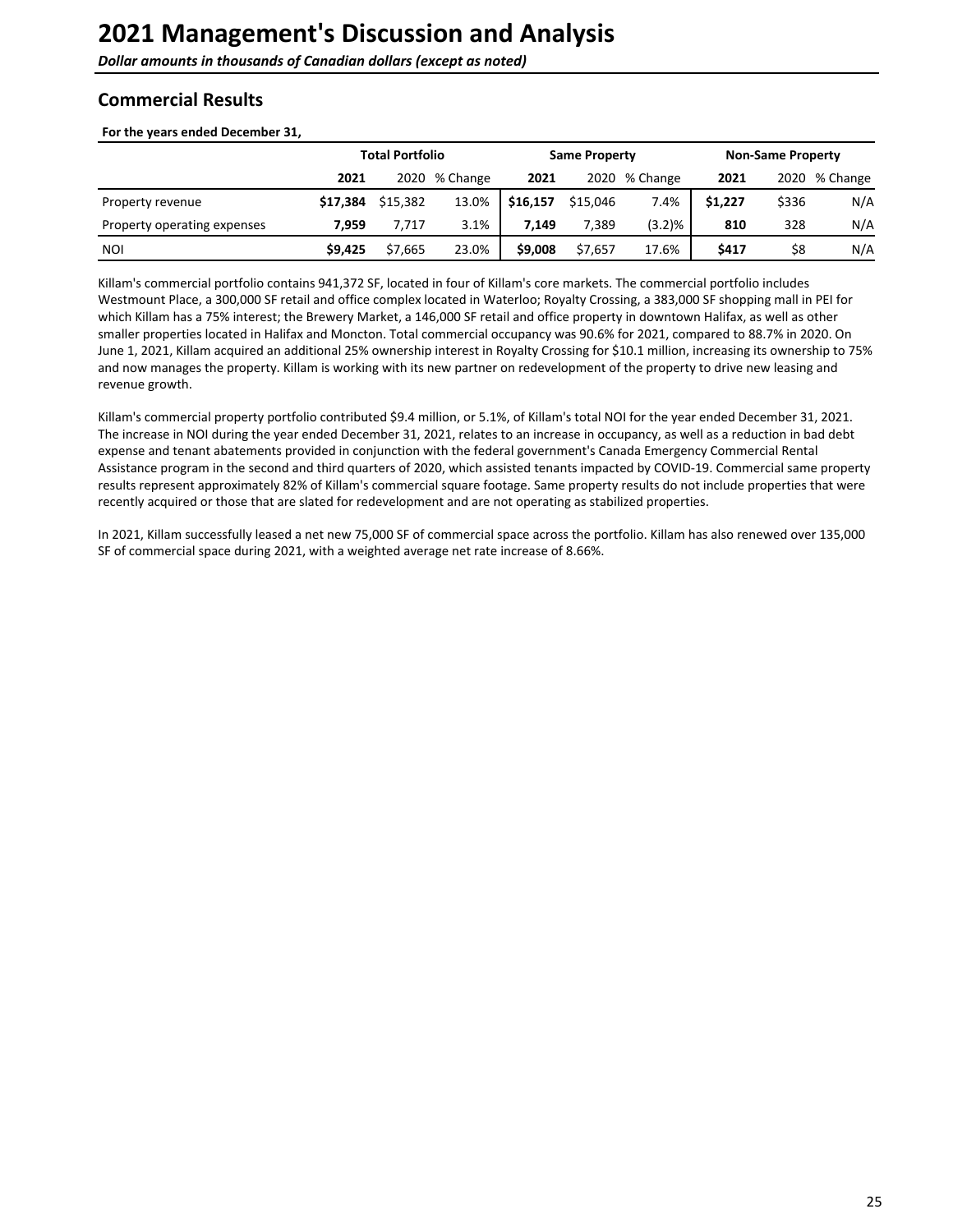### <span id="page-25-0"></span>**PART V**

### **Other Income and Expenses and Net Income**

#### **Net Income and Comprehensive Income**

For the years ended December 31,

|                                                  | 2021      | 2020      | % Change      |
|--------------------------------------------------|-----------|-----------|---------------|
| Net operating income                             | \$183,235 | \$163,854 | 11.8%         |
| Other income                                     | 1,059     | 641       | 65.2%         |
| Financing costs                                  | (51, 521) | (48, 919) | 5.3%          |
| Depreciation                                     | (573)     | (630)     | (9.0)%        |
| Administration                                   | (15,988)  | (13,936)  | 14.7%         |
| Fair value adjustment on unit-based compensation | (1,869)   | 59        | $(3,267.8)\%$ |
| Fair value adjustment on exchangeable units      | (26, 107) | 7,676     | $(440.1)\%$   |
| Fair value adjustment on investment properties   | 239,684   | 46,885    | 411.2%        |
| Income before income taxes                       | 327,920   | 155,630   | 110.7%        |
| Deferred tax expense                             | (42, 393) | (9,590)   | 342.1%        |
| Net income and comprehensive income              | \$285,527 | \$146,040 | 95.5%         |

Net income and comprehensive income increased \$139.5 million for the year ended December 31, 2021, as a result of \$239.7 million of fair value gains on Killam's investment properties and a \$19.4 million increase in net operating income driven by acquisitions and same property NOI growth. These factors were offset by a \$32.8 million increase in deferred tax expense, as well as a \$28.0 million fair value loss associated with the mark-to-market adjustments on Killam's unit-based compensation and exchangeable units.

## **Financing Costs**

For the years ended December 31,

|                                                        | 2021     | 2020     | % Change   |
|--------------------------------------------------------|----------|----------|------------|
| Mortgage, loan and construction loan interest          | \$46,683 | \$44,055 | 6.0%       |
| Interest on credit facilities                          | 1,063    | 671      | 58.4%      |
| Interest on exchangeable units                         | 2,766    | 2,784    | $(0.6)$ %  |
| Amortization of deferred financing costs               | 3,784    | 3,126    | 21.0%      |
| Amortization of fair value adjustments on assumed debt | 65       | 88       | $(26.1)\%$ |
| Unrealized (gain) loss on derivative liability         | (167)    | 483      | (134.6)%   |
| Interest on lease liabilities                          | 386      | 385      | 0.3%       |
| Capitalized interest                                   | (3,059)  | (2,673)  | 14.4%      |
|                                                        | \$51,521 | \$48.919 | 5.3%       |

Total financing costs increased \$2.6 million, or 5.3%, for the year ended December 31, 2021, as compared to the same period of 2020. Mortgage, loan and construction loan interest expense increased \$2.6 million, or 6.0%, which coincides with an increase in Killam's mortgage debt of \$319.9 million over the past year, as Killam obtained financing for acquisitions and developments and upfinanced maturing mortgages within its existing portfolio. The average interest rate on refinancings for the year ended December 31, 2021, was 2.13%, 24 bps lower than the weighted average interest rate on maturing debt. Interest on Killam's credit facilities increased \$0.4 million, as the balance on Killam's credit facilities increased to fund acquisitions completed in the latter part of 2021.

Deferred financing costs include mortgage assumption and application fees, and legal costs related to financings and refinancings. These costs are amortized over the term of the respective mortgage, and CMHC insurance fees are amortized over the amortization period of the mortgage. Deferred financing amortization costs increased \$0.7 million or 21.0% for the year ended December 31, 2021, following new debt placement on acquisitions and mortgage refinancings. This expense may fluctuate annually with refinancings. 

Capitalized interest increased \$0.4 million for the year ended December 31, 2021, compared to the same period of 2020. Capitalized interest will vary depending on the number of development projects underway and their stages in the development cycle. Interest costs associated with development projects are capitalized to the respective development property until substantial completion.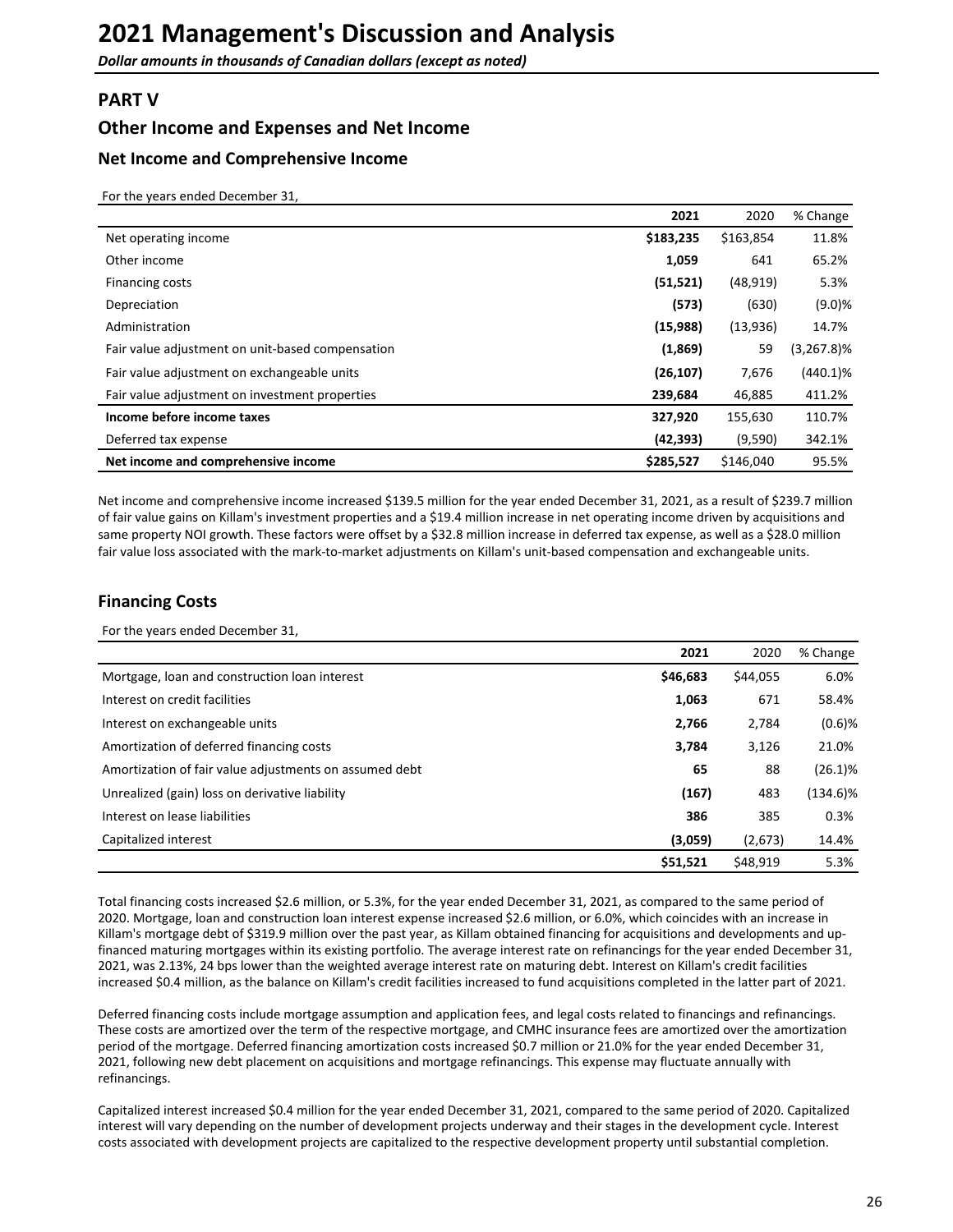### <span id="page-26-0"></span>**Administration Expenses**

For the years ended December 31,

|                                   | 2021     |          | 2020 % Change |
|-----------------------------------|----------|----------|---------------|
| Administration                    | \$15.988 | \$13.936 | 14.7%         |
| As a percentage of total revenues | 5.5%     | 5.3%     | 20 bps        |

Administration expenses include expenses that are not specific to individual properties, including TSX-related costs, management and head office salaries and benefits, marketing costs, office equipment leases, professional fees and other head office and regional office expenses. 

For the year ended December 31, 2021, total administration expenses increased by 14.7%, compared to the same period of 2020, due to costs associated with Killam's annual incentive plan based on year-end results as well as higher information technology costs. Administration expenses as a percentage of total revenues were 5.5% for 2021, 20 bps higher than 2020.

### **Fair Value Adjustments**

For the years ended December 31,

|                                  | 2021      | 2020     | % Change    |
|----------------------------------|-----------|----------|-------------|
| Investment properties            | \$239,684 | \$46,885 | 411.2%      |
| Deferred unit-based compensation | (1,869)   | 59       | N/A         |
| Exchangeable units               | (26, 107) | 7.676    | $(440.1)\%$ |
|                                  | \$211,708 | \$54,620 | 287.6%      |

Killam recognized \$239.7 million in fair value gains related to investment properties for the year ended December 31, 2021, compared to \$46.9 million for the year ended December 31, 2020. The majority, or \$223.9 million of the fair value gains, related to Killam's apartment portfolio, driven by strong NOI growth and recent market transactions supporting lower cap-rates. Killam's MHC portfolio recognized \$12.9 million in fair value gains, and \$2.9 million of the fair value gains related to Killam's commercial portfolio.

Restricted Trust Units (RTUs) governed by Killam's RTU Plan are awarded to certain members of Management as a portion of their compensation. Non-executive members of the Board of Trustees have the right to receive a percentage of their annual retainer in the form of RTUs. This aligns the interests of Management and the Trustees with those of unitholders. For the year ended December 31, 2021, there was an unrealized fair value loss of \$1.9 million, versus a \$0.1 million gain in the same period of 2020, due to changes in the market price of the underlying Killam trust units.

Distributions paid on exchangeable units are consistent with distributions paid to Killam's unitholders. The exchangeable units are redeemable on a one-for-one basis into trust units at the option of the holder. The fair value of the exchangeable units is based on the trading price of Killam's trust units. For the year ended December 31, 2021, there was an unrealized loss of \$26.1 million, compared to an unrealized gain of \$7.7 million in the same period of 2020, due to changes in the market price of Killam's trust units.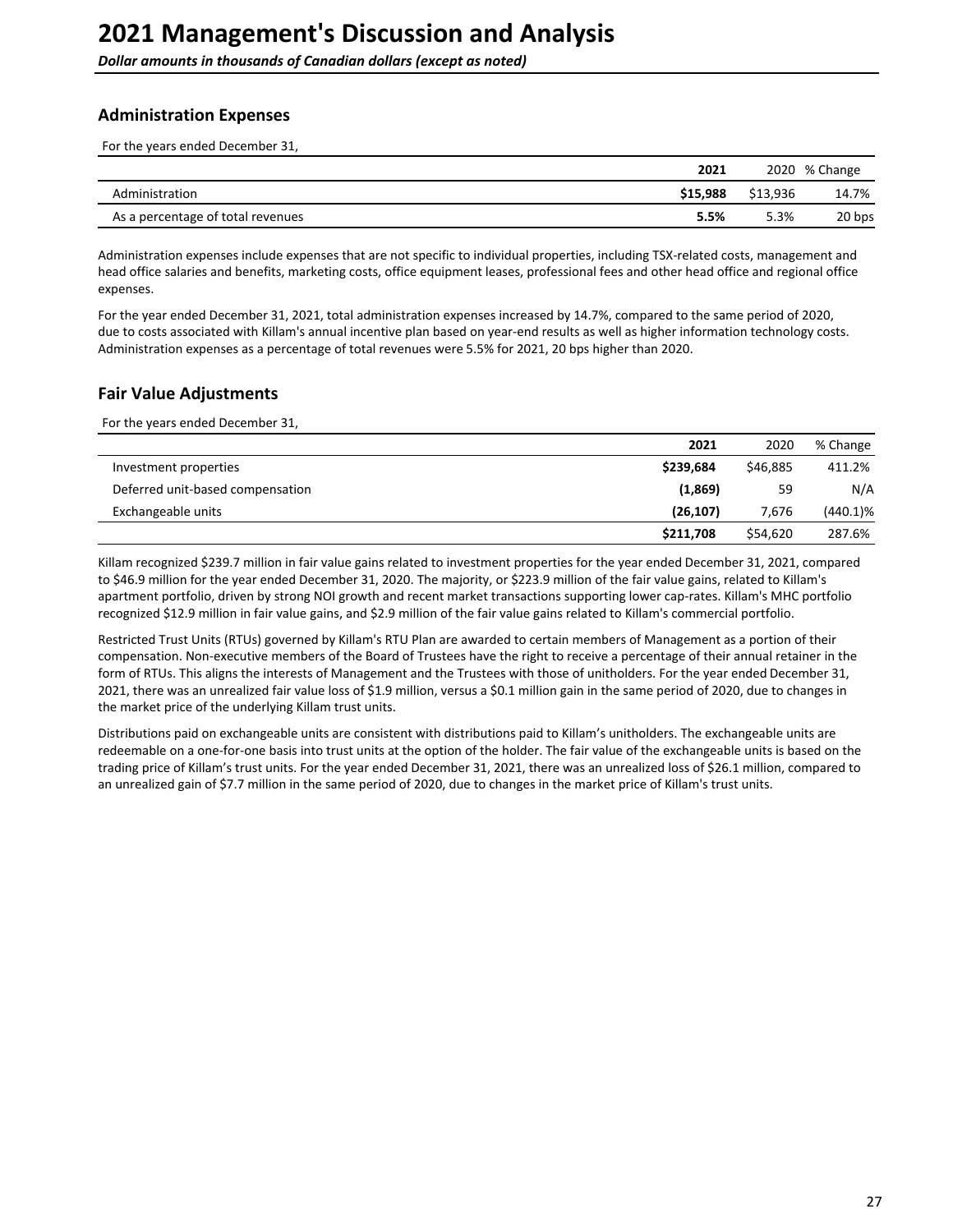<span id="page-27-0"></span>**Dollar amounts in thousands of Canadian dollars (except as noted)** 

### **Deferred Tax Expense**

For the years ended December 31,

| 2021     | 2020    | % Change |
|----------|---------|----------|
| \$42,393 | \$9,590 | 342.1%   |

Killam converted to a real estate investment trust effective January 1, 2016, and as such qualifies as a REIT pursuant to the Income Tax Act (Canada) (the "Tax Act"). The Tax Act contains legislation affecting the tax treatment of publicly traded trusts (the "SIFT Legislation") and the criteria for qualifying for the real estate investment trust exemption (the "REIT Exemption"), which would exempt Killam from income tax under the SIFT Legislation. Killam is classified as a flow-through vehicle; therefore, only deferred taxes of Killam's corporate subsidiaries are recorded. If Killam fails to distribute the required amount of income to unitholders or if Killam fails to qualify as a REIT under the Tax Act, substantial adverse tax consequences may occur. Management operates Killam in a manner that enables Killam to continually qualify as a REIT and expects to distribute all of its taxable income to unitholders, and therefore is entitled to deduct such distributions for income tax purposes.

Killam's deferred tax expense increased \$32.8 million for the year ended December 31, 2021, compared to the same period of 2020, primarily due to an increase in fair value gains on investment properties year-over-year.

# **PART VI**

# **Per Unit Calculations**

As Killam is an open-ended mutual fund trust, unitholders may redeem their trust units, subject to certain restrictions. As a result, Killam's trust units are classified as financial liabilities under IFRS. Consequently, all per unit calculations are considered non-IFRS measures. The following table reconciles the number of units used in the calculation of non-IFRS financial measures on a per unit basis:

|                                     | <b>Weighted Average</b><br>Number of Units (000s) | Outstanding<br><b>Number of Units</b><br>$(000s)$ as at<br>December 31, |           |         |
|-------------------------------------|---------------------------------------------------|-------------------------------------------------------------------------|-----------|---------|
| For the years ended December 31,    | 2021                                              | 2020                                                                    | % Change  | 2021    |
| Trust units                         | 107,435                                           | 100,225                                                                 | 7.2%      | 110,557 |
| Exchangeable units                  | 4,030                                             | 4,115                                                                   | $(2.1)\%$ | 4,004   |
| Basic number of units               | 111,465                                           | 104,340                                                                 | 6.8%      | 114,561 |
| Plus:                               |                                                   |                                                                         |           |         |
| Units under RTU plan <sup>(1)</sup> | 161                                               | 163                                                                     | (1.2)%    |         |
| Diluted number of units             | 111,626                                           | 104,503                                                                 | 6.8%      |         |

(1) Units are shown on an after-tax basis. RTUs are net of attributable personal taxes when converted to REIT units.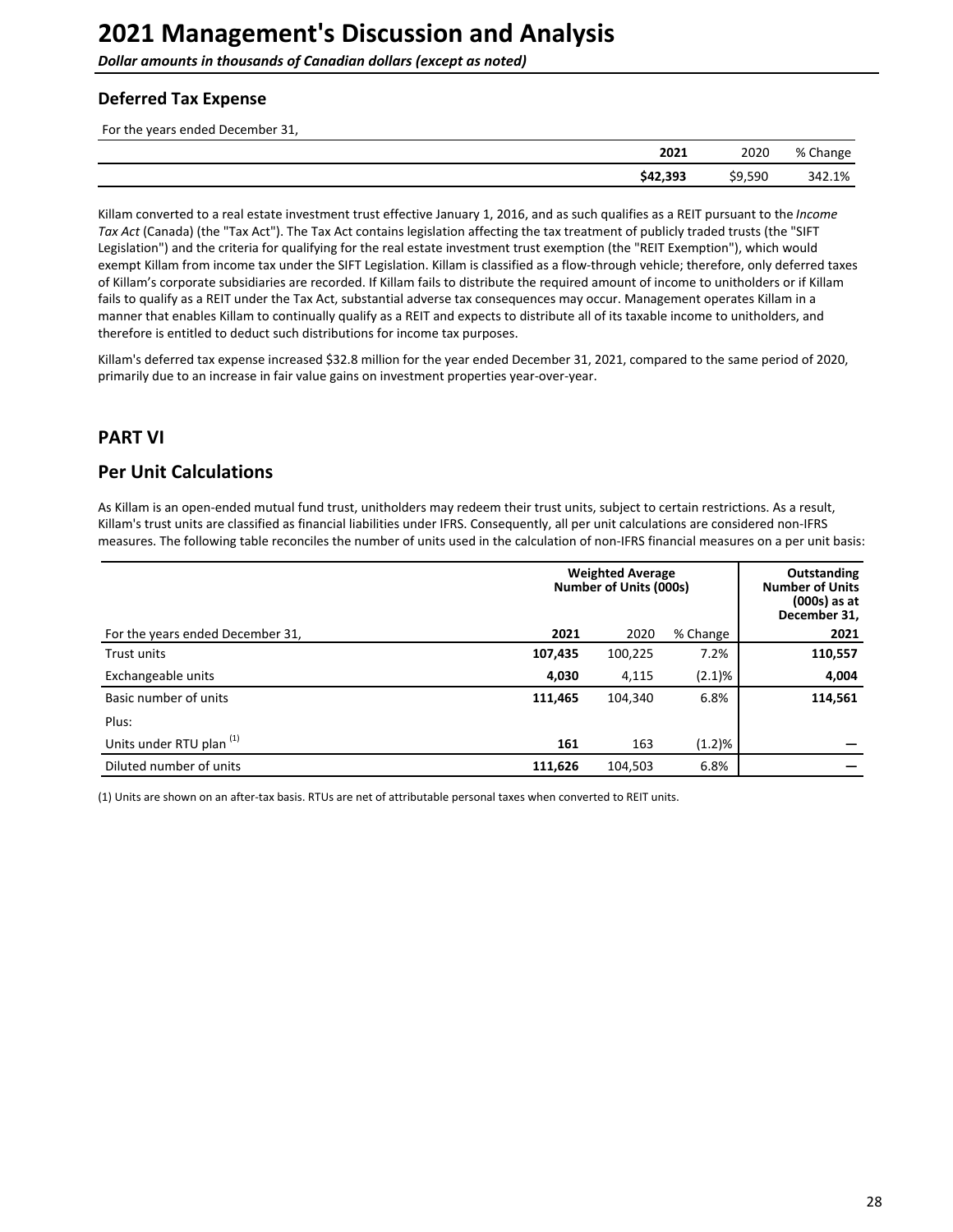<span id="page-28-0"></span>**Dollar amounts in thousands of Canadian dollars (except as noted)** 

# **Funds from Operations**

FFO is recognized as an industry-wide standard measure of a real estate entity's operating performance, and Management considers FFO per unit to be a key measure of operating performance. REALPAC, Canada's senior national industry association for owners and managers of investment real estate, has recommended guidelines for a standard industry calculation of FFO based on IFRS. Killam calculates FFO in accordance with the REALPAC definition. Notwithstanding the foregoing, FFO does not have a standardized meaning under IFRS and is considered a non-IFRS financial measure; therefore, may not be comparable to similarly titled measures presented by other publicly traded companies. FFO for the years ended December 31, 2021 and 2020 are calculated as follows:

For the years ended December 31,

|                                                   | 2021       | 2020      | % Change      |
|---------------------------------------------------|------------|-----------|---------------|
| Net income                                        | \$285,527  | \$146,040 | 95.5%         |
| Fair value adjustment on unit-based compensation  | 1,869      | (59)      | $(3,267.8)\%$ |
| Fair value adjustment on exchangeable units       | 26,107     | (7,676)   | $(440.1)\%$   |
| Fair value adjustment on investment properties    | (239, 684) | (46, 885) | $(411.2)\%$   |
| Non-controlling interest                          | (13)       | (16)      | $(18.8)\%$    |
| Internal commercial leasing costs                 | 302        | 264       | 14.4%         |
| Deferred tax expense                              | 42,393     | 9,566     | 343.2%        |
| Interest expense on exchangeable units            | 2,766      | 2,784     | $(0.6)$ %     |
| Unrealized (gain) loss on derivative liability    | (167)      | 483       | 134.6%        |
| Depreciation on owner-occupied building           | 106        | 146       | (27.4)%       |
| Change in principal related to lease liabilities  | 29         | 31        | (6.5)%        |
| <b>FFO</b>                                        | \$119,235  | \$104,678 | 13.9%         |
| FFO per unit - basic                              | \$1.07     | \$1.00    | 7.0%          |
| FFO per unit - diluted                            | \$1.07     | \$1.00    | 7.0%          |
| Weighted average number of units – basic (000s)   | 111,465    | 104,340   | 6.8%          |
| Weighted average number of units – diluted (000s) | 111,626    | 104,503   | 6.8%          |

Killam earned FFO of \$119.2 million, or \$1.07 per unit (diluted), for the year ended December 31, 2021, compared to \$104.7 million, or \$1.00 per unit (diluted), for the year ended December 31, 2020. FFO growth is primarily attributable to contributions from acquisitions and completed developments (\$8.2 million), same property NOI growth (\$6.5 million) and lower interest costs (\$1.5 million). These increases were partially offset by a 6.8% increase in the weighted average number of units outstanding.

# **Adjusted Funds from Operations**

AFFO is a non-IFRS financial measure used by real estate analysts and investors to assess FFO after taking into consideration capital invested to maintain the earning capacity of a portfolio. AFFO may not be comparable to similar measures presented by other real estate trusts or companies. Management believes that significant judgment is required to determine the annual capital expenditures that relate to maintaining the earning capacity of an asset compared to the capital expenditures that generate higher rents or more efficient operations.

Details of Killam's total actual capital expenditures by category are included in the Capital Improvements section on page 41, and Killam's sources of funding are disclosed in the Liquidity and Capital Resources section on page 33 of this MD&A.

#### **Calculating Maintenance Capex Reserve for AFFO**

In February 2017, REALPAC issued the "White Paper on Funds From Operations & Adjusted Funds From Operations for IFRS", updating their guidance on maintenance capital expenditures ("maintenance capex") to be used in the calculation of AFFO and ACFO. Killam has elected to adopt a maintenance reserve based on a three-year average of the capital invested to maintain and sustain its properties, an approach endorsed by REALPAC. The following table details Killam's capital investments attributable to value-enhancing and maintenance projects for each of the past three years: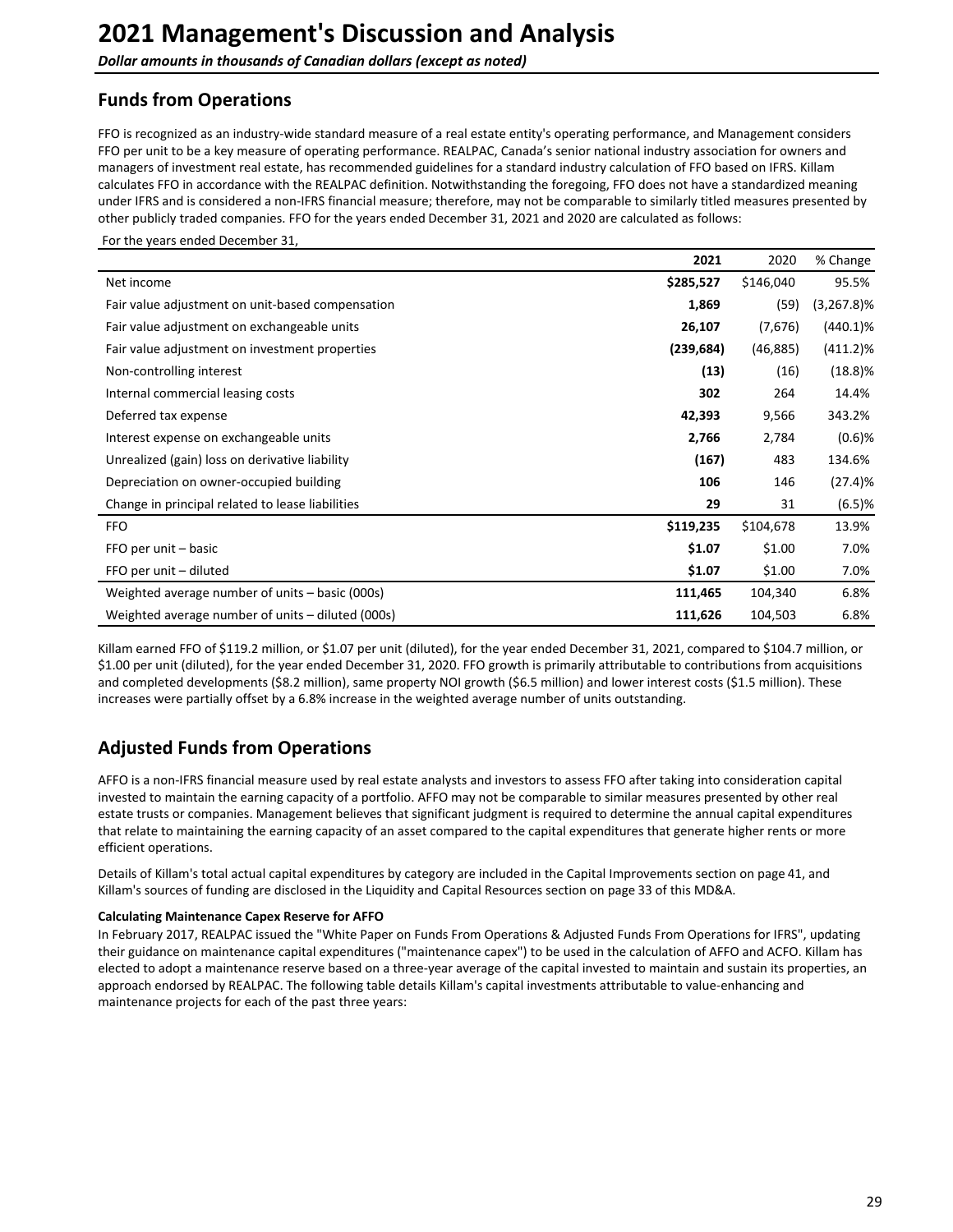**Dollar amounts in thousands of Canadian dollars (except as noted)** 

| Maintenance Capex Reserve – Apartments   |           |           |           |
|------------------------------------------|-----------|-----------|-----------|
|                                          | 2021      | 2020      | 2019      |
| <b>Total capital investments</b>         | \$70,711  | \$57,961  | \$52,861  |
| Value-enhancing capital investment       |           |           |           |
| <b>Building</b>                          | (21, 264) | (14, 055) | (17, 407) |
| Unit upgrades                            | (26, 588) | (22, 956) | (18, 718) |
| Equipment & other                        | (6, 226)  | (7,704)   | (1,987)   |
|                                          | (54,078)  | (44, 715) | (38, 112) |
| <b>Maintenance capex</b>                 | \$16,633  | \$13,246  | \$14,749  |
| Maintenance capex $-$ % of total capital | 24%       | 23%       | 28%       |
| Number of units <sup>(1)</sup>           | 17,364    | 16,209    | 15,513    |
| Maintenance capex per unit               | \$958     | \$817     | \$951     |
| Maintenance capex – three-year average   |           | \$909     |           |

(1) Weighted average number of units outstanding during the year, adjusted for Killam's 50% ownership in jointly held properties.

Value-enhancing capital investment includes building enhancements, unit upgrades and equipment purchases supporting NOI growth. Value-enhancing capital classified as building enhancements includes energy-efficiency projects and an allocation to represent building upgrades, including window replacements, and common area and amenity space upgrades. Unit upgrades represent a capital investment on unit turns with an expected minimum 10% return on investment.

Maintenance capex includes all building improvements and unit renovation investment required to maintain current revenues. For the year ended December 31, 2021, Killam updated its maintenance capex reserve to reflect the actual capital investment for the most recent three years (2019–2021), which is equivalent to \$909 per unit. Based on this calculation, Management has selected \$900 per unit for its maintenance capex reserve for 2021, which is consistent with the 2020 reserve of \$900 per unit. Management will maintain this reserve in its calculation of AFFO throughout 2022, until the three-year average is updated at year-end with actual results.

The allocations above were the result of a detailed review of Killam's historical capital investment. Significant judgment was required to allocate capital between value-enhancing and maintenance activities. Management believes these allocations are reflective of Killam's capital program. The maintenance capex as a percentage of total capital investment decreased in 2020 and 2021 compared to 2019, and this reflects Killam's increased investment in its unit repositioning program as well as its energy efficiency program, both of which are value enhancing. In 2021, approximately 24% of annual capital investment was attributable to maintaining and sustaining properties.

#### Maintenance Capex Reserve - MHCs and Commercial

The capital investment specific to the MHC portfolio was also reviewed for the three years ended December 31, 2021, and categorized into value-enhancing and maintenance capex. Value-enhancing capital investment includes site expansions, land improvements and NOI-enhancing water and sewer upgrades. Maintenance capex includes capital investment related to roads and paving, as well as the majority of water and sewer capital invested to maintain the infrastructure in each community. On a per site basis, maintenance capex has ranged from \$285 to \$345 over the past three years. Management selected \$300 per MHC site for its maintenance capex reserve for 2021, consistent with its 2020 reserve of \$300 per site.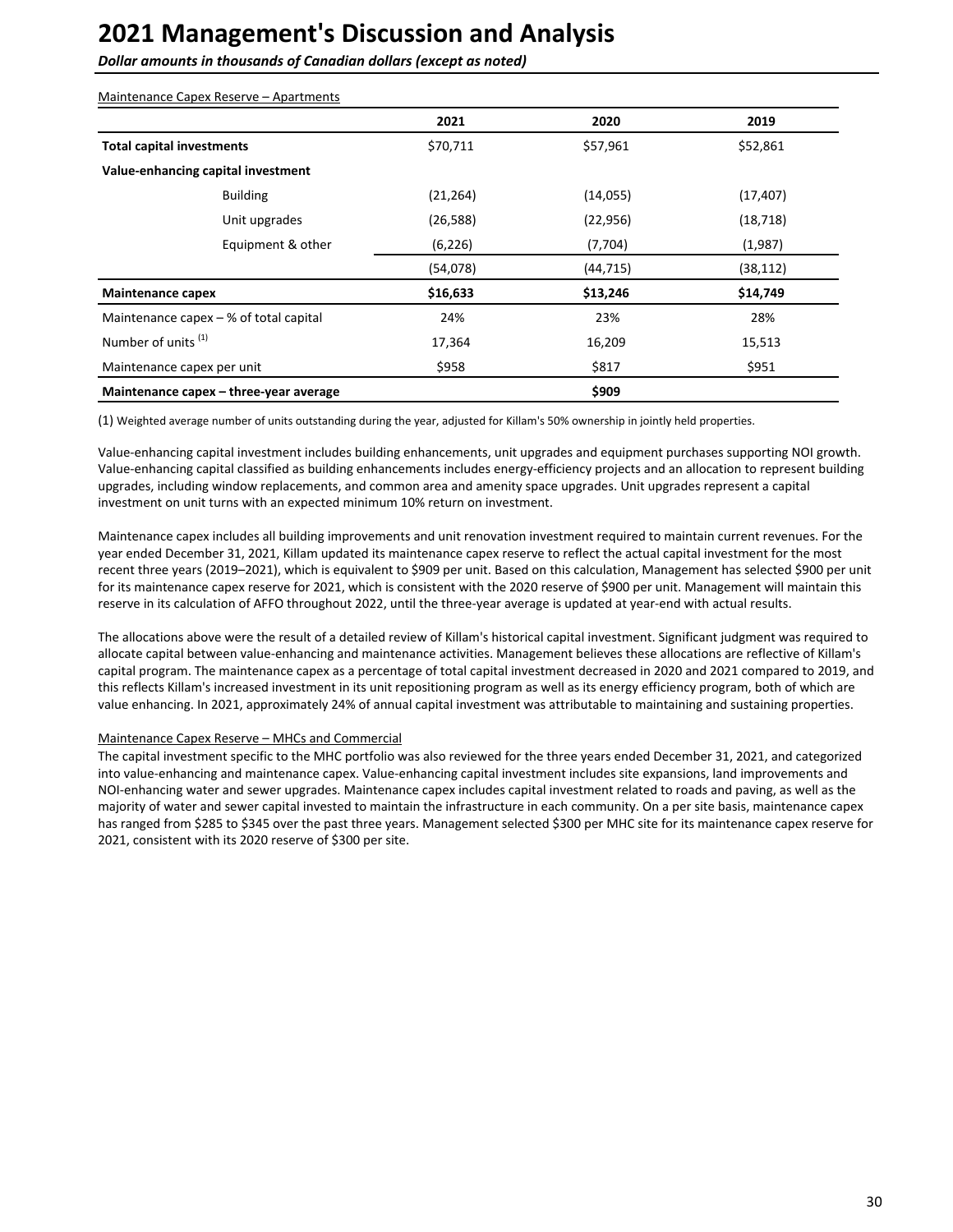**Dollar amounts in thousands of Canadian dollars (except as noted)** 

Killam began taking a maintenance capex allowance for its commercial properties in 2018. The allowance was based on the expected average annual maintenance capital investment, which was estimated at \$0.70 per square foot, as Killam did not have historical information on which to base the allowance. In 2020, due to an increase in capital investment in its commercial properties, Killam increased its annual capex reserve to \$0.80 per square foot. For 2021, Killam updated its maintenance capex reserve to reflect the actual capital investment for the most recent three years (2019–2021), which is equivalent to approximately \$0.75 per square foot. Based on this calculation, Management has selected \$0.80 per square foot for its commercial maintenance capex reserve for 2021 to remain consistent with the prior year, as total capital investment may fluctuate annually.

The weighted average number of units, sites and square footage owned during the year was used to determine the capital adjustment applied to FFO to calculate AFFO:

#### For the years ended December 31,

|                                                   | 2021      | 2020      | % Change    |
|---------------------------------------------------|-----------|-----------|-------------|
| <b>FFO</b>                                        | \$119,235 | \$104,678 | 13.9%       |
| Maintenance capital expenditures                  | (18,023)  | (16, 860) | 6.9%        |
| Commercial straight-line rent adjustment          | (356)     | (555)     | (35.9)%     |
| Internal and external commercial leasing costs    | (418)     | (447)     | $(6.5)$ %   |
| <b>AFFO</b>                                       | \$100,438 | \$86,816  | 15.7%       |
| AFFO per unit – basic                             | \$0.90    | \$0.83    | 8.4%        |
| AFFO per unit – diluted                           | \$0.90    | \$0.83    | 8.4%        |
| AFFO payout ratio – diluted $(1)$                 | 76%       | 82%       | $(600)$ bps |
| Weighted average number of units – basic (000s)   | 111,465   | 104,340   | 6.8%        |
| Weighted average number of units – diluted (000s) | 111,626   | 104,503   | 6.8%        |

(1) Based on Killam's annual distribution of \$0.6867 for the year ended December 31, 2021, and \$0.6767 for the year ended December 31, 2020.

The payout ratio of 76% for the year ended December 31, 2021, improved 600 bps compared to the year ended December 31, 2020. The stability is attributable to a 15.7% increase in AFFO, driven by contributions from acquisitions and developments and same property NOI growth, offset by the impact of the increase in the weighted average number of units outstanding.

Killam's Board of Trustees (the "Board") evaluates the Trust's payout ratio quarterly. The Board has not established an AFFO payout target.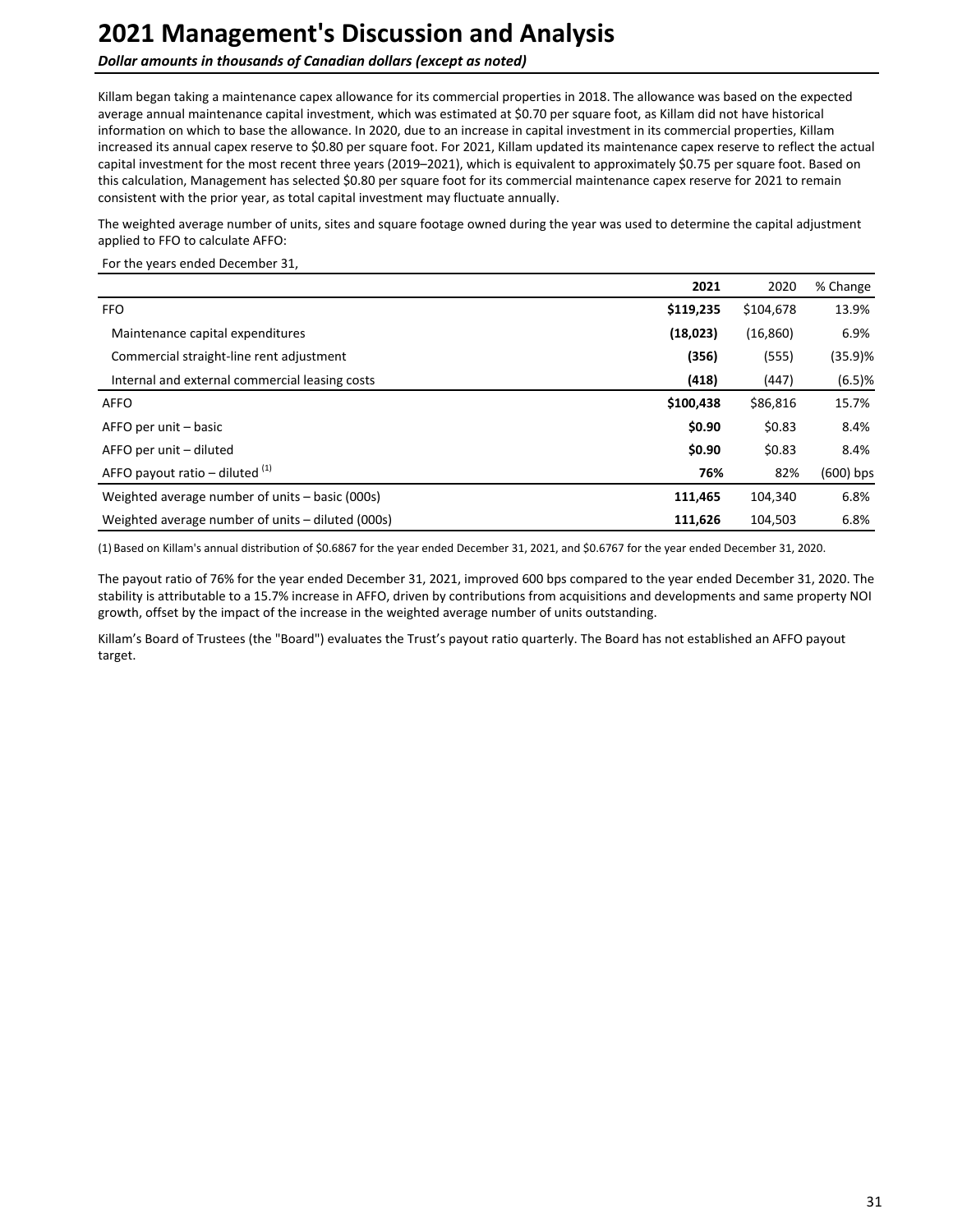# <span id="page-31-0"></span>**Adjusted Cash Flow from Operations**

ACFO is a non-IFRS financial measure and was introduced in February 2017 in REALPAC's "White Paper on Adjusted Cash Flow from Operations (ACFO) for IFRS" as a sustainable, economic cash flow metric. Upon review of REALPAC's white paper, Management incorporated ACFO as a useful measure to evaluate Killam's ability to fund distributions to unitholders. ACFO should not be construed as an alternative to cash flows provided by or used in operating activities determined in accordance with IFRS.

Killam calculates ACFO in accordance with the REALPAC definition but may differ from other REITs' methods and, accordingly, may not be comparable to ACFO reported by other issuers. ACFO is adjusted each quarter for fluctuations in non-cash working capital not indicative of sustainable cash flows, including prepaid property taxes, prepaid insurance and construction holdbacks related to developments. ACFO is also adjusted quarterly for capital expenditure accruals, which are not related to sustainable operating activities.

A reconciliation from cash provided by operating activities (refer to the consolidated statements of cash flows for the years ended December 31, 2021 and 2020) to ACFO is as follows:

For the years ended December 31,

|                                                                              | 2021      | 2020      | % Change   |
|------------------------------------------------------------------------------|-----------|-----------|------------|
| Cash provided by operating activities                                        | \$140,860 | \$123,514 | 14.0%      |
| Adjustments:                                                                 |           |           |            |
| Changes in non-cash working capital not indicative of sustainable cash flows | (13,894)  | (15,892)  | $(12.6)\%$ |
| Maintenance capital expenditures                                             | (18,023)  | (16, 860) | 6.9%       |
| External commercial leasing costs                                            | (224)     | (212)     | 5.7%       |
| Amortization of deferred financing costs                                     | (3,784)   | (3, 126)  | 21.0%      |
| Interest expense related to lease liability                                  | (29)      | (31)      | $(6.5)$ %  |
| Non-controlling interest                                                     | (13)      | (16)      | $(18.8)\%$ |
| <b>ACFO</b>                                                                  | \$104,893 | \$87,377  | 20.0%      |
| Distributions declared <sup>(1)</sup>                                        | 77,925    | 71,731    | 8.6%       |
| Excess of ACFO over cash distributions                                       | \$26,968  | \$15,646  | 72.4%      |
| ACFO payout ratio – diluted $(2)$                                            | 74%       | 82%       | (800) bps  |

(1) Includes distributions on trust units, exchangeable units and restricted trust units, as summarized on page 44.

(2) Based on Killam's annual distribution of \$0.68668 for the year ended December 31, 2021, and \$0.6767 for the year ended December 31, 2020

Killam's ACFO payout ratio is 74% for the year ended December 31, 2021. Similar to the AFFO payout ratio, Killam's first quarter typically has the highest ACFO payout ratio due to the lower operating margin in the period attributable to higher heating costs in the winter months, and the fact the MHC portfolio typically generates its highest revenues and NOI during the second and third quarters of the year.

#### **Cash Provided by Operating Activities and Distributions Declared**

As required by National Policy 41-201, "Income Trusts and Other Indirect Offerings", the following table outlines the differences between cash provided by operating activities and total distributions declared, as well as the differences between net income and total distributions, in accordance with the guidelines.

#### For the years ended December 31,

|                                                                                   | 2021      | 2020      |
|-----------------------------------------------------------------------------------|-----------|-----------|
| Net income                                                                        | \$285,527 | \$146,040 |
| Cash provided by operating activities                                             | \$140.860 | \$123,514 |
| Total distributions declared                                                      | \$77,925  | \$71,731  |
| Excess of net income over total distributions declared                            | \$207,602 | \$74,309  |
| Excess of net income over net distributions paid (1)                              | \$233,506 | \$95,834  |
| Excess of cash provided by operating activities over total distributions declared | \$62,935  | \$51,783  |

(1) Killam has a distribution reinvestment plan, which allows unitholders to elect to have all cash distributions from the Trust reinvested in additional units.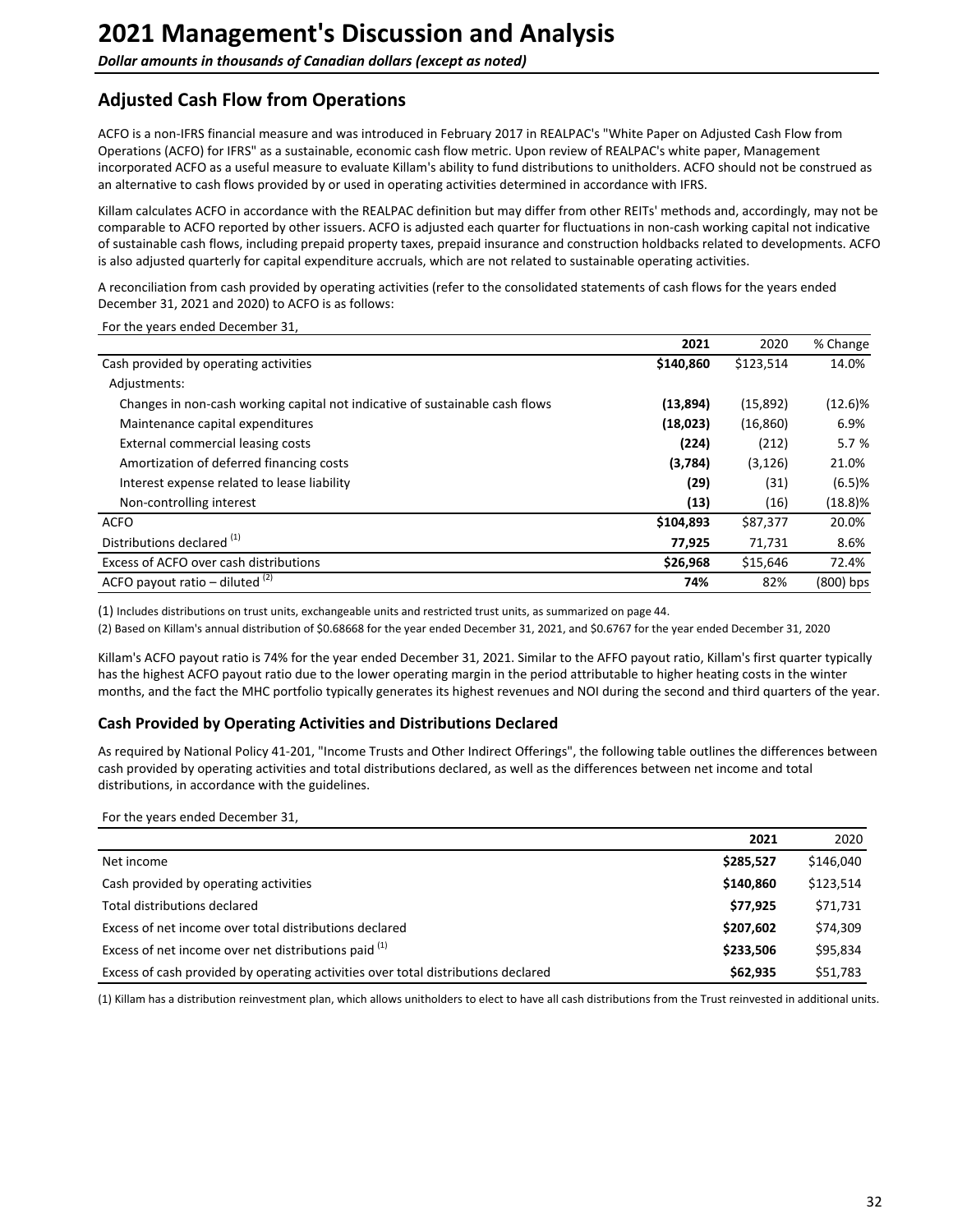# <span id="page-32-0"></span>**PART VII**

# **Liquidity and Capital Resources**

Management oversees Killam's liquidity to fund major property maintenance and improvements, debt principal and interest payments, distributions to unitholders, and property acquisitions and developments. Killam's sources of capital include: (i) cash flows generated from operating activities; (ii) cash inflows from mortgage refinancings; (iii) mortgage debt secured by investment properties; (iv) credit facilities with two Canadian chartered banks; and (v) equity and debt issuances.

Management expects to have sufficient liquidity for the foreseeable future based on its evaluation of capital resources:

- Cash flows from operating activities are expected to be sufficient to fund the current level of distributions and maintenance capex.
- (ii) On February 4, 2022, Killam closed its public offering of trust units for gross proceeds of \$98.1 million. These proceeds were used to repay the outstanding balance on Killam's credit facilities. Killam currently has total capacity of approximately \$200.0 million of capital under its credit facilities and cash on hand and acquisition capacity of over \$400.0 million.
- (iii) Mortgage refinancings and construction loans are expected to be sufficient to fund value-enhancing capex, principal repayments and developments. Killam has \$162.1 million of mortgage debt scheduled for refinancing in 2022, expected to lead to upfinancing opportunities of approximately \$50.0 million.
- (iv) Upcoming mortgage maturities are expected to be renewed through Killam's mortgage program. Killam's mortgage program has remained stable since COVID-19, with renewals proceeding as scheduled.
- (v) Unencumbered assets of approximately \$40.0 million, for which debt could be placed.

Killam is in compliance with all financial covenants contained in the DOT and through its credit facilities. Under the DOT, total indebtedness of Killam is limited to 70% of gross book value determined as the greater of (i) the value of Killam's assets as shown on the most recent consolidated statement of financial position, and (ii) the historical cost of Killam's assets. Total debt as a percentage of assets as at December 31, 2021, was 45.0%.

Killam has financial covenants on its credit facilities. The covenants require Killam to maintain a leverage limit of not more than 70% of debt to total assets, debt to service coverage of not less than 1.3 times and unitholders' equity of not less than \$900.0 million. As at February 16, 2022, Killam was in compliance with these covenants.

The table below outlines Killam's key debt metrics:

| As at December 31,                           | 2021   | 2020   | Change        |
|----------------------------------------------|--------|--------|---------------|
| Weighted average years to debt maturity      | 4.0    | 4.6    | $(0.6)$ years |
| Total debt as a percentage of total assets   | 45.0%  | 44.6%  | 40 bps        |
| Interest coverage                            | 3.53x  | 3.36x  | 17 bps        |
| Debt service coverage                        | 1.53x  | 1.57x  | $(4)$ bps     |
| Debt to normalized EBITDA <sup>(1)</sup>     | 11.33x | 10.78x | 55 bps        |
| Weighted average mortgage interest rate      | 2.58%  | 2.69%  | $(11)$ bps    |
| Weighted average interest rate of total debt | 2.52%  | 2.69%  | $(17)$ bps    |

(1) Ratio calculated net of cash.

Killam's primary measure of capital management is the total debt as a percentage of total assets ratio. The calculation of the total debt as a percentage of total assets is summarized as follows:

| As at                                      | December 31, 2021 | December 31, 2020 |
|--------------------------------------------|-------------------|-------------------|
| Mortgages and loans payable                | \$1,915,334       | \$1,631,689       |
| Credit facilities                          | 61,730            | 7,029             |
| <b>Construction loans</b>                  | 77.596            | 41,345            |
| Total debt                                 | \$2,054,660       | \$1,680,063       |
| Total assets <sup>(1)</sup>                | \$4,568,903       | \$3,766,987       |
| Total debt as a percentage of total assets | 45.0%             | 44.6%             |

(1) Excludes right of use asset of \$9.6 million as at December 31, 2021 (December 31, 2020 - \$9.6 million)

Total debt as a percentage of total assets was 45.0% at December 31, 2021, compared to 44.6% at December 31, 2020. The increase in total leverage is attributable to debt being placed on recently acquired assets partially offset by fair value gains related to cap-rate compression and strong NOI growth. Subsequent to December 31, 2021, Killam's debt to total asset ratio decreased following the closing of its public offering of trust units for gross proceeds of \$98.1 million and repayment of the balance on Killam's credit facilities. Management is focused on maintaining conservative debt levels. Total debt to total assets is sensitive to changes in the fair value of investment properties, in particular cap-rate changes.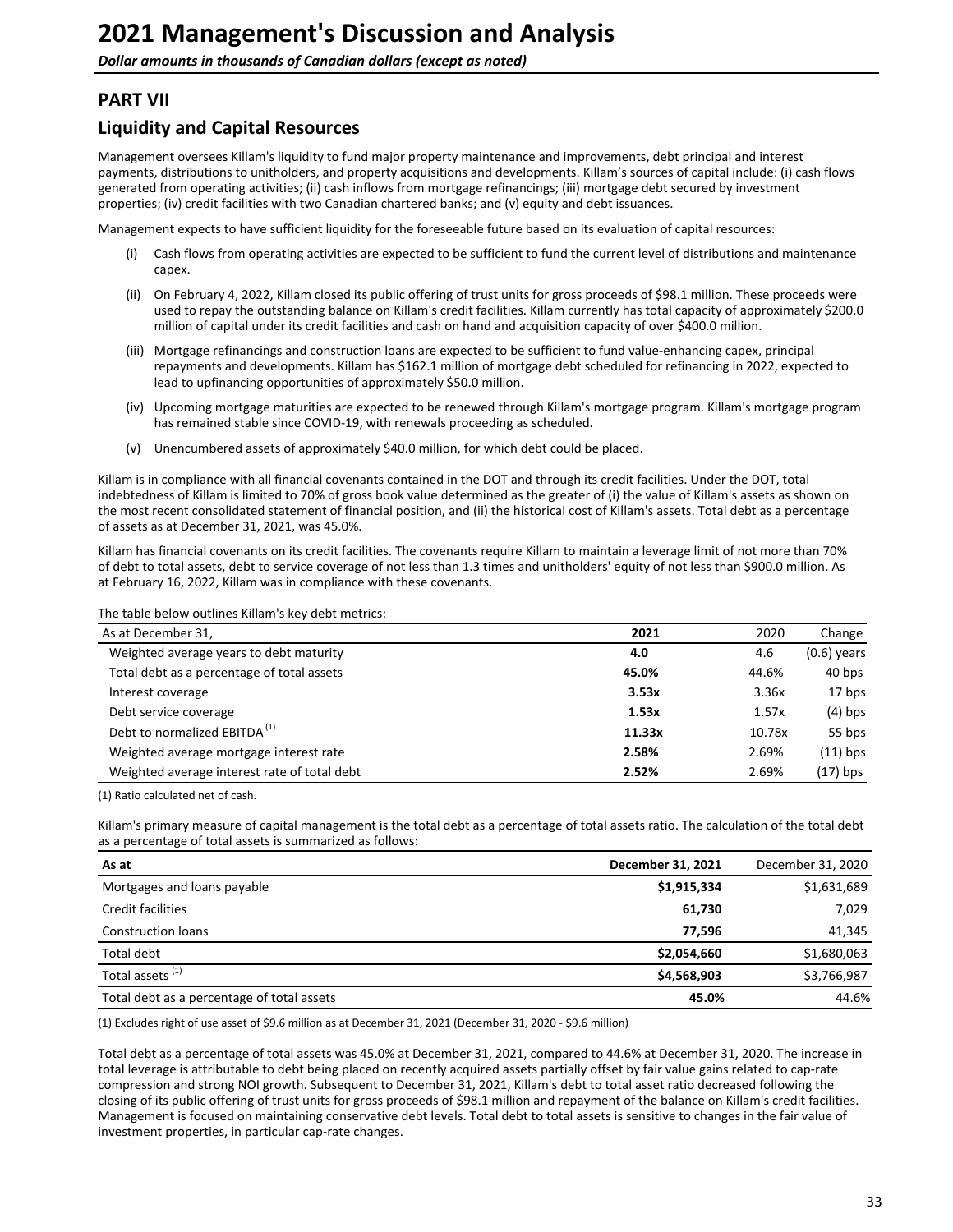#### <span id="page-33-0"></span>**Dollar amounts in thousands of Canadian dollars (except as noted)**

The quantitative sensitivity analysis shown below illustrates the value increase or decrease in Killam's debt to asset ratio given the change in the noted input:

| <b>Cap-rate Sensitivity</b> | <b>Fair Value of Investment</b> |                     | <b>Total Debt as % of Total</b> |              |
|-----------------------------|---------------------------------|---------------------|---------------------------------|--------------|
| Increase (Decrease)         | Properties <sup>(1)</sup>       | <b>Total Assets</b> | <b>Assets</b>                   | Change (bps) |
| $(0.50)$ %                  | \$5,158,358                     | \$5,186,384         | 39.6%                           | (540)        |
| $(0.25)$ %                  | \$4,882,245                     | \$4,910,271         | 41.8%                           | (310)        |
| $-$ %                       | \$4,540,877                     | \$4,568,903         | 45.0%                           |              |
| 0.25%                       | \$4,161,252                     | \$4,189,278         | 49.0%                           | 410          |
| 0.50%                       | \$3,964,314                     | \$3,992,340         | 51.5%                           | 650          |

(1) The cap-rate sensitivity calculates the impact on Killam's apartment and MHC portfolios, which are valued using the direct income capitalization method, and Killam's commercial portfolio which is valued using the discounted cash flow method.

### **Normalized Adjusted EBITDA**

The following table reconciles Killam's net income to Normalized Adjusted EBITDA for the years ended December 31, 2021 and 2020:

| Twelve months ending,                            | December 31, 2021 | December 31, 2020 | % Change    |
|--------------------------------------------------|-------------------|-------------------|-------------|
| Net Income                                       | 285,527           | 146,040           | 95.5%       |
| Deferred tax expense                             | 42,393            | 9,590             | 342.1%      |
| Financing costs                                  | 51,521            | 48,919            | 5.3%        |
| Depreciation                                     | 573               | 630               | (9.0)%      |
| Fair value adjustment on unit-based compensation | 1,869             | (59)              | N/A         |
| Fair value adjustment on exchangeable units      | 26,107            | (7,676)           | $(440.1)\%$ |
| Fair value adjustment on investment properties   | (239,684)         | (46, 885)         | 411.2%      |
| <b>Adjusted EBITDA</b>                           | 168,306           | 150,559           | 11.8%       |
| Normalizing adjustment <sup>(1)</sup>            | 12,999            | 5,120             | 153.9%      |
| Normalized adjusted EBITDA                       | 181,305           | 155,679           | 16.5%       |
| Net debt                                         | \$2,054,225       | \$1,677,507       | 22.5%       |
| Debt to normalized adjusted EBITDA               | 11.33x            | 10.78x            | 55 bps      |

(1) Killam's normalizing adjustment includes NOI adjustments for recently completed acquisitions and developments, to account for the difference between NOI booked in the period and stabilized NOI over the next twelve months.

#### **Interest and Debt Service Coverage**

| Twelve months ending,           | December 31, 2021 | December 31, 2020 | % Change  |
|---------------------------------|-------------------|-------------------|-----------|
| <b>Adjusted EBITDA</b>          | 168,306           | 150,559           | 11.8%     |
| Interest expense <sup>(1)</sup> | 47,746            | 44,726            | 6.8%      |
| Interest coverage ratio         | 3.53x             | 3.36x             | 17 bps    |
| Principal repayments            | 62,246            | 51,413            | 21.1%     |
| Interest expense <sup>(1)</sup> | 47,746            | 44,726            | 6.8%      |
| Debt service coverage ratio     | 1.53x             | 1.57x             | $(4)$ bps |

(1) Interest expense includes mortgage, loan and construction loan interest and interest on credit facilities as presented in Note 21 to the consolidated financial statements.

## **Mortgages and Other Loans**

Killam's long-term debt consists largely of fixed-rate, long-term mortgages. Mortgages are secured by a first or second charge against individual properties. Killam's weighted average interest rate on mortgages as at December 31, 2021, was 2.58%, 11 bps lower compared to the rate as at December 31, 2020.

#### **Refinancings**

For the year ended December 31, 2021, Killam refinanced the following mortgages:

|                            | <b>Mortgage Debt</b><br><b>Maturities</b> |       |           | <b>Mortgage Debt</b><br>on Refinancing |           | <b>Net Proceeds</b> |
|----------------------------|-------------------------------------------|-------|-----------|----------------------------------------|-----------|---------------------|
| Apartments                 | \$124.011                                 | 2.28% | \$172.294 | 2.07%                                  | 5.0 years | \$48,283            |
| <b>MHCs and Commercial</b> | 7,983                                     | 3.64% | 12.220    | 2.90%                                  | 6.7 years | 4,237               |
|                            | \$131.994                                 | 2.37% | \$184,514 | 2.13%                                  | 5.1 years | \$52,520            |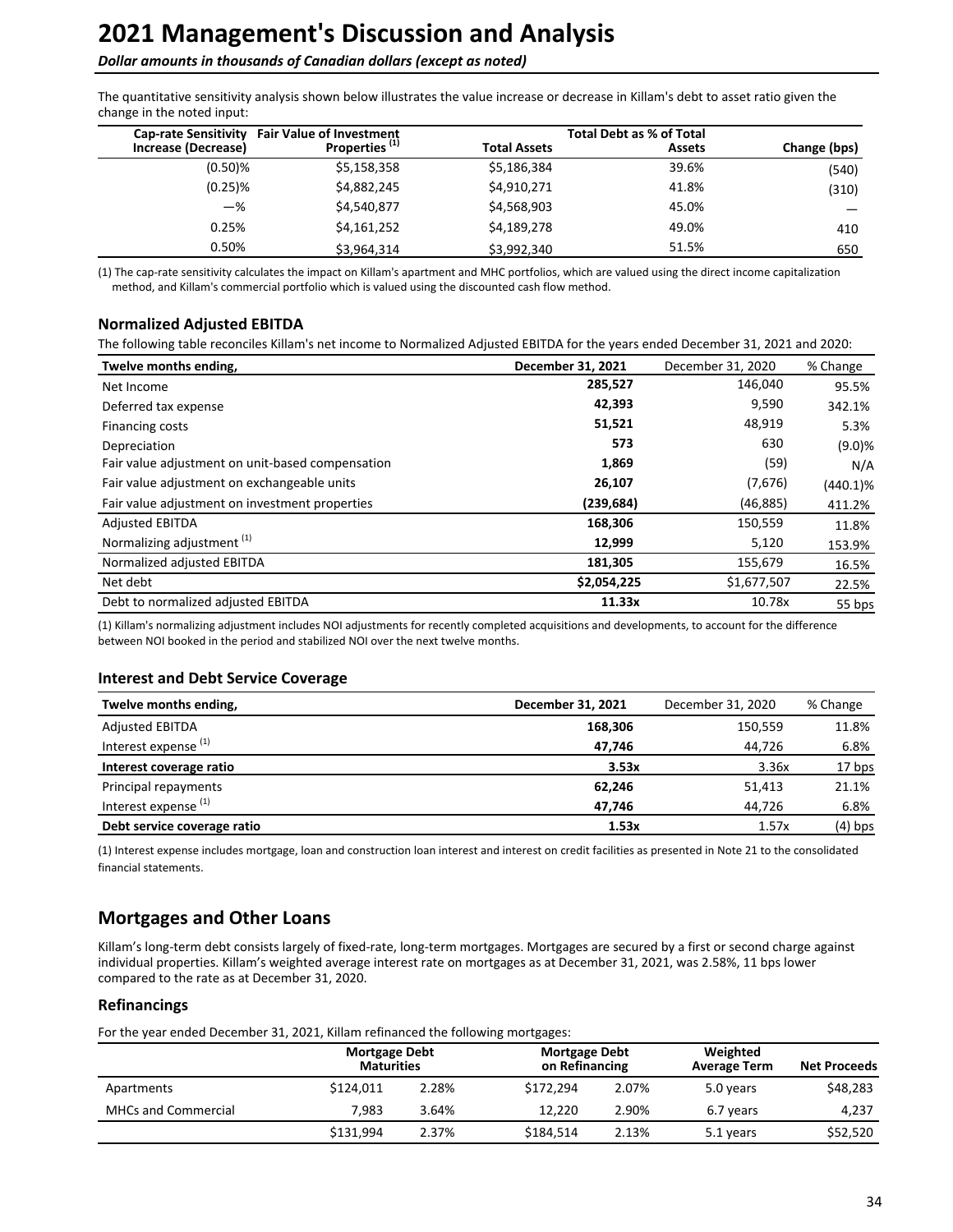#### **Dollar amounts in thousands of Canadian dollars (except as noted)**

The following table details the maturity dates and average interest rates of mortgage and vendor debt, as well as the percentage of apartment mortgages that are CMHC-insured by year of maturity:

|                            |                               | <b>Apartments</b>                  |                          | <b>MHCs and Commercial</b>    |                                    | Total                                        |                                    |
|----------------------------|-------------------------------|------------------------------------|--------------------------|-------------------------------|------------------------------------|----------------------------------------------|------------------------------------|
| Year of<br><b>Maturity</b> | <b>Balance</b><br>December 31 | <b>Weighted Avg</b><br>Int. Rate % | % CMHC<br><b>Insured</b> | <b>Balance</b><br>December 31 | <b>Weighted Avg</b><br>Int. Rate % | <b>Balance</b><br>December 31 <sup>(1)</sup> | <b>Weighted Avg</b><br>Int. Rate % |
| 2022                       | \$141,528                     | 2.68%                              | 47.7%                    | \$22,988                      | 3.58%                              | \$164,516                                    | 2.81%                              |
| 2023                       | 252,007                       | 2.99%                              | 52.3%                    | 33,613                        | 3.62%                              | 285,620                                      | 3.06%                              |
| 2024                       | 296,713                       | 2.55%                              | 73.3%                    | 25,975                        | 2.88%                              | 322,688                                      | 2.57%                              |
| 2025                       | 345,759                       | 1.99%                              | 54.8%                    | 21,602                        | 2.61%                              | 367,361                                      | 2.03%                              |
| 2026                       | 234.879                       | 2.33%                              | 88.2%                    | 7,956                         | 2.69%                              | 242,835                                      | 2.34%                              |
| Thereafter                 | 557,762                       | 2.72%                              | 100.0%                   | 4,100                         | 2.90%                              | 561,862                                      | 2.73%                              |
|                            | \$1,828,648                   | 2.54%                              | 75.0%                    | \$116,234                     | 3.19%                              | \$1,944,882                                  | 2.58%                              |

(1) Excludes \$8.3 million in variable rate demand loans secured by land for future development, which are classified as mortgages and loans payable as at December 31, 2021.



#### **Apartment Mortgage Maturities by Year**

Access to mortgage debt is essential in refinancing maturing debt and financing acquisitions. Management has diversified Killam's mortgages to avoid dependence on any one lending institution and has staggered maturity dates to manage interest rate risk. Management anticipates continued access to mortgage debt for both acquisitions and refinancings. Access to CMHC-insured financing gives apartment owners an advantage over other asset classes, as lenders are provided a government guarantee and, therefore, are able to lend at more favourable rates. As at December 31, 2021, approximately 75.0% of Killam's apartment mortgages were CMHC-insured (70.5% of total mortgages, as MHC and commercial mortgages are not eligible for CMHC insurance) (December 31, 2020 - 85.2% and 79.9%). The weighted average interest rate on the CMHC-insured mortgages was 2.54% as at December 31, 2021 (December 31, 2020 - 2.60%).

The following tables present the NOI for properties that are available to Killam to refinance at debt maturity in 2022 and 2023:

| <b>2022 Debt Maturities</b>   | Number of<br><b>Properties</b> | <b>Estimated NOI</b> | Principal<br><b>Balance</b><br>(at maturity) |
|-------------------------------|--------------------------------|----------------------|----------------------------------------------|
| Apartments with debt maturing | 22                             | \$15,496             | \$139,744                                    |
| MHCs with debt maturing       | 9                              | 3,153                | 22,316                                       |
|                               | 31                             | \$18,649             | \$162,060                                    |
|                               |                                |                      |                                              |
| <b>2023 Debt Maturities</b>   | Number of<br><b>Properties</b> | <b>Estimated NOI</b> | Principal<br><b>Balance</b><br>(at maturity) |
| Apartments with debt maturing | 36                             | \$26,075             | \$239,349                                    |
| MHCs with debt maturing       | 11                             | 4,119                | 29,249                                       |
|                               | 47                             | \$30,194             | \$268,598                                    |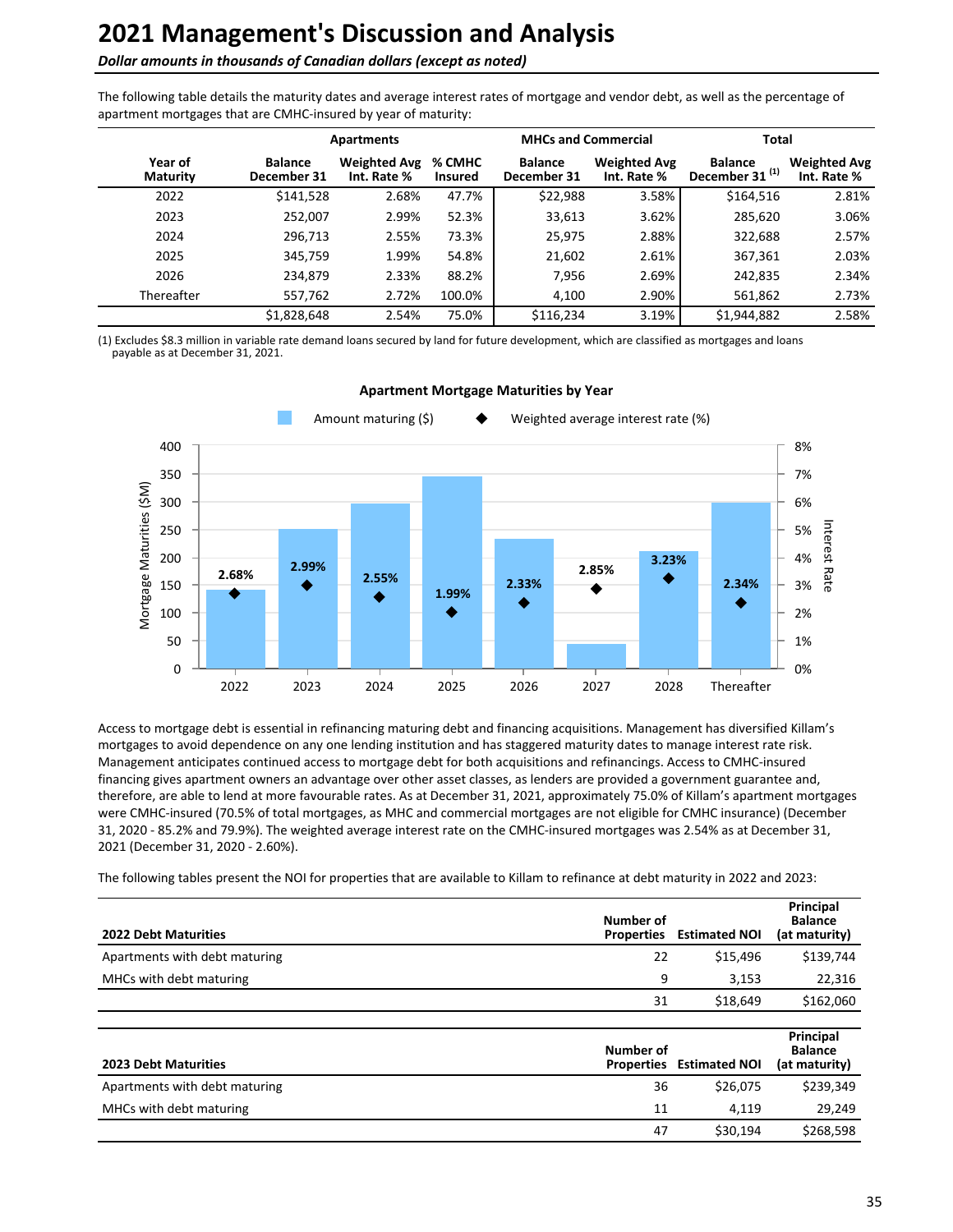**Dollar amounts in thousands of Canadian dollars (except as noted)** 

#### **Future Contractual Debt Obligations**

As at December 31, 2021, the timing of Killam's future contractual debt obligations is as follows:

| Twelve months ending December 31, | Mortgage and<br><b>Loans Payable</b> | <b>Construction</b><br>Loans $(1)$ | Credit Facilities <sup>(2)</sup> | Total       |
|-----------------------------------|--------------------------------------|------------------------------------|----------------------------------|-------------|
| 2022                              | \$236,943                            | \$77,596                           | \$—                              | \$314,539   |
| 2023                              | 329,091                              |                                    |                                  | 329,091     |
| 2024                              | 337,872                              |                                    | 61,730                           | 399,602     |
| 2025                              | 352,522                              |                                    |                                  | 352,522     |
| 2026                              | 218,936                              |                                    |                                  | 218,936     |
| Thereafter                        | 477,788                              |                                    |                                  | 477,788     |
|                                   | \$1,953,152                          | \$77,596                           | \$61,730                         | \$2,092,478 |

(1) Construction loans are demand loans that are expected to be replaced with permanent mortgage financing on development completion lease-up. (2) Killam's \$155.0 million credit facility was amended and extended on December 15, 2021.

### **Construction Loans**

As at December 31, 2021, Killam had access to five variable rate non-revolving demand construction loans, for the purpose of financing development projects, totalling \$179.1 million. As at December 31, 2021, \$77.6 million was drawn on the construction loans (December 31, 2020 - \$41.3 million). Payments are made monthly on an interest-only basis. The weighted-average contractual interest rate on amounts outstanding at December 31, 2021, was 2.01% (December 31, 2020 - 2.37%). Once construction is complete and rental targets achieved, construction financing is expected to be replaced with permanent mortgage financing.

### **Credit Facilities**

Killam has access to two credit facilities with credit limits of \$155.0 million (\$175.0 million with the accordion feature) and \$15.0 million (December 31, 2020 - \$110.0 million and \$10.0 million) that can be used for acquisition and general business purposes. The \$15.0 million facility was increased from \$10.0 million during Q3-2021 and the \$155.0 million facility was increased from \$110.0 million during Q4-2021.

The \$155.0 million facility bears interest at prime plus 55 bps on prime rate advances or 155 bps over bankers' acceptances (BAs). The facility includes a \$30.0 million demand revolver and a \$125.0 million committed revolver, as well as an accordion option to increase the \$155.0 million facility by an additional \$20.0 million. The agreement includes certain covenants and undertakings with which Killam was in compliance as at December 31, 2021. The facility was renewed on December 15, 2021.

The \$15.0 million demand facility bears interest at prime plus 125 bps on advances and 135 bps on issuance of letters of credit, in addition to 50 bps per annum. The agreement includes certain covenants and undertakings with which Killam was in compliance as at December 31, 2021.

| As at December 31, 2021  | Maximum Loan<br>Amount <sup>(1)</sup> | Amount<br>Drawn | Letters of<br><b>Credit</b> | Amount<br>Available |
|--------------------------|---------------------------------------|-----------------|-----------------------------|---------------------|
| \$155.0 million facility | \$175,000                             | \$54,500        | $S-$                        | \$120,500           |
| \$15.0 million facility  | 15.000                                | 7.230           | 1.745                       | 6.025               |
| <b>Total</b>             | \$190,000                             | \$61,730        | \$1,745                     | \$126.525           |

| As at December 31, 2020  | <b>Maximum Loan</b><br>Amount " | Amount<br><b>Drawn</b> | Letters of<br>Credit | Amount<br>Available |
|--------------------------|---------------------------------|------------------------|----------------------|---------------------|
| \$110.0 million facility | \$130,000                       | \$5,000                |                      | \$125,000           |
| \$10.0 million facility  | 10.000                          | 2.029                  | 1.773                | 6,198               |
| Total                    | \$140,000                       | \$7.029                | \$1,773              | \$131,198           |

 $<sup>(1)</sup>$  Maximum loan includes a \$20.0 million accordion option, for which collateral is pledged.</sup>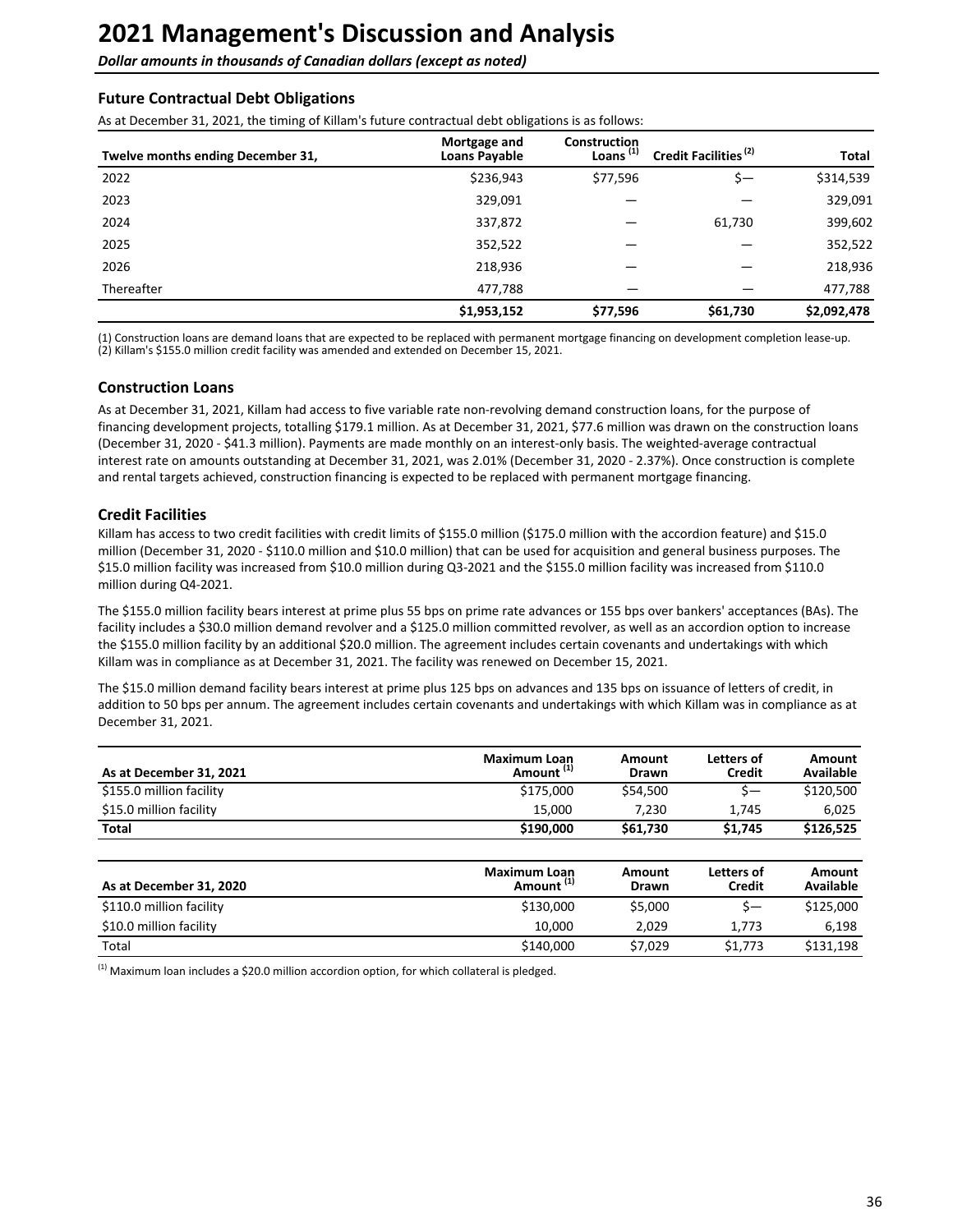<span id="page-36-0"></span>**Dollar amounts in thousands of Canadian dollars (except as noted)** 

### **Investment Properties**

As at December 31,

|                                                 | 2021        | 2020        | % Change |
|-------------------------------------------------|-------------|-------------|----------|
| Investment properties                           | \$4,284,030 | \$3,570,198 | 20.0%    |
| Investment properties under construction (IPUC) | 201,319     | 128,100     | 57.2%    |
| Land for development                            | 55,528      | 43,620      | 27.3%    |
|                                                 | \$4,540,877 | \$3,741,918 | 21.4%    |

#### **Continuity of Investment Properties**

As at December 31,

|                                                           | 2021        | 2020        | % Change    |
|-----------------------------------------------------------|-------------|-------------|-------------|
| Balance, beginning of year                                | \$3,570,198 | \$3,234,410 | 10.4%       |
| Acquisition of properties                                 | 393,028     | 206,616     | 90.2%       |
| Transfer from IPUC                                        | 17,254      | 22,117      | (22.0)%     |
| Capital expenditures and development costs <sup>(1)</sup> | 76,940      | 65,693      | 17.1%       |
| Fair value adjustment - Apartments                        | 210,829     | 53,765      | 292.1%      |
| Fair value adjustment - MHCs                              | 12,844      | 1,820       | 605.7%      |
| Fair value adjustment - Commercial                        | 2,937       | (14, 862)   | $(119.8)\%$ |
| Impact of change in right-of-use asset                    |             | 639         | N/A         |
| Balance, end of year                                      | \$4,284,030 | \$3,570,198 | 20.0%       |

(1) Development costs are costs incurred related to development projects subsequent to when they were transferred from IPUC to investment properties.

Killam reviewed its valuation of investment properties in light of COVID-19 as at December 31, 2021, assessing the impact on cap-rates, rental rate growth and occupancy assumptions. It is not possible to forecast with certainty the duration and full scope of the economic impact of COVID-19 and other consequential changes on Killam's business and operations, both in the short term and in the long term. The increase in fair value gains on Killam's apartment portfolio recorded during the quarter is supported by cap-rate compression and robust NOI growth driven by strong apartment fundamentals.

The key valuation assumption in the determination of fair market value, using the direct capitalization method, is the cap-rate. A summary of the high, low and weighted average cap-rates used in the valuation models as at December 31, 2021 and December 31, 2020, is as follows:

For the years ended December 31,

|                             |       | 2021  |                                         |       | 2020  |                                  |
|-----------------------------|-------|-------|-----------------------------------------|-------|-------|----------------------------------|
| <b>Capitalization Rates</b> | Low   | High  | <b>Effective</b><br>Weighted<br>Average | Low   | High  | Effective<br>Weighted<br>Average |
| Apartments                  | 3.00% | 7.00% | 4.41%                                   | 3.25% | 7.00% | 4.67%                            |
| <b>MHCs</b>                 | 5.00% | 6.50% | 5.59%                                   | 5.00% | 6.50% | 5.64%                            |

Killam's effective weighted average cap-rates for its apartment and MHC portfolios at December 31, 2021, were 4.41% and 5.59%, 26 bps and 5 bps lower than the cap-rates as at December 31, 2020.

#### **Fair Value Sensitivity**

The following table summarizes the impact of changes in capitalization rates and stabilized NOI on the fair value of Killam's investment properties:

|                                         |            | Change in Stabilized NOI $\overline{^{(1)}}$ |            |            |            |            |
|-----------------------------------------|------------|----------------------------------------------|------------|------------|------------|------------|
|                                         |            | $(2.00)\%$                                   | $(1.00)\%$ | — %        | 1.00%      | 2.00%      |
|                                         | $(0.50)\%$ | \$437,724                                    | \$485,813  | \$533,902  | \$581,991  | \$630,081  |
|                                         | $(0.25)\%$ | 160,655                                      | 205.917    | 251,178    | 296,440    | 341,702    |
| <b>Change in Capitalization</b><br>Rate | -%         | (85,500)                                     | (42,750)   |            | 42.750     | 85,500     |
|                                         | 0.25%      | (305,658)                                    | (265,154)  | (224, 650) | (184, 147) | (143, 643) |
|                                         | 0.50%      | (503,742)                                    | (465,259)  | (426, 777) | (388,294)  | (349,812)  |

(1) Includes Killam's apartment and MHC portfolios, which are valued using the direct income capitalization method, and commercial assets valued using a discounted cash flow approach.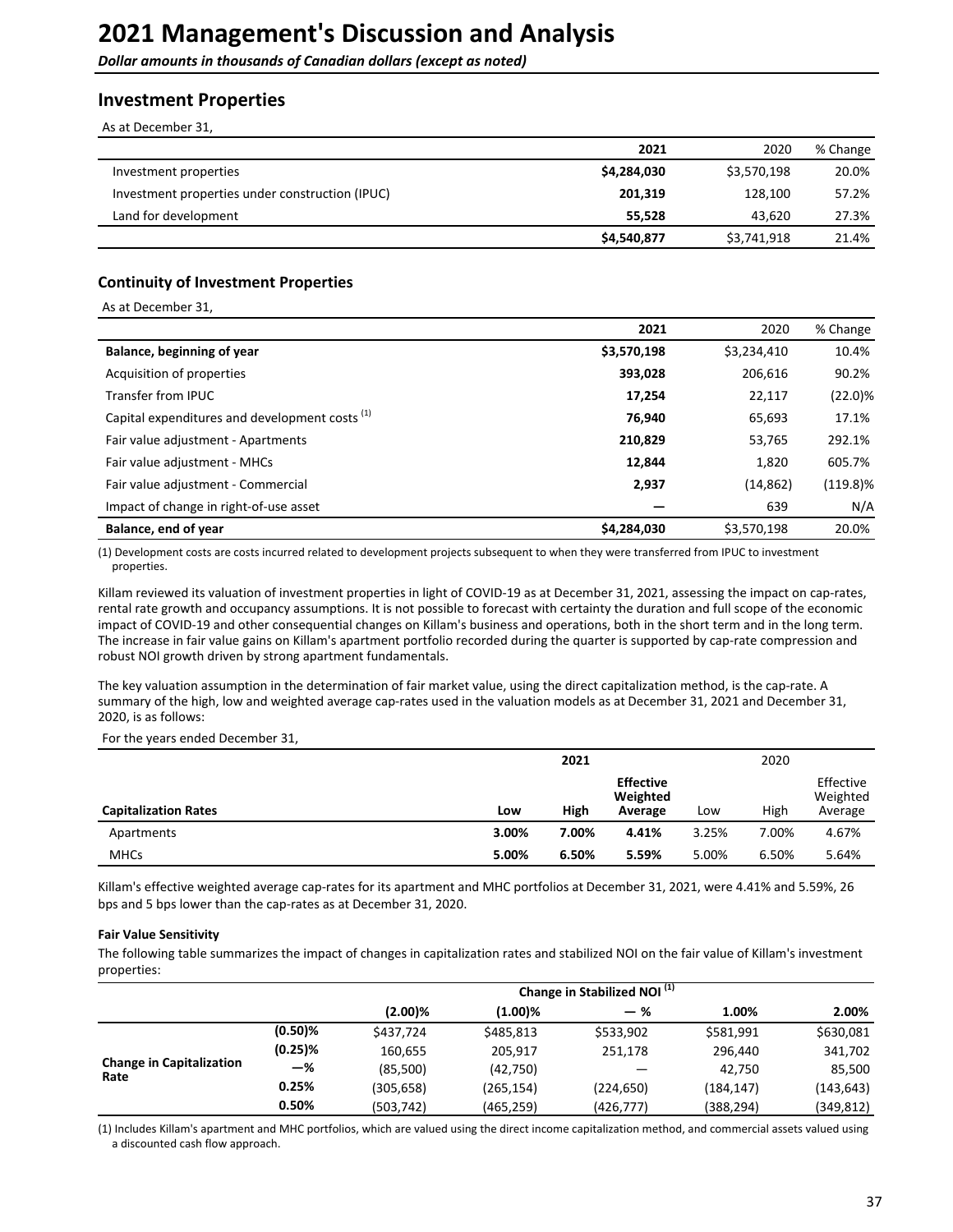**Dollar amounts in thousands of Canadian dollars (except as noted)** 

#### **2021 Acquisitions – Investment Properties**

| Property                               | Location               | <b>Acquisition</b><br>Date | Ownership<br><b>Interest</b> | <b>Property Type</b> | Units/<br><b>SF</b> | Purchase Price <sup>(1)</sup> |
|----------------------------------------|------------------------|----------------------------|------------------------------|----------------------|---------------------|-------------------------------|
| Nolan Hill <sup>(2)</sup>              | Calgary, AB            | 21-Jan-21                  | 100%                         | Apartment            | 233                 | \$49,500                      |
| Sherwood Crossing Land                 | Charlottetown, PE      | 29-Jan-21                  | 100%                         | Development Land     |                     | 3,400                         |
| 1313-1321 Hollis Street <sup>(3)</sup> | Halifax, NS            | 29-Jan-21                  | 100%                         | Development Land     | —                   | 3,000                         |
| 54 Assomption Blvd                     | Moncton, NB            | 01-Feb-21                  | 100%                         | Apartment            | 23                  | 5,600                         |
| Southport                              | Stratford, PE          | 01-Feb-21                  | 100%                         | Development Land     | —                   | 3,800                         |
| 5735 College Street                    | Halifax, NS            | 07-May-21                  | 100%                         | Development Land     |                     | 1,300                         |
| Royalty Crossing <sup>(4)</sup>        | Charlottetown, PE      | 01-Jun-21                  | 25%                          | Commercial           | 95,750              | 10,100                        |
| 38 Pasadena Crescent                   | St. John's, NL         | 08-Jun-21                  | 100%                         | Apartment            | 40                  | 4,200                         |
| KWC Portfolio <sup>(5)</sup>           | Kitchener/Waterloo, ON | 30-Jun-21                  | 100%                         | Apartment            | 785                 | 190,500                       |
| 131 Queensway Drive <sup>(6)</sup>     | Moncton, NB            | 15-Sept-21                 | 100%                         | MHC Land             |                     | 385                           |
| 140 Dale Drive                         | Stratford, PE          | 06-Oct-21                  | 100%                         | Apartment            | 61                  | 15,300                        |
| Emma Place                             | Moncton, NB            | 18-Oct-21                  | 100%                         | Apartment            | 118                 | 31,800                        |
| <b>Heritage Valley</b>                 | Edmonton, AB           | 28-Oct-21                  | 100%                         | Apartment            | 123                 | 28,900                        |
| 160 Dale Drive <sup>(3)</sup>          | Stratford, PE          | 29-Oct-21                  | 100%                         | Development Land     | —                   | 1,500                         |
| <b>Nautical Suites</b>                 | Edmonton, AB           | 9-Nov-21                   | 100%                         | Apartment            | 180                 | 42,300                        |
| 1350 Hollis Street                     | Halifax, NS            | $1-Dec-21$                 | 100%                         | Apartment            | 3                   | 1,300                         |
| 155 Kedgwick Drive                     | Moncton, NB            | 20-Dec-21                  | 100%                         | Apartment            | 31                  | 6,500                         |
| <b>Total Acquisitions</b>              |                        |                            |                              |                      |                     | \$399,385                     |

(1) Purchase price does not include transaction costs.

(2) Killam had a 10% interest in the Nolan Hill development of \$4.8 million and acquired the remaining 90% interest in January 2021, based on the purchase price of \$55.0 million, for a 100% interest.

(3) Revenue-generating properties acquired for future development potential.

(4) Killam acquired an additional 25% interest in Royalty Crossing for \$10.1 million, increasing its ownership to 75%. Royalty Crossing is a stabilized, grocery-anchored, enclosed mall, located on 32 acres in PEI's busiest retail node and adjacent to the University of PEI campus. Killam's former joint venture partner, RioCan REIT, sold their 50% interest to Killam and a local PEI real estate operator. The local presence will bring a regional leasing perspective, further development expertise and community-level involvement to revitalize the centre. Killam has taken over the management of the mall and has identified opportunities to reduce the property's operating expenses and carbon footprint in the near future. The total square footage of the commercial property is 383,222.

(5) The portfolio of 785 units consists of 297 units located in Kitchener, ON, and 488 units in Waterloo, ON.

(6) Killam acquired a parcel of land adjacent to its Camper City seasonal resort.

## **Investment Properties Under Construction**

As at December 31,

|                                    | 2021      | 2020      | % Change    |
|------------------------------------|-----------|-----------|-------------|
| Balance, beginning of year         | \$128,100 | \$46,867  | 173.3%      |
| Fair value adjustment              | 11,097    | 10,184    | 9.0%        |
| Capital expenditures               | 73,005    | 76,050    | (4.0)%      |
| Interest capitalized               | 2,239     | 1,686     | 32.8%       |
| Acquisitions                       |           | 3,968     | $(100.0)\%$ |
| Transfer to investment properties  | (17, 254) | (22, 117) | $(22.0)\%$  |
| Transfer from land for development | 4,132     | 11,462    | $(64.0)\%$  |
| Balance, end of year               | \$201,319 | \$128,100 | 57.2%       |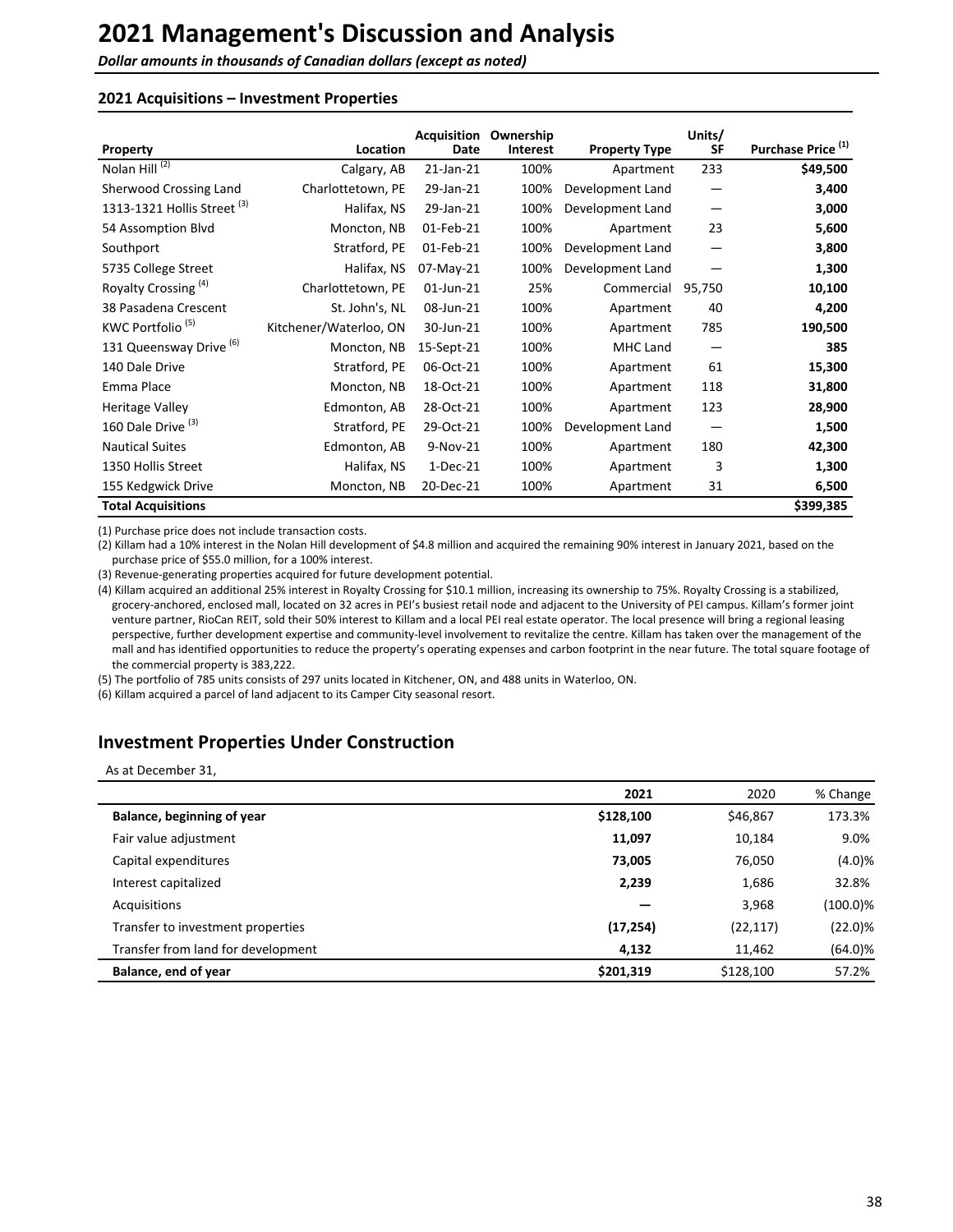**Dollar amounts in thousands of Canadian dollars (except as noted)** 

## **Land for Development**

As at December 31,

|                                            | 2021     | 2020      | % Change    |
|--------------------------------------------|----------|-----------|-------------|
| Balance, beginning of year                 | \$43,620 | \$39,327  | 10.9%       |
| Fair value adjustment                      |          | (4,022)   | $(100.0)\%$ |
| Capital expenditures                       | 1,905    | 3,339     | (42.9)%     |
| Interest capitalized                       | 820      | 987       | (16.9)%     |
| Acquisitions                               | 13,315   | 1,237     | 976.4%      |
| Transfer to <b>IPUC</b>                    | (4, 132) | (11, 462) | $(64.0)\%$  |
| Transfer from held for sale <sup>(1)</sup> |          | 14,214    | $(100.0)\%$ |
| Balance, end of year                       | \$55,528 | \$43,620  | 27.3%       |

(1) In 2020, Killam determined that this parcel of land for development, previously classified as held for sale, no longer met the criteria for this classification. As at March 31, 2020, Killam reclassified the land to investment properties.

Killam's development projects currently underway as at December 31, 2021, include the following five projects:

| Property       | Location        | Ownership | Number of<br>Units $^{(1)}$ | <b>Project Budget</b><br>(millions) | <b>Start Date</b> | <b>Estimated</b><br><b>Completion</b> | <b>Anticipated All-</b><br><b>Cash Yield</b> |
|----------------|-----------------|-----------|-----------------------------|-------------------------------------|-------------------|---------------------------------------|----------------------------------------------|
| Latitude       | Ottawa, ON      | 50%       | 104                         | \$43.5                              | 2019              | January 2022                          | 4.40%-4.60%                                  |
| The Kay        | Mississauga, ON | 100%      | 128                         | \$57.0                              | 2019              | April 2022                            | 4.50%-4.75%                                  |
| Luma           | Ottawa, ON      | 50%       | 84                          | \$45.8                              | 2019              | Q2-2022                               | 4.00%-4.25%                                  |
| Governor       | Halifax, NS     | 100%      | 12                          | \$22.8                              | 2021              | Q3-2022                               | 4.25%-4.75%                                  |
| Civic 66       | Kitchener, ON   | 100%      | 169                         | \$69.7                              | 2020              | Q1-2023                               | 4.75%-5.00%                                  |
| Total $(2)(3)$ |                 |           | 497                         | \$238.8                             |                   |                                       |                                              |

(1) Represents Killam's ownership interest in the number of units in the development.

(2) In addition, Killam has a 10% interest in the second phase (234 units) of the Nolan Hill development in Calgary, AB, which broke ground during the fourth quarter of 2021 and is expected to be completed in 2023. Killam has a \$65.0 million commitment in place to purchase the remaining 90% interest of the second phase, following completion of construction and the achievement of certain conditions.

(3) In addition, Killam has a 50% interest in the construction of 18 townhouses for future sale on a portion of the Sherwood Crossing land in Charlottetown, which are expected to be completed in Q3-2022.

#### **Latitude**

Latitude, containing 209 units, broke ground during Q2-2019 and opened to tenants on January 1, 2022. Final construction is ongoing, with the total estimated cost being \$87.0 million (\$43.5 million for Killam's 50% interest). Since initial acquisition of the land for development, Killam has recognized \$10.6 million in fair value gains. The property is currently 34% leased.

#### **The Kay**

The Kay, containing 128 units, broke ground in Q3-2019 and is expected to be completed in April 2022. Delays in municipal site visits and approvals contributed to the completion extension. The total estimated cost is \$57.0 million. Leasing to date for this asset has been strong, with 29% of the units currently pre-leased.

#### **Luma**

Luma, containing 168 units, broke ground in Q3-2019 and is expected to be completed in Q2-2022. Killam's 50% interest in the cost to construct has increased approximately 3.0%, to \$45.8 million.

#### **Governor**

The Governor, containing 12 luxury apartment units and 3,500 SF of ground floor commercial space, broke ground in early 2021. The building is located adjacent to Killam's 240-unit building, The Alexander, in Halifax, NS. The budget for the development is \$22.8 million. Construction financing is in place, with the first draw expected in Q1-2022.

#### **Civic 66**

Civic 66, containing 169 apartment units and 3,000 SF of ground floor commercial space, broke ground in July 2020, and it is expected to be completed at the beginning of 2023. The budget for the development is \$69.7 million. Construction financing was placed during Q2-2021, and all remaining development costs will be funded through this financing.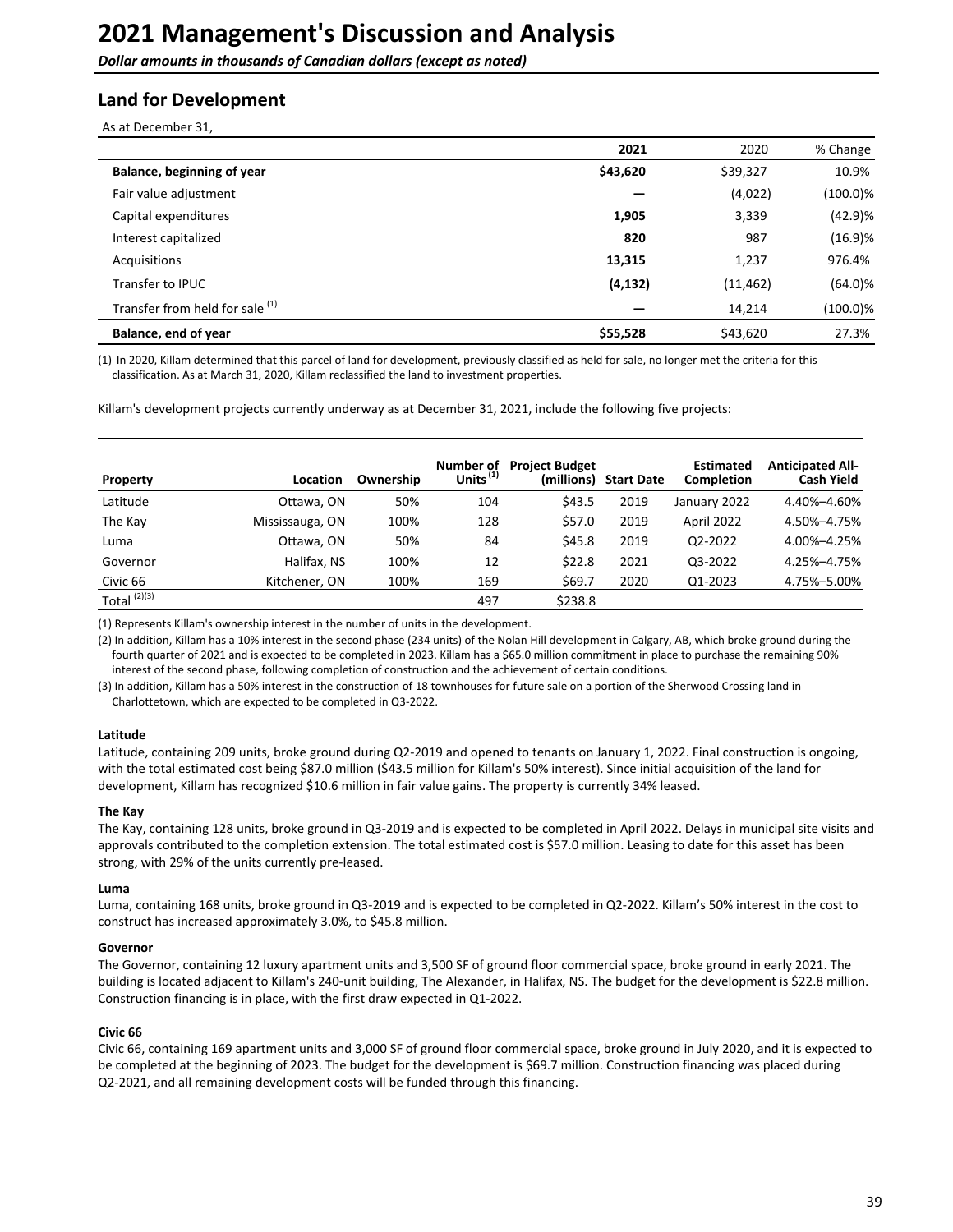**Dollar amounts in thousands of Canadian dollars (except as noted)** 

#### **Future Development Pipeline**

Killam has a development pipeline with over half of the future projects located outside of Atlantic Canada. Killam targets yields of 4.0%-5.0% on developments, 50-150 bps higher than the expected market cap-rate on completion. Building out the approximate \$1.3 billion pipeline at a 100 bps spread should create in excess of \$300 million in net asset value (NAV) growth for Unitholders. Below is a listing of land currently available for future development:

|                                             |                   | Killam's        | <b>Development</b><br>Potential |                                 | <b>Estimated</b><br>Year of |
|---------------------------------------------|-------------------|-----------------|---------------------------------|---------------------------------|-----------------------------|
| Property                                    | Location          | <b>Interest</b> | (1)<br>(# of Units)             | <b>Status</b>                   | Completion                  |
| Developments expected to start in 2022      |                   |                 |                                 |                                 |                             |
| Westmount Place Phase 1                     | Waterloo, ON      | 100%            | 139                             | Final planning approval pending | 2024                        |
| Eventide & Aurora                           | Halifax, NS       | 100%            | 120                             | Final planning approval pending | 2024                        |
| Developments expected to start in 2023-2027 |                   |                 |                                 |                                 |                             |
| Stratford land                              | Charlottetown, PE | 100%            | 100                             | In design                       | 2025                        |
| <b>Sherwood Crossing</b>                    | Charlottetown, PE | 100%            | 325                             | In design                       | 2025                        |
| <b>Medical Arts</b>                         | Halifax, NS       | 100%            | 200                             | Concept design                  | 2025                        |
| Westmount Place Phase 2                     | Waterloo, ON      | 100%            | 150                             | In design                       | 2026                        |
| <b>Hollis Street</b>                        | Halifax, NS       | 100%            | 100                             | Concept design                  | 2026                        |
| Gloucester City Centre Phase 3              | Ottawa, ON        | 50%             | 200                             | Concept design                  | 2026                        |
| Nolan Hill Phase 3 <sup>(2)</sup>           | Calgary, AB       | 10%             | 200                             | In design                       | 2026                        |
| Additional future development projects      |                   |                 |                                 |                                 |                             |
| Nolan Hill Phase 4 <sup>(2)</sup>           | Calgary, AB       | 10%             | 200                             | Future development              | <b>TBD</b>                  |
| <b>Christie Point</b>                       | Victoria, BC      | 100%            | 312                             | Development agreement in place  | TBD                         |
| Gloucester City Centre (Phase 4-5)          | Ottawa, ON        | 50%             | 400                             | Future development              | TBD                         |
| Westmount Place (Phase 3-5)                 | Waterloo, ON      | 100%            | 800                             | Future development              | TBD                         |
| Kanata Lakes                                | Ottawa, ON        | 50%             | 80                              | Future development              | TBD                         |
| St. George Street                           | Moncton, NB       | 100%            | 60                              | Future development              | <b>TBD</b>                  |
| 15 Haviland                                 | Charlottetown, PE | 100%            |                                 | 60-90 Future development        | <b>TBD</b>                  |
| <b>Topsail Road</b>                         | St. John's, NL    | 100%            | 225                             | Future development              | <b>TBD</b>                  |
| Block 4                                     | St. John's, NL    | 100%            | 80                              | Future development              | <b>TBD</b>                  |
| <b>Total Development Opportunities</b>      |                   |                 | 3,766                           |                                 |                             |

(1) Represents total number of units in the potential development.

(2) Killam has a 10% interest in the remaining two phases of the Nolan Hill development in Calgary, AB, with the potential to purchase the remaining 90% interest upon completion of each phase.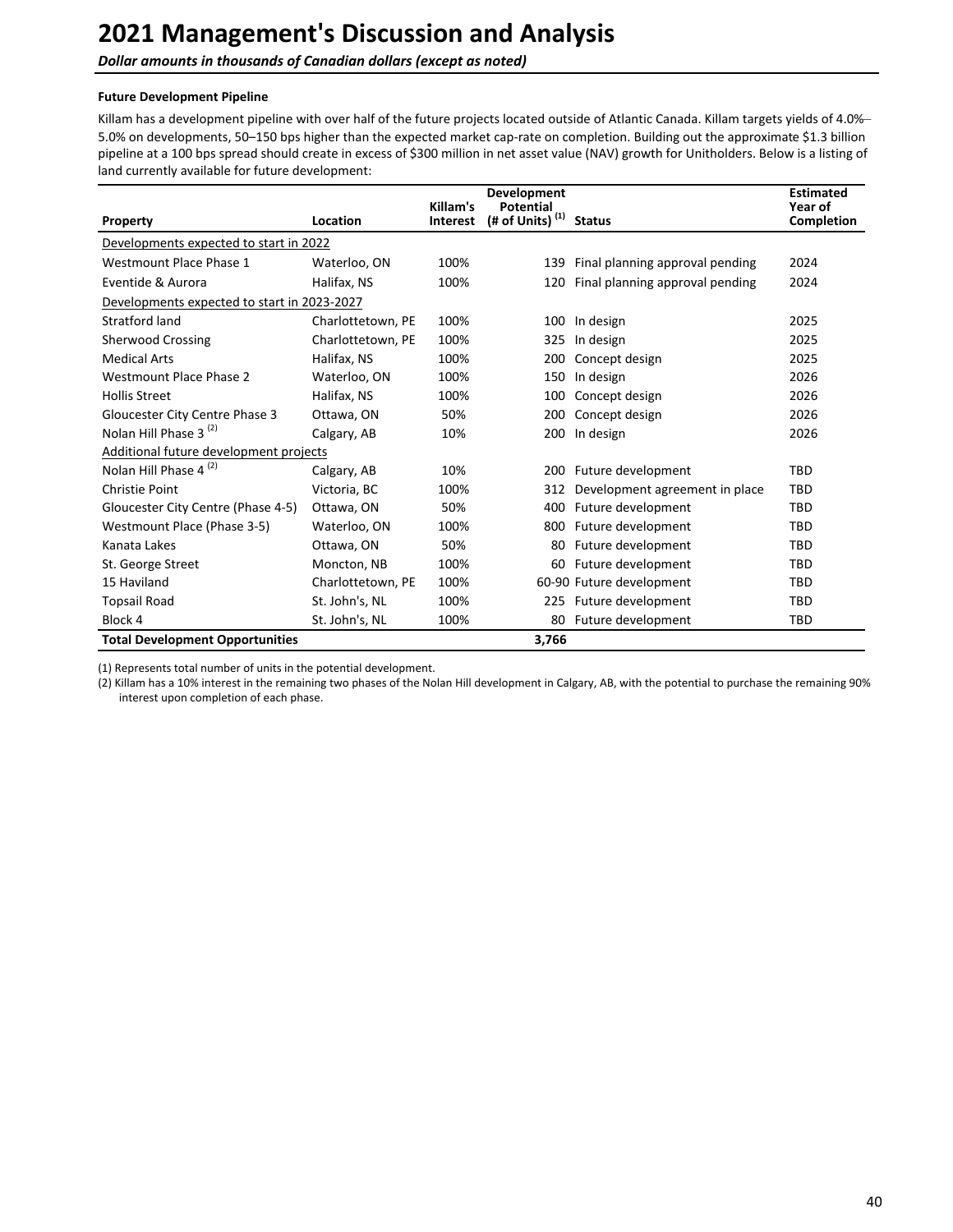<span id="page-40-0"></span>**Dollar amounts in thousands of Canadian dollars (except as noted)** 

# **Capital Improvements**

Capital improvements are a combination of maintenance capex and value-enhancing upgrades. Maintenance capex investments are not expected to increase the NOI or efficiency of a building; however, these expenditures will extend the life of the asset. Examples of maintenance capex include roof, window and building envelope repairs and are in addition to repairs and maintenance costs that are expensed to NOI. Value-enhancing capital investments are expected to result in higher rents and/or lower operating costs. These investments include unit and common area upgrades and energy-efficiency projects. Killam's AFFO discussion provides further disclosure on the allocation between maintenance capex and value-enhancing capex investments.

During the year ended December 31, 2021, Killam invested \$78.9 million of capital in its existing portfolio, compared to \$65.7 million for the year ended December 31, 2020. This increase year-over-year reflects a catch-up on construction delays from 2020 as a result of COVID-19, coupled with Killam's growing asset base, as well as the timing of larger multi-phase capital projects, increased investment in energy initiatives and Killam's repositioning program.

For the year ended December 31,

|             | 2021     | 2020     | % Change |
|-------------|----------|----------|----------|
| Apartments  | \$70,711 | \$57,961 | 22.0%    |
| <b>MHCs</b> | 5,423    | 4,392    | 23.5%    |
| Commercial  | 2,744    | 3,340    | (17.8)%  |
|             | \$78,878 | \$65,693 | 20.1%    |

## **Apartment Portfolio**

A summary of the capital investment on the apartment segment is included below:

For the year ended December 31,

|                                                    | 2021     | 2020     | % Change   |
|----------------------------------------------------|----------|----------|------------|
| <b>Building improvements</b>                       | \$27,899 | \$23,290 | 19.8%      |
| Unit renovations                                   | 27,784   | 23,971   | 15.9%      |
| Appliances                                         | 4,482    | 2,995    | 49.6%      |
| Energy                                             | 8,165    | 4,801    | 70.1%      |
| Common area                                        | 2,381    | 2,904    | $(18.0)\%$ |
| Total capital invested                             | \$70,711 | \$57,961 | 22.0%      |
| Average number of units outstanding <sup>(1)</sup> | 17,364   | 16,209   | 7.1%       |
| Capital invested $-$ \$ per unit                   | \$4,072  | \$3,576  | 13.9%      |

(1) Weighted average number of units, adjusted for Killam's 50% ownership in jointly held properties.

Killam invested \$4,072 per unit for the year ended December 31, 2021, compared to \$3,576 per unit for the same period of 2020. The increase relates to the continued expansion of Killam's unit repositioning program and work on larger capital projects focused on increasing the resiliency of its buildings. Killam's focus on development and acquisition of newer properties translates into a lower maintenance capex per unit than many other apartment owners in Canada. Thirty-seven percent of Killam's apartments, as a percentage of 2021 forecasted NOI, were built in the past 10 years, and the average age of Killam's portfolio is 29 years. This portfolio of newer assets allows Killam to focus on value-enhancing opportunities, as the maintenance capital requirements are lower.

Maintenance capital requirements vary significantly by age of property. As the following chart illustrates, the approximate 2021 maintenance capex for properties built in the past 10 years was \$385 per unit vs. \$1,465 per unit for units that were 41+ years old.



### **Average Maintenance Capital Investment per Unit by Building Age (Based on 2021 Actual Investment)**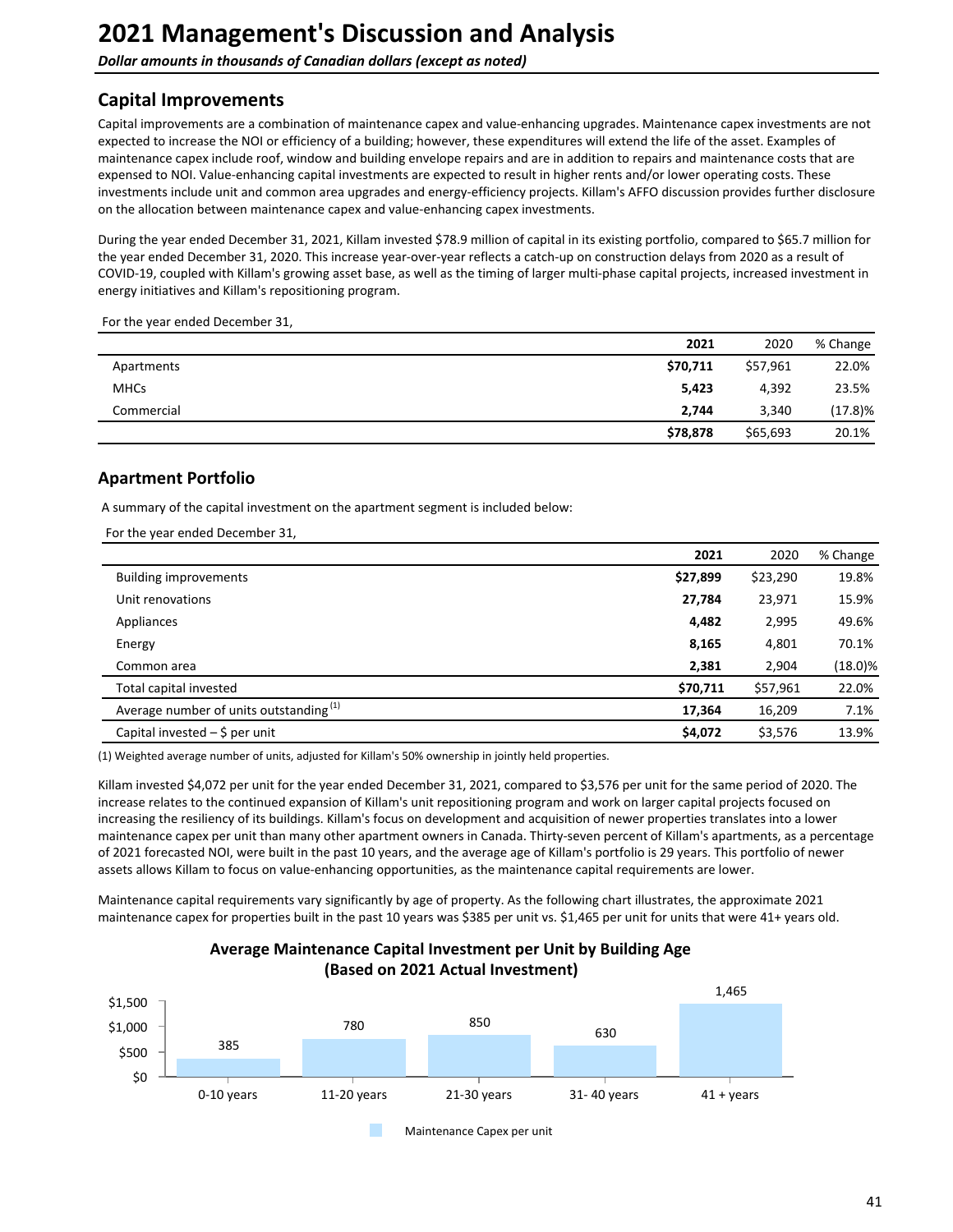#### **Dollar amounts in thousands of Canadian dollars (except as noted)**

As well, the chart below highlights that the total capital investment per unit is less for newer properties (built in the last 10 years), averaging \$1,300 per unit, compared to \$5,385 per unit for buildings over 40 years old.



#### **Average Capital Spend per Unit by Building Age**

#### **Building Improvements**

Of the \$70.7 million total capital invested in the apartment segment for the year ended December 31, 2021, approximately 39% was invested in building improvements, consistent with 40% of the total capital investment for the year ended December 31, 2020. These investments include larger building improvement projects such as exterior cladding and brick work, balcony refurbishments, and roof upgrades, as well as projects such as plumbing improvements, fire safety, security systems and window upgrades. The increase in building investments for the year ended December 31, 2021, compared to the same period of 2020, relates primarily to the timing of multi-phase building envelope projects and the increase in the size of Killam's apartment portfolio.

#### **Unit Renovations and Repositionings**

For the year ended December 31, 2021, Killam invested \$27.8 million in unit renovations, a 15.9% increase over the total investment of \$24.0 million for the same period of 2020. This increase reflects Killam's continued focus on renovations in order to maximize occupancy and rental growth. Killam targets a minimum ROI of 10% for its unit renovations, earning rental growth of 10%–30%. The timing of unit renovation investment is influenced by tenant turnover, market conditions and individual property requirements. The length of time that Killam has owned a property and the age of the property also impact capital requirements. In 2021, Killam repositioned 551 units, up from 495 units in 2020, with an average investment of approximately \$27,900 per unit, generating an average ROI of 13%. A summary of the repositioning activities for the year ended December 31, 2021 is set out below:

|                          |                       | 2021 Repositioning Program        |                             |  |  |
|--------------------------|-----------------------|-----------------------------------|-----------------------------|--|--|
| Region                   | Units<br>Repositioned | Average<br>Investment per<br>Unit | Avg Return on<br>Investment |  |  |
| Nova Scotia              | 317                   | \$25,650                          | 13%                         |  |  |
| Ontario                  | 45                    | \$47,900                          | 12%                         |  |  |
| New Brunswick            | 183                   | \$26,700                          | 13%                         |  |  |
| Newfoundland             | 6                     | \$32,620                          | 10%                         |  |  |
| Total (weighted average) | 551                   | \$27,900                          | 13%                         |  |  |

Killam achieved its target of completing 550 repositionings in 2021. Killam estimates that repositioning opportunity within its portfolio is approximately an additional 5,500 units, which should generate an estimated \$20.0 million in additional annualized revenue, representing an approximate \$325.0 million increase in NAV.

#### **Energy**

After the successful completion of Killam's five-year energy-efficiency program in 2020, it continues to invest in additional energyefficiency initiatives augmenting its sustainability programs and improving its GRESB rating. Killam is committed to continuously lowering and reporting on its greenhouse gas emissions and also completing benchmarking using third-party validation. Energy-related projects completed in 2021 include the installation of photovoltaic solar panels at select properties, installation of electric vehicle chargers, boiler, heat pump and window replacements, insulation upgrades, as well as electricity and water conservation projects. Killam also installed geothermal heating and cooling at three of its active development projects.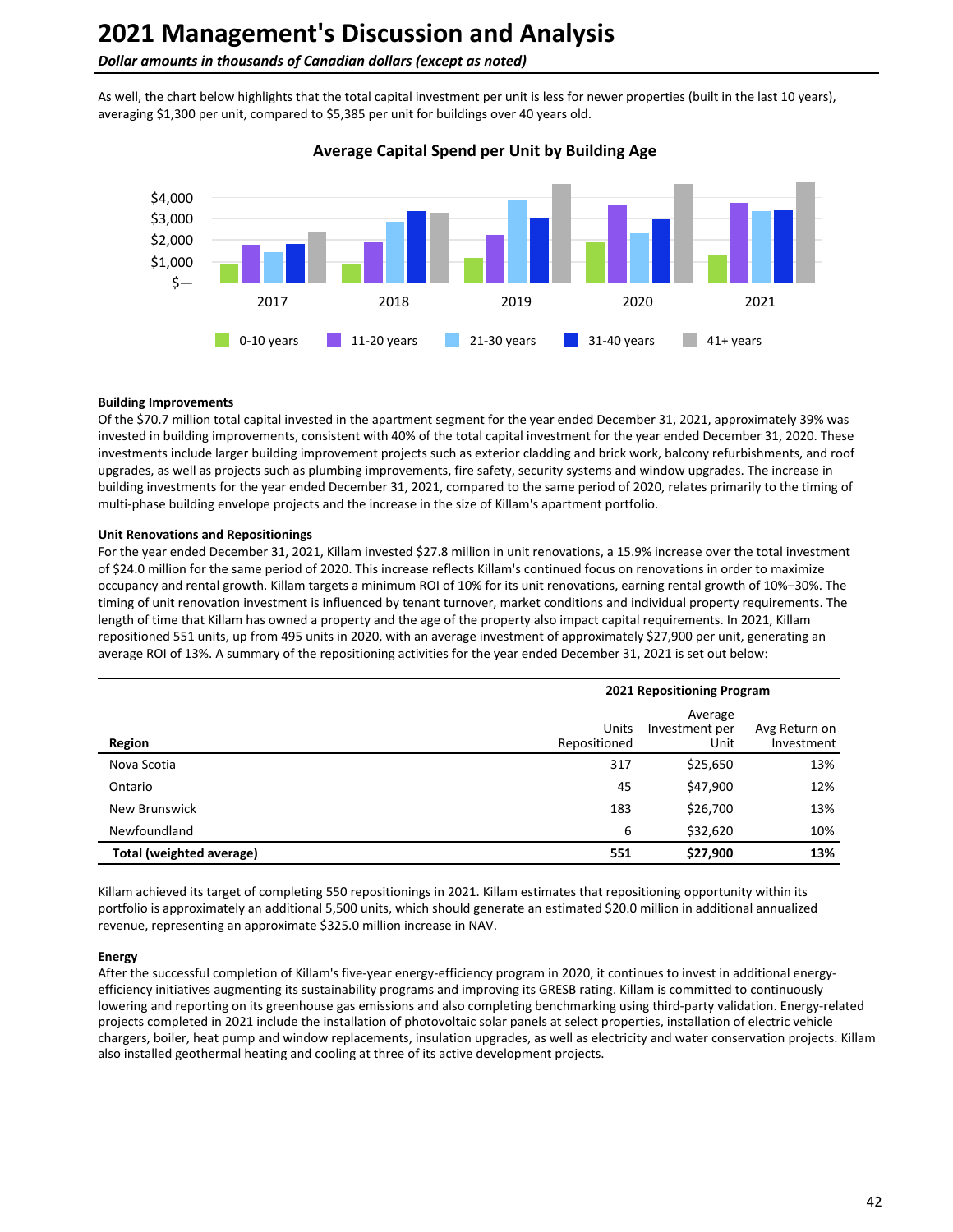**Dollar amounts in thousands of Canadian dollars (except as noted)** 

### **MHC** Portfolio

A summary of the capital investment for the MHC segment is included below:

|  | For the year ended December 31, |  |
|--|---------------------------------|--|
|  |                                 |  |

|                                      | 2021    | 2020    | % Change   |
|--------------------------------------|---------|---------|------------|
| Water and sewer upgrades             | \$1,749 | \$2,164 | $(19.2)\%$ |
| Site expansion and land improvements | 843     | 571     | 47.6%      |
| Other                                | 1,871   | 1,177   | 59.0%      |
| Roads and paving                     | 558     | 351     | 59.0%      |
| Equipment                            | 402     | 129     | 211.6%     |
| Total capital invested - MHCs        | \$5,423 | \$4,392 | 23.5%      |
| Average number of sites              | 5,875   | 5,855   | 0.3%       |
| Capital invested $-$ \$ per site     | \$923   | \$750   | 23.1%      |

Management expects to invest between \$700 and \$950 per MHC site annually. Consistent with the apartment portfolio, a portion of the MHC capital is considered maintenance capital and a portion is considered value enhancing. Maintenance capital includes costs to support the existing infrastructure, and value-enhancing capital includes improvements to roadways, work to accommodate future expansion, and various community enhancements. A portion of MHC capital may be recovered through above guideline increases in provinces with rent control, leading to increased NOI from the investments.

Total capital invested during the year ended December 31, 2021, was \$5.4 million, compared to \$4.4 million for the year ended December 31, 2020. The increase in capital investment relates to various community enhancements, land improvements and water and sewer upgrades. As with the apartment portfolio, the timing of MHC capital investment changes based on requirements at each community. 

### **Commercial Portfolio**

During the year ended December 31, 2021, Killam invested \$2.7 million in its commercial portfolio, compared to \$3.3 million for the year ended December 31, 2020. These investments relate primarily to property upgrades and tenant improvements for new leasing opportunities at Killam's three standalone commercial properties, The Brewery, Westmount Place and Royalty Crossing. The timing of capital investment will vary based on tenant turnover.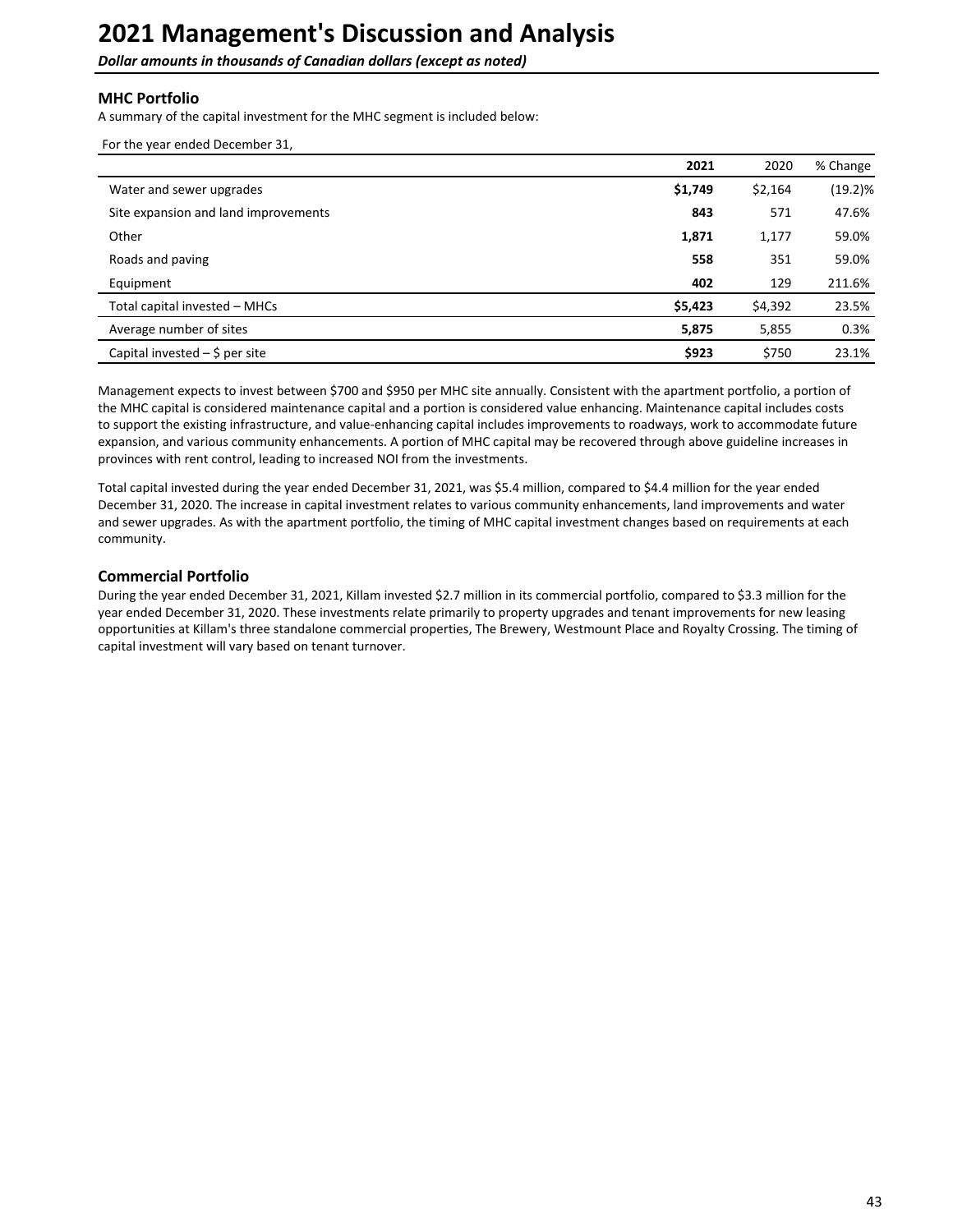<span id="page-43-0"></span>**Dollar amounts in thousands of Canadian dollars (except as noted)** 

# **Unitholders' Equity**

As Killam is an open-ended mutual fund trust, unitholders of trust units are entitled to redeem their trust units at any time at prices determined and payable in accordance with the conditions specified in Killam's DOT. Consequently, under IFRS, trust units are defined as financial liabilities; however, for purposes of financial statement classification and presentation, trust units may be presented as equity instruments, as they meet the puttable instrument exemption under IAS 32.

All trust units outstanding are fully paid, have no par value and are voting trust units. The DOT authorizes the issuance of an unlimited number of trust units. Trust units represent a unitholder's proportionate undivided beneficial interest in Killam. No trust unit has any preference or priority over another. No unitholder has or is deemed to have any right of ownership in any of the assets of Killam. Each unit confers the right to one vote at any meeting of unitholders and to participate pro rata in any distributions and, on liquidation, to a pro rata share of the residual net assets remaining after preferential claims thereon of debtholders.

Unitholders have the right to redeem their units at the lesser of (i) 90% of the market price of the trust unit (market price is defined as the weighted average trading price of the previous 10 trading days), and (ii) the most recent closing market price (closing market price is defined as the weighted average trading price on the specified date) at the time of the redemption. The redemption price will be satisfied by cash, up to a limit of \$50 thousand for all redemptions in a calendar month, or a note payable. For the year ended December 31, 2021, no unitholders redeemed units.

During Q3-2021, Killam increased its monthly distribution by 2.9% to \$0.05833, effective for the October 2021 distribution (\$0.69 per unit annualized). Killam's Distribution Reinvestment Plan (DRIP) allows unitholders to elect to have all cash distributions from the Trust reinvested in additional units. Unitholders who participate in the DRIP receive an additional distribution of units equal to 3% of each cash distribution reinvested. The price per unit is calculated by reference to the 10-day volume weighted average price of Killam's units on the Toronto Stock Exchange preceding the relevant distribution date, which typically is on or about the 15th day of the month following the distribution declaration.

The following chart highlights Killam's distributions paid and trust units reinvested.

#### **Distribution Reinvestment Plan and Net Distributions Paid**

For the years ended December 31,

|                                                             | 2021      | 2020      | % Change  |
|-------------------------------------------------------------|-----------|-----------|-----------|
| Distributions declared on trust units                       | \$74,912  | \$68,696  | 9.0%      |
| Distributions declared on exchangeable units                | 2,766     | 2,784     | $(0.6)$ % |
| Distributions declared on awards outstanding under RTU plan | 247       | 251       | (1.6)%    |
| Total distributions declared                                | \$77,925  | \$71,731  | 8.6%      |
| Less:                                                       |           |           |           |
| Distributions on trust units reinvested                     | (25, 657) | (21, 274) | 20.6%     |
| Distributions on RTUs reinvested                            | (247)     | (251)     | (1.6)%    |
| Net distributions paid                                      | \$52,021  | \$50,206  | 3.6%      |
| Percentage of distributions reinvested                      | 33.2%     | 30.0%     |           |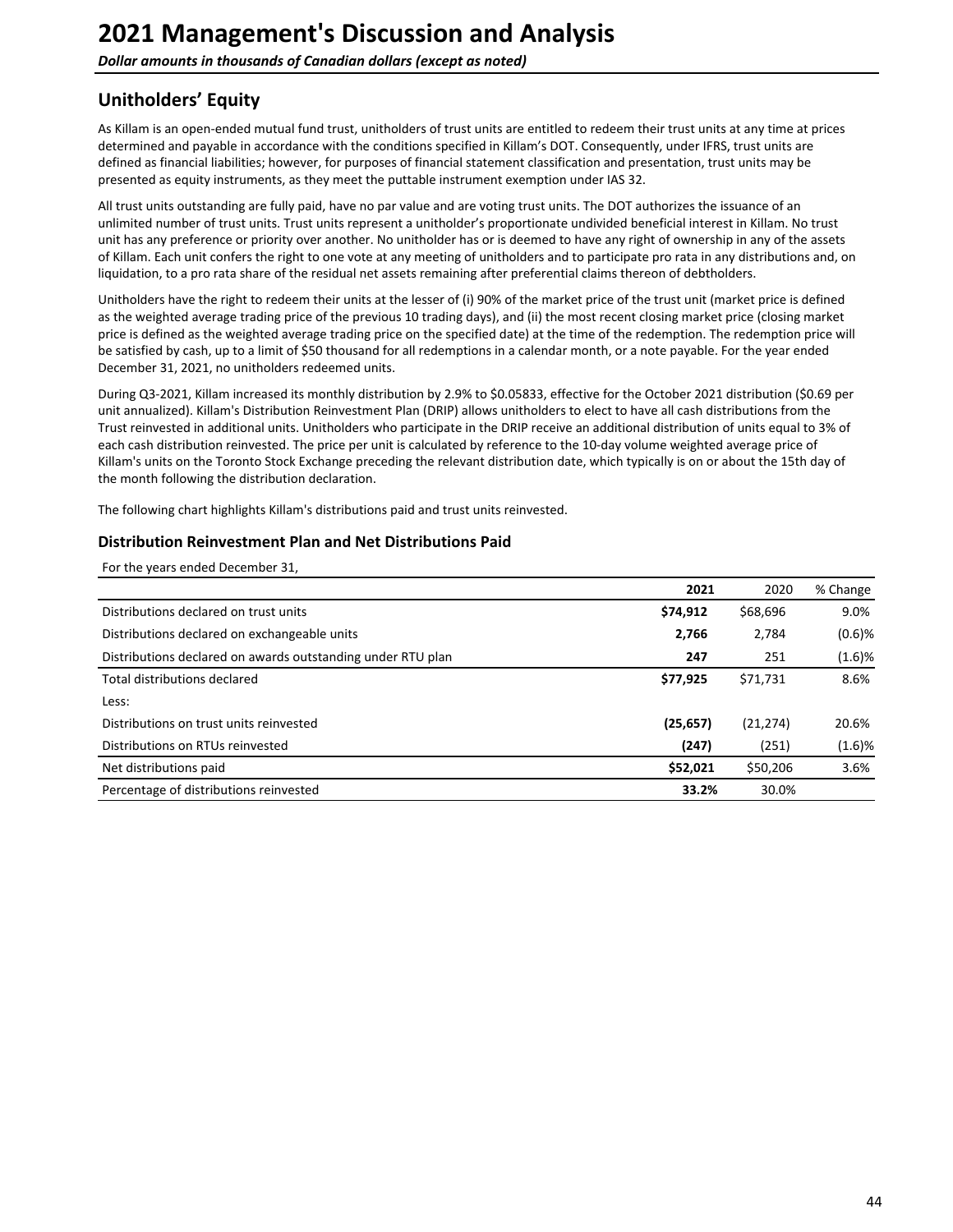## <span id="page-44-0"></span>**PART VIII**

### **Quarterly Results & Discussion of Q4 Operations**

### **Summary of Quarterly Results**

An eight-quarter trend highlighting key operating results is shown below:

|                                         |          |          | 2021               |          |          | 2020     |                |          |
|-----------------------------------------|----------|----------|--------------------|----------|----------|----------|----------------|----------|
|                                         | Q4       | Q3       | Q <sub>2</sub>     | Q1       | Q4       | Q3       | Q <sub>2</sub> | Q1       |
| Property revenue                        | \$76,998 | \$76,244 | \$70,300           | \$67,375 | \$66,845 | \$66,653 | \$64,899       | \$63,293 |
| <b>NOI</b>                              | \$47,921 | \$50,455 | \$44,596           | \$40,263 | \$41,496 | \$43,198 | \$41,318       | \$37,842 |
| Net income                              | \$74.801 |          | \$46,634 \$136,672 | \$27,420 | \$48,563 | \$37,465 | \$21,509       | \$38,503 |
| <b>FFO</b>                              | \$30.514 | \$34.246 | \$29,369           | \$25,106 | \$26,537 | \$28,512 | \$26,617       | \$23,012 |
| FFO per unit - diluted                  | \$0.27   | \$0.30   | \$0.27             | \$0.23   | \$0.25   | \$0.27   | \$0.26         | \$0.22   |
| <b>AFFO</b>                             | \$25,669 | \$29,510 | \$24,774           | \$20,485 | \$22,012 | \$24,099 | \$22,136       | \$18,569 |
| AFFO per unit – diluted                 | \$0.22   | \$0.26   | \$0.23             | \$0.19   | \$0.21   | \$0.23   | \$0.22         | \$0.18   |
| Weighted average units – diluted (000s) | 114,571  | 114.250  | 109,929            | 107,669  | 107,300  | 105,691  | 102.620        | 102,358  |

### **Q4 Consolidated Results**

For the three months ended December 31,

|                             |          | <b>Total Portfolio</b> |               | <b>Same Property</b> |          |               | <b>Non-Same Property</b> |         |               |
|-----------------------------|----------|------------------------|---------------|----------------------|----------|---------------|--------------------------|---------|---------------|
|                             | 2021     |                        | 2020 % Change | 2021                 |          | 2020 % Change | 2021                     |         | 2020 % Change |
| Property revenue            | \$76,998 | \$66,845               | 15.2%         | \$66,485             | \$63,426 | 4.8%          | \$10,513                 | \$3,419 | 207.5%        |
| Property operating expenses |          |                        |               |                      |          |               |                          |         |               |
| General operating expenses  | 13,616   | 11,725                 | 16.1%         | 11,727               | 11,250   | 4.2%          | 1,889                    | 475     | 297.7%        |
| Utility and fuel expenses   | 6,332    | 5,391                  | 17.5%         | 5,491                | 5,169    | 6.2%          | 841                      | 222     | 278.8%        |
| Property taxes              | 9,129    | 8,233                  | 10.9%         | 7,881                | 7,869    | 0.2%          | 1,248                    | 364     | 242.9%        |
| Total operating expenses    | \$29,077 | \$25,349               | 14.7%         | \$25,099             | \$24,288 | 3.3%          | \$3,978                  | \$1,061 | 274.9%        |
| <b>NOI</b>                  | \$47,921 | \$41,496               | 15.5%         | \$41,386             | \$39,138 | 5.7%          | \$6,535                  | \$2,358 | 177.1%        |
| Operating margin %          | 62.2%    | 62.1%                  | 10 bps        | 62.2%                | 61.7%    | 50 bps        | 62.2%                    | 69.0%   | $(680)$ bps   |

For the three months ended December 31, 2021, Killam recognized 15.5% NOI growth. Revenue grew 15.2%, offset by total operating expense increases of 14.7% from the growth in Killam's portfolio through acquisitions completed over the last twelve months.

Consolidated same property revenue grew 4.8% for the three months ended December 31, 2021, compared to the same period of 2020, due to higher apartment occupancy and rental rates. Total same property operating expenses increased by 3.3%, resulting in consolidated same property NOI growth of 5.7% in Q4-2021, compared to Q4-2020.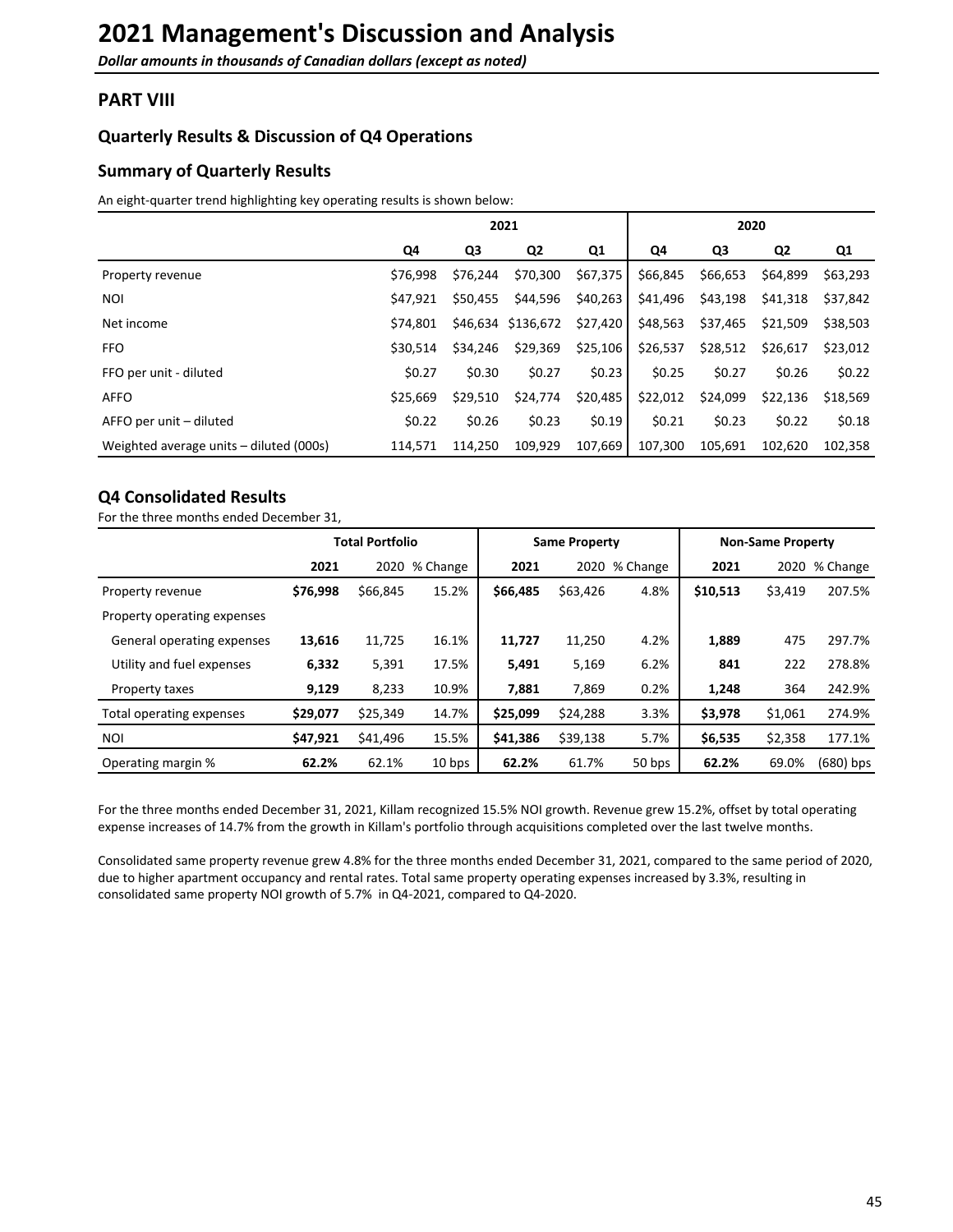**Dollar amounts in thousands of Canadian dollars (except as noted)** 

### **Q4 Same Property NOI**

For the three months ended December 31,

|                             |          | Apartments | <b>MHCs</b>   |         |         |               | Commercial |         |               |
|-----------------------------|----------|------------|---------------|---------|---------|---------------|------------|---------|---------------|
|                             | 2021     |            | 2020 % Change | 2021    |         | 2020 % Change | 2021       |         | 2020 % Change |
| Property revenue            | \$58,213 | \$55,711   | 4.5%          | \$4,075 | \$3,933 | 3.6%          | \$4,197    | \$3,782 | 11.0%         |
| Property operating expenses |          |            |               |         |         |               |            |         |               |
| General operating expenses  | 9,843    | 9,387      | 4.9%          | 1,157   | 1,149   | 0.7%          | 727        | 714     | 1.8%          |
| Utility and fuel expenses   | 4,735    | 4,453      | 6.3%          | 514     | 492     | 4.5%          | 242        | 224     | 8.0%          |
| Property taxes              | 6,939    | 6,881      | 0.8%          | 185     | 194     | (4.6)%        | 757        | 794     | (4.7)%        |
| Total property expenses     | \$21,517 | \$20,721   | 3.8%          | \$1,856 | \$1,835 | 1.1%          | \$1,726    | \$1,732 | (0.3)%        |
| <b>NOI</b>                  | \$36,696 | \$34,990   | 4.9%          | \$2,219 | \$2,098 | 5.8%          | \$2,471    | \$2,050 | 20.5%         |
| Operating margin            | 63.0%    | 62.8%      | 20 bps        | 54.5%   | 53.3%   | $120$ bps     | 58.9%      | 54.2%   | 470 bps       |

#### **Apartment Same Property**

Killam's same property apartment portfolio realized NOI growth of 4.9% for the three months ended December 31, 2021, compared to the three months ended December 31, 2020, due to a 4.5% increase in revenues and a 3.8% increase in total property operating expenses. Revenue growth was generated from a 3.1% increase in the average rental rate and a 160 bps increase in occupancy for the quarter, from 96.5% to 98.1%.

General operating expenses increased 4.9% in the fourth quarter of 2021 compared to the same period in 2020 due to inflationary cost pressures, including higher contract service and repairs and maintenance costs, as well as an increase in staffing costs.

Utility and fuel expenses were 6.3% higher for the three months ended December 31, 2021, as compared to the same period in 2020. Electricity expenses were 7.6% lower due to a reduction of inclusion of unit electricity as a rental incentive. Oil costs increased 65.9% compared to Q4-2020, as a result of a 54% increase in commodity pricing. Natural gas expenses increased 21.1%, due to an increase in the weighted average natural gas pricing across Killam's core markets.

Property taxes increased a modest 0.8% quarter-over-quarter, as higher property tax assessments and rate increases were partially offset by successful tax appeals.

#### **Q4-2021 Occupancy**

Apartment Occupancy Analysis by Core Market (% of Residential Rent)<sup>(1)</sup>

|                                            | <b>Total Occupancy</b><br><b>Same Property Occupancy</b> |       |       |                 |       |       |                   |  |  |
|--------------------------------------------|----------------------------------------------------------|-------|-------|-----------------|-------|-------|-------------------|--|--|
| For the three months ended December 31,    | # of Units                                               | 2021  | 2020  | Change<br>(bps) | 2021  |       | 2020 Change (bps) |  |  |
| Halifax                                    | 5,816                                                    | 98.9% | 97.3% | 160             | 98.9% | 97.3% | 160               |  |  |
| Ottawa                                     | 1,216                                                    | 94.7% | 95.0% | (30)            | 94.7% | 95.0% | (30)              |  |  |
| London                                     | 523                                                      | 99.5% | 97.1% | 240             | 99.5% | 97.1% | 240               |  |  |
| <b>KWC-GTA</b>                             | 1,603                                                    | 99.0% | 97.7% | 130             | 99.3% | 97.9% | 140               |  |  |
| Moncton                                    | 2,246                                                    | 98.4% | 97.0% | 140             | 99.0% | 98.1% | 90                |  |  |
| Fredericton                                | 1,529                                                    | 97.6% | 98.1% | (50)            | 97.6% | 98.1% | (50)              |  |  |
| Saint John                                 | 1,202                                                    | 98.6% | 96.7% | 190             | 98.6% | 96.7% | 190               |  |  |
| St. John's                                 | 955                                                      | 95.0% | 86.7% | 830             | 95.0% | 86.7% | 830               |  |  |
| Charlottetown                              | 1,163                                                    | 99.3% | 90.9% | 840             | 99.3% | 99.4% | (10)              |  |  |
| Calgary                                    | 764                                                      | 97.0% | 92.7% | 430             | 96.3% | 92.7% | 360               |  |  |
| Edmonton                                   | 882                                                      | 95.2% | 94.5% | 70              | 96.0% | 94.5% | 150               |  |  |
| Victoria                                   | 317                                                      | 99.2% | 98.6% | 60              | N/A   | N/A   | N/A               |  |  |
| <b>Other Atlantic</b>                      | 469                                                      | 98.0% | 93.9% | 410             | 98.0% | 93.9% | 410               |  |  |
| <b>Total Apartments (weighted average)</b> | 18,685                                                   | 98.1% | 96.0% | 210             | 98.1% | 96.5% | 160               |  |  |

(1) Occupancy as a percentage of residential rent is calculated as vacancy (in dollars) divided by gross potential residential rent (in dollars) for the period.

Overall apartment occupancy increased 210 bps to 98.1% in the fourth quarter of 2021, compared to 96.0% for the fourth quarter of 2020, due to strong market fundamentals. Same property occupancy was 98.1%, a 160 bps increase versus Q4-2020.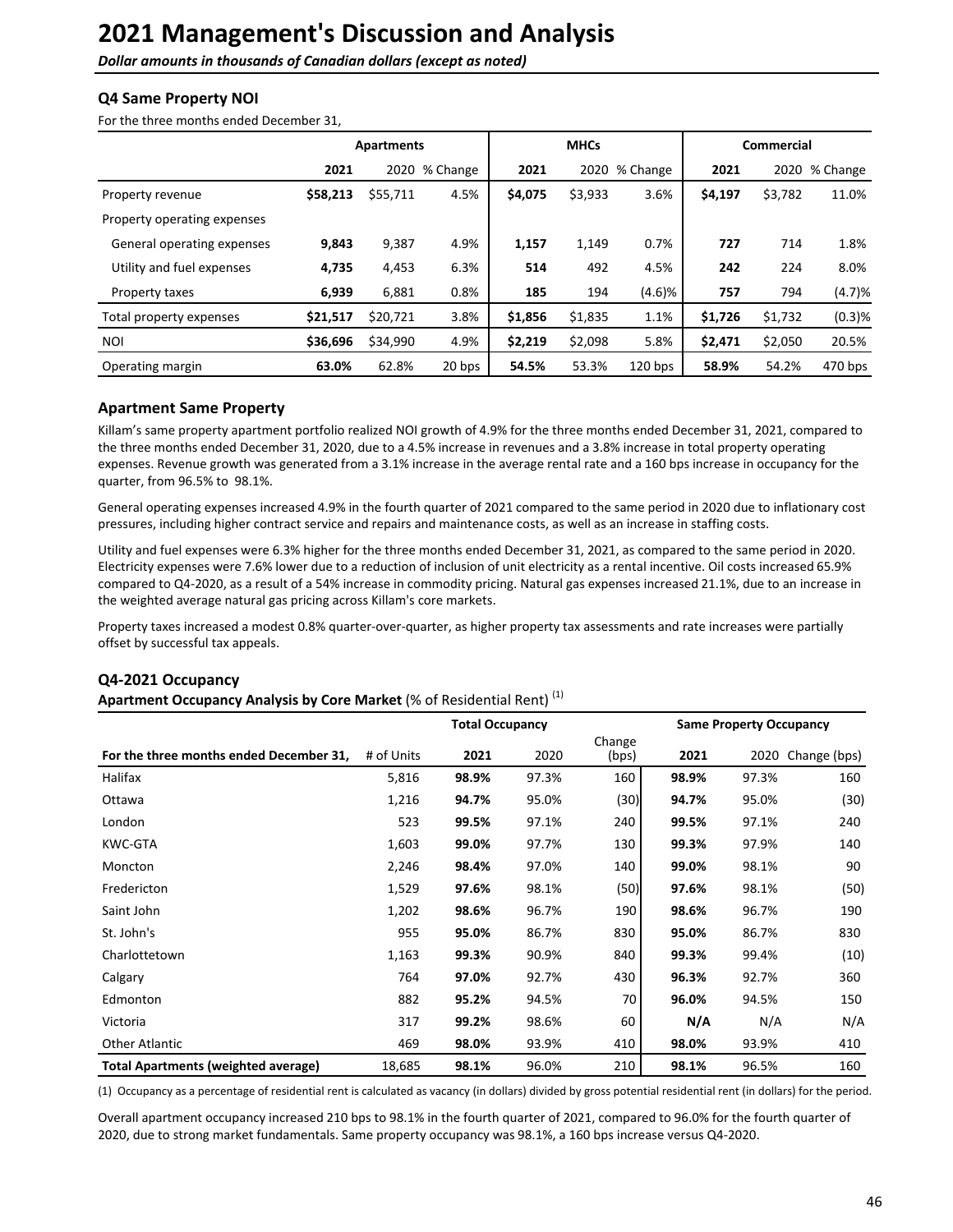**Dollar amounts in thousands of Canadian dollars (except as noted)** 

### **Apartment Same Property NOI by Region**

Three months ended December 31,

|                                    |          | <b>Property Revenue</b> |          | <b>Property Expenses</b> |            |               | <b>Net Operating Income</b> |          |          |
|------------------------------------|----------|-------------------------|----------|--------------------------|------------|---------------|-----------------------------|----------|----------|
|                                    | 2021     | 2020                    | % Change | 2021                     |            | 2020 % Change | 2021                        | 2020     | % Change |
| <b>Nova Scotia</b>                 |          |                         |          |                          |            |               |                             |          |          |
| Halifax                            | \$21,930 | \$20,791                | 5.5%     | (57, 481)                | (57, 150)  | 4.6%          | \$14,449                    | \$13,641 | 5.9%     |
|                                    | 21,930   | 20,791                  | 5.5%     | (7, 481)                 | (7, 150)   | 4.6%          | 14,449                      | 13,641   | 5.9%     |
| Ontario                            |          |                         |          |                          |            |               |                             |          |          |
| Ottawa                             | 3,973    | 3,950                   | 0.6%     | (1, 342)                 | (1, 307)   | 2.7%          | 2,631                       | 2,643    | (0.5)%   |
| London                             | 2,181    | 2,118                   | 3.0%     | (795)                    | (762)      | 4.3%          | 1,386                       | 1,356    | 2.2%     |
| KWC-GTA                            | 4,316    | 4,150                   | 4.0%     | (1, 393)                 | (1, 412)   | (1.3)%        | 2,923                       | 2,738    | 6.8%     |
|                                    | 10,470   | 10,218                  | 2.5%     | (3,530)                  | (3,481)    | 1.4%          | 6,940                       | 6,737    | 3.0%     |
| <b>New Brunswick</b>               |          |                         |          |                          |            |               |                             |          |          |
| Moncton                            | 5,659    | 5,445                   | 3.9%     | (2,507)                  | (2, 371)   | 5.7%          | 3,152                       | 3,074    | 2.5%     |
| Fredericton                        | 5,178    | 4,969                   | 4.2%     | (2,070)                  | (1,958)    | 5.7%          | 3,108                       | 3,011    | 3.2%     |
| Saint John                         | 3,384    | 3,173                   | 6.6%     | (1, 463)                 | (1, 445)   | 1.2%          | 1,921                       | 1,728    | 11.2%    |
|                                    | 14,221   | 13,587                  | 4.7%     | (6,040)                  | (5, 774)   | 4.6%          | 8,181                       | 7,813    | 4.7%     |
| <b>Newfoundland &amp; Labrador</b> |          |                         |          |                          |            |               |                             |          |          |
| St. John's                         | 2,694    | 2,429                   | 10.9%    | (919)                    | (912)      | 0.8%          | 1,775                       | 1,517    | 17.0%    |
|                                    | 2,694    | 2,429                   | 10.9%    | (919)                    | (912)      | 0.8%          | 1,775                       | 1,517    | 17.0%    |
| <b>Prince Edward Island</b>        |          |                         |          |                          |            |               |                             |          |          |
| Charlottetown                      | 3,037    | 2,992                   | 1.5%     | (1, 336)                 | (1, 219)   | 9.6%          | 1,701                       | 1,773    | (4.1)%   |
|                                    | 3,037    | 2,992                   | 1.5%     | (1, 336)                 | (1, 219)   | 9.6%          | 1,701                       | 1,773    | (4.1)%   |
| <b>Alberta</b>                     |          |                         |          |                          |            |               |                             |          |          |
| Calgary                            | 2,050    | 1,956                   | 4.8%     | (817)                    | (772)      | 5.8%          | 1,233                       | 1,184    | 4.1%     |
| Edmonton                           | 2,413    | 2,418                   | (0.2)%   | (859)                    | (883)      | (2.7)%        | 1,554                       | 1,535    | 1.2%     |
|                                    | 4,463    | 4,374                   | 2.0%     | (1,676)                  | (1,655)    | 1.3%          | 2,787                       | 2,719    | 2.5%     |
| <b>Other Atlantic locations</b>    | 1,398    | 1,320                   | 5.9%     | (535)                    | (530)      | 0.9%          | 863                         | 790      | 9.2%     |
|                                    | \$58,213 | \$55,711                | 4.5%     | ( \$21,517)              | (520, 721) | 3.8%          | \$36,696                    | \$34,990 | 4.9%     |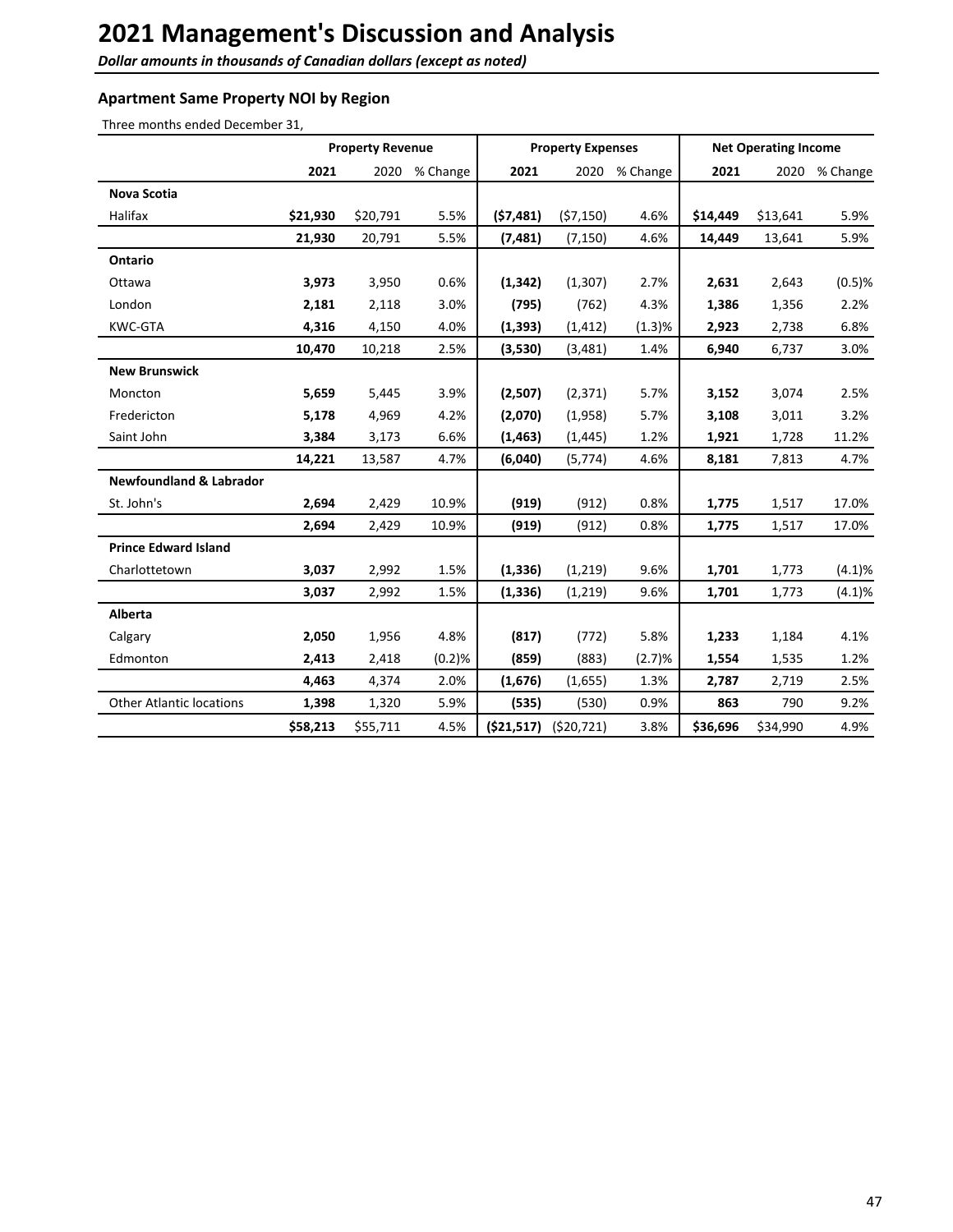**Dollar amounts in thousands of Canadian dollars (except as noted)** 

### **MHC Results**

For the three months ended December 31,

|                             | <b>Total Portfolio</b> |         |          | <b>Same Property</b> |         |               | <b>Non-Same Property</b> |                |          |
|-----------------------------|------------------------|---------|----------|----------------------|---------|---------------|--------------------------|----------------|----------|
|                             | 2021                   | 2020    | % Change | 2021                 |         | 2020 % Change | 2021                     | 2020           | % Change |
| Property revenue            | \$4,161                | \$4,058 | 2.5%     | \$4,075              | \$3,933 | 3.6%          | \$86                     | \$125          | N/A      |
| Property operating expenses |                        |         |          |                      |         |               |                          |                |          |
| General operating expenses  | 1,159                  | 1,151   | 0.7%     | 1,157                | 1,149   | 0.7%          | $\mathbf{2}$             | $\overline{2}$ | N/A      |
| Utility and fuel expenses   | 513                    | 491     | 4.5%     | 514                  | 492     | 4.5%          | (1)                      | (1)            | N/A      |
| Property taxes              | 190                    | 198     | (4.0)%   | 185                  | 194     | $(4.6)$ %     | 5                        | 4              | N/A      |
| Total operating expenses    | \$1,862                | \$1,840 | 1.2%     | \$1,856              | \$1,835 | 1.1%          | \$6                      | \$5            | N/A      |
| <b>NOI</b>                  | \$2,299                | \$2,218 | 3.7%     | \$2,219              | \$2,098 | 5.8%          | \$80                     | \$120          | N/A      |
| Operating margin %          | 55.3%                  | 54.7%   | $60$ bps | 54.5%                | 53.3%   | $120$ bps     | \$—                      | \$—            | -%       |

The MHC same property portfolio generated a 5.8% increase in NOI in Q4-2021, compared to Q4-2020. Revenues grew by 3.6% quarter-over-quarter due to a 2.0% increase in rental rates and increased revenue from Killam's seasonal resorts. Total same property operating expenses increased a modest 1.1% due to higher utility and contract service costs, partially offset by lower property taxes and repairs and maintenance costs.

## **Commercial Results**

#### For the three months ended December 31,

|                             |         | <b>Total Portfolio</b> |               |         | <b>Same Property</b> |           |       | <b>Non-Same Property</b> |               |  |
|-----------------------------|---------|------------------------|---------------|---------|----------------------|-----------|-------|--------------------------|---------------|--|
|                             | 2021    |                        | 2021 % Change | 2021    | 2020                 | % Change  | 2021  |                          | 2020 % Change |  |
| Property revenue            | \$4,689 | \$3,845                | 22.0%         | \$4,197 | \$3,782              | 11.0%     | \$492 | \$63                     | 681.0%        |  |
| Property operating expenses | 2.046   | 1.803                  | 13.5%         | 1.726   | 1.732                | $(0.3)$ % | 320   | 71                       | 350.7%        |  |
| <b>NOI</b>                  | \$2,643 | \$2,042                | 29.4%         | \$2.471 | \$2.050              | 20.5%     | \$172 | (\$8)                    | N/A           |  |

Killam's overall commercial portfolio saw a 22.0% increase in revenue and a 13.5% increase in property operating expenses, resulting in a 29.4% increase in NOI compared to Q4-2020 as a result of the acquisition of an additional 25% interest in Royalty Crossing in June 2021. 

The same property results in Q4-2021 include Westmount Place, located in Waterloo, Killam's initial ownership interest in Royalty Crossing (50%) in Charlottetown, the Brewery Market in downtown Halifax, as well as three commercial properties, one of which is Killam's head office, located in Halifax, and a small commercial property in Moncton. Overall, same property commercial revenue grew 10.9% during Q4-2021 from increased occupancy, higher percentage rent, and lower discounts and incentives upon lease-up.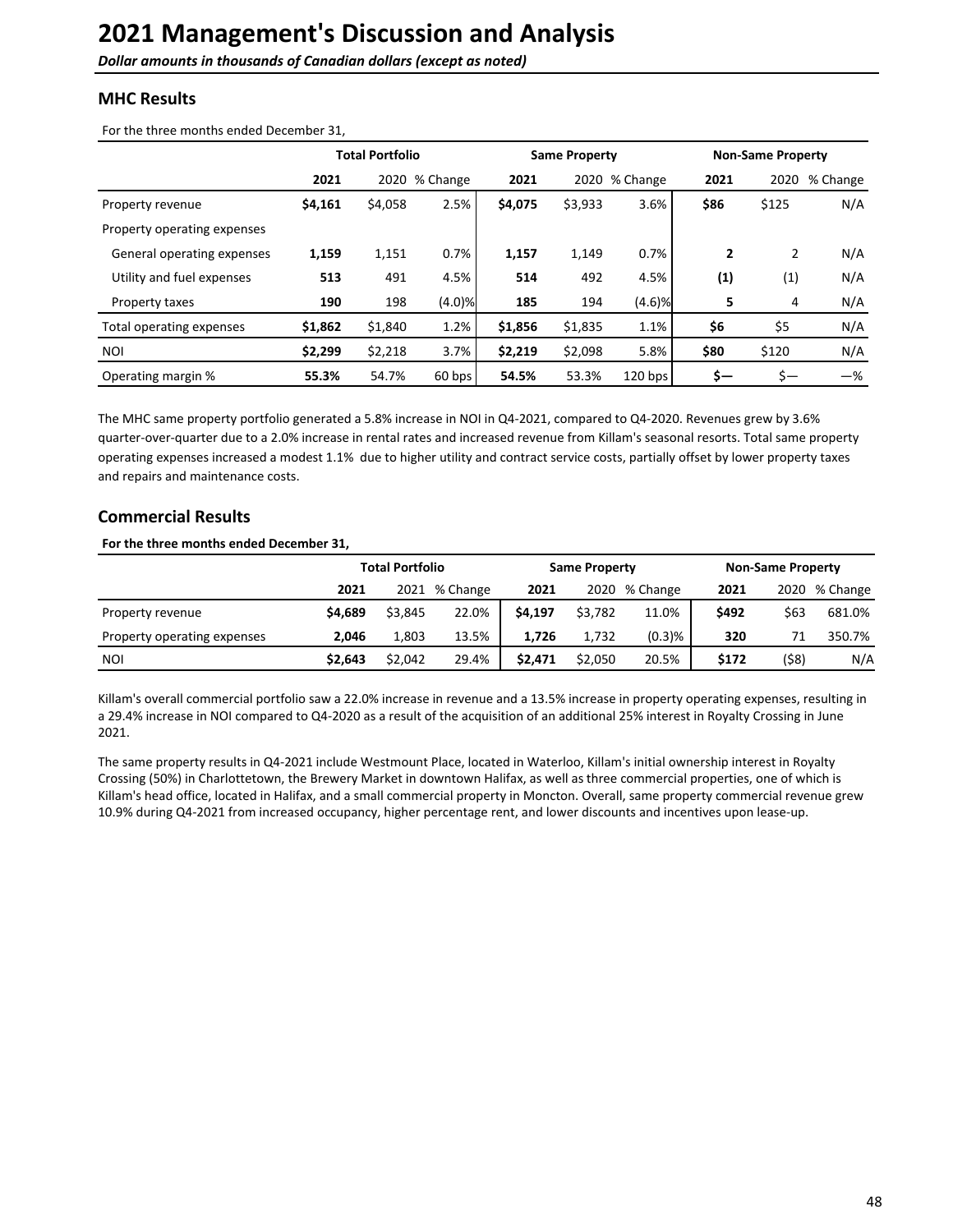**Dollar amounts in thousands of Canadian dollars (except as noted)** 

### **Q4 FFO**

| For the three months ended December 31,           | 2021      | 2020      | % Change |
|---------------------------------------------------|-----------|-----------|----------|
| Net income                                        | \$74,801  | \$48,563  | 54.0%    |
| Fair value adjustment on unit-based compensation  | 831       | 32        | 2496.9%  |
| Fair value adjustment on exchangeable units       | 9,370     | (1,025)   | 1014.1%  |
| Fair value adjustment on investment properties    | (66, 012) | (28, 521) | 131.5%   |
| Non-controlling interest                          | (4)       | (3)       | 33.3%    |
| Deferred tax expense                              | 10,716    | 6,717     | 59.5%    |
| Interest expense related to exchangeable units    | 701       | 697       | 0.6%     |
| Unrealized gain on derivative liability           | (69)      | (6)       | 1050.0%  |
| Internal commercial leasing costs                 | 147       | 51        | 188.2%   |
| Depreciation on owner-occupied building           | 26        | 24        | 8.3%     |
| Change in principal related to lease liabilities  | 7         | 8         | (12.5)%  |
| <b>FFO</b>                                        | \$30,514  | \$26,537  | 15.0%    |
| FFO per unit - diluted                            | \$0.27    | \$0.25    | 8.0%     |
| FFO per unit - diluted                            | \$0.27    | \$0.25    | 8.0%     |
| Weighted average number of units – basic (000s)   | 114,408   | 107,139   | 6.8%     |
| Weighted average number of units – diluted (000s) | 114,571   | 107,300   | 6.8%     |

Killam earned FFO of \$30.5 million, or \$0.27 per unit (diluted), for the three months ended December 31, 2021, compared to \$26.5 million, or \$0.25 per unit (diluted), for the three months ended December 31, 2020. FFO growth is primarily attributable to contributions from acquisitions and completed developments (\$3.2 million), same property NOI growth (\$1.7 million), and a reduction in interest expenses (\$0.3 million). These increases were offset by a 6.8% increase in the weighted average number of units outstanding from an equity raise completed in May 2021.

# **Q4 AFFO**

| For the three months ended December 31,           | 2021     | 2020     | % Change  |
|---------------------------------------------------|----------|----------|-----------|
| <b>FFO</b>                                        | \$30,514 | \$26,537 | 15.0%     |
| Maintenance capital expenditures                  | (4,666)  | (4,271)  | 9.2%      |
| Commercial straight-line rent adjustment          | (47)     | (109)    | (56.9)%   |
| Internal and external commercial leasing costs    | (132)    | (145)    | (9.0)%    |
| <b>AFFO</b>                                       | \$25,669 | \$22,012 | 16.6%     |
| AFFO per unit – basic                             | \$0.22   | \$0.21   | 4.8%      |
| AFFO per unit – diluted                           | \$0.22   | \$0.21   | 4.8%      |
| AFFO payout ratio - diluted                       | 78%      | 83%      | (500) bps |
| Weighted average number of units - basic (000s)   | 114,408  | 107,139  | 6.8%      |
| Weighted average number of units – diluted (000s) | 114.571  | 107.300  | 6.8%      |

The payout ratio of 78% for the three months ended December 31, 2021, improved 500 bps compared to the same period of 2020. The stability is attributable to a 16.6% increase in AFFO, driven by contributions from acquisitions and developments and same property NOI growth, offset by the impact of the increase in the weighted average number of units outstanding.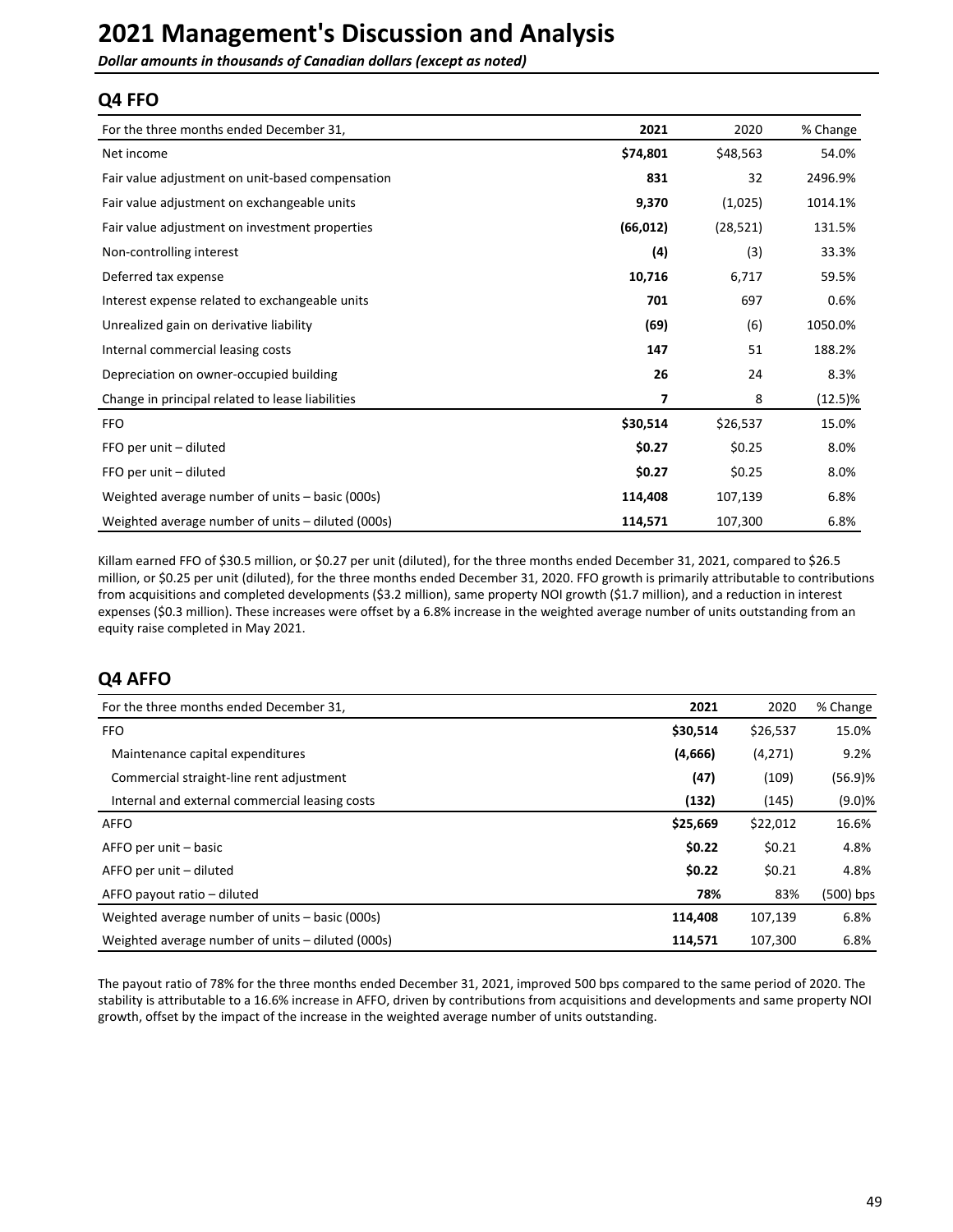<span id="page-49-0"></span>**Dollar amounts in thousands of Canadian dollars (except as noted)** 

### **PART IX**

### **Selected Consolidated Financial Information**

| For the years ended December 31, | 2021        | 2020        | 2019        |
|----------------------------------|-------------|-------------|-------------|
| Property revenue                 | \$290,917   | \$261,690   | \$242,164   |
| Net income                       | \$285,527   | \$146,040   | \$283,525   |
| <b>FFO</b>                       | \$119,235   | \$104,678   | \$93,884    |
| FFO per unit – diluted           | \$1.07      | \$1.00      | \$0.98      |
| Investment properties            | \$4,540,877 | \$3,741,918 | \$3,320,604 |
| Total assets                     | \$4,578,507 | \$3,776,560 | \$3,380,100 |
| <b>Total liabilities</b>         | \$2,467,038 | \$2,008,302 | \$1,777,733 |
| Distribution per unit            | \$0.69      | \$0.68      | \$0.66      |

## **Risk Management**

Killam faces a variety of risks, the majority of which are common to real estate entities. These risks include (i) changes in general economic conditions, (ii) changes in local conditions (such as an oversupply of units or a reduction in demand for real estate in an area), (iii) changes to government regulations (such as new or revised residential tenant legislation), (iv) competition from others with available units, and (v) the ability of the property owner to provide adequate maintenance economically.

Real estate is relatively illiquid and therefore can tend to limit Killam's ability to rebalance its portfolio promptly in response to changing economic or investment conditions. In addition, financial difficulties of other property owners, resulting in distress sales, may depress real estate values in the markets in which Killam operates. Killam's exposure to general risks associated with real estate investments is mitigated by its geographic and sector diversification due to investments in apartments, MHCs, and commercial properties.

Killam is exposed to other risks, as outlined below:

#### **Pandemic Risk and Economic Downturn**

On March 11, 2020, the World Health Organization declared COVID-19 a global pandemic. The transmission of COVID-19, and its variants, and efforts to contain its spread have resulted in, and may continue to result in, international, national and local border closings, significant disruptions to business operations, financial markets, regional economies and the world economy and other changes to services, as well as considerable general concern and uncertainty. Such disruptions could adversely affect the ability of Killam's tenants to pay rent and increase Killam's credit risk. In addition, the COVID-19 pandemic and other outbreaks could materially interrupt Killam's supply chain and service providers, which could have material adverse effects on Killam's ability to maintain and service its properties. There can be no assurance that a disruption in financial markets, regional economies and the world economy, and the government measures to contain COVID-19, and its variants, will not negatively affect the financial performance or fair values of Killam's investment properties in a material manner.

Killam's response to the COVID-19 pandemic is guided by local public health authorities and governments. Killam continues to closely monitor business operations and may take further actions that respond to directives of governments and public health authorities or that are in the best interests of employees, tenants, suppliers or other stakeholders, as necessary. These changes and any additional changes in operations in response to COVID-19 could materially impact the business, operations and financial results of Killam. The COVID-19 situation continues to change rapidly and uncertainties remain with respect to the severity and duration of a resurgence in COVID-19 or its variants, the speed and extent to which normal economic conditions are able to resume, and the effectiveness of government and central bank responses to the effects of the COVID-19 pandemic. There are no comparable recent events that provide guidance as to the effect the spread of COVID-19, and its variants, may have, and, as a result, it is not possible to reliably estimate the duration and severity of these consequences, as well as their impact on the financial position and results of Killam for future periods.

#### **Interest Rate Risk**

Interest rate risk is the risk that Killam would experience lower returns as the result of its exposure to a higher interest rate environment. Killam is exposed to interest rate risk as a result of its mortgages and loans payable; however, this risk is mitigated through Killam's strategy to have the majority of its mortgages payable in fixed-term arrangements. Killam also structures its financings to stagger the maturities of its debt, minimizing Killam's exposure to interest rates in any one year.

As at December 31, 2021, \$147.6 million of Killam's debt had variable interest rates, including four construction loans totalling \$77.6 million, amounts drawn on credit facilities of \$61.7 million and one demand loan totalling \$8.3 million. These loans and facilities have interest rates of prime plus 0.4%-1.25% or 105-245 bps above BAs (December 31, 2020 - prime plus 0.5%-1.25% or 160-250 bps above BAs), and consequently, Killam is exposed to short-term interest rate risk on these loans.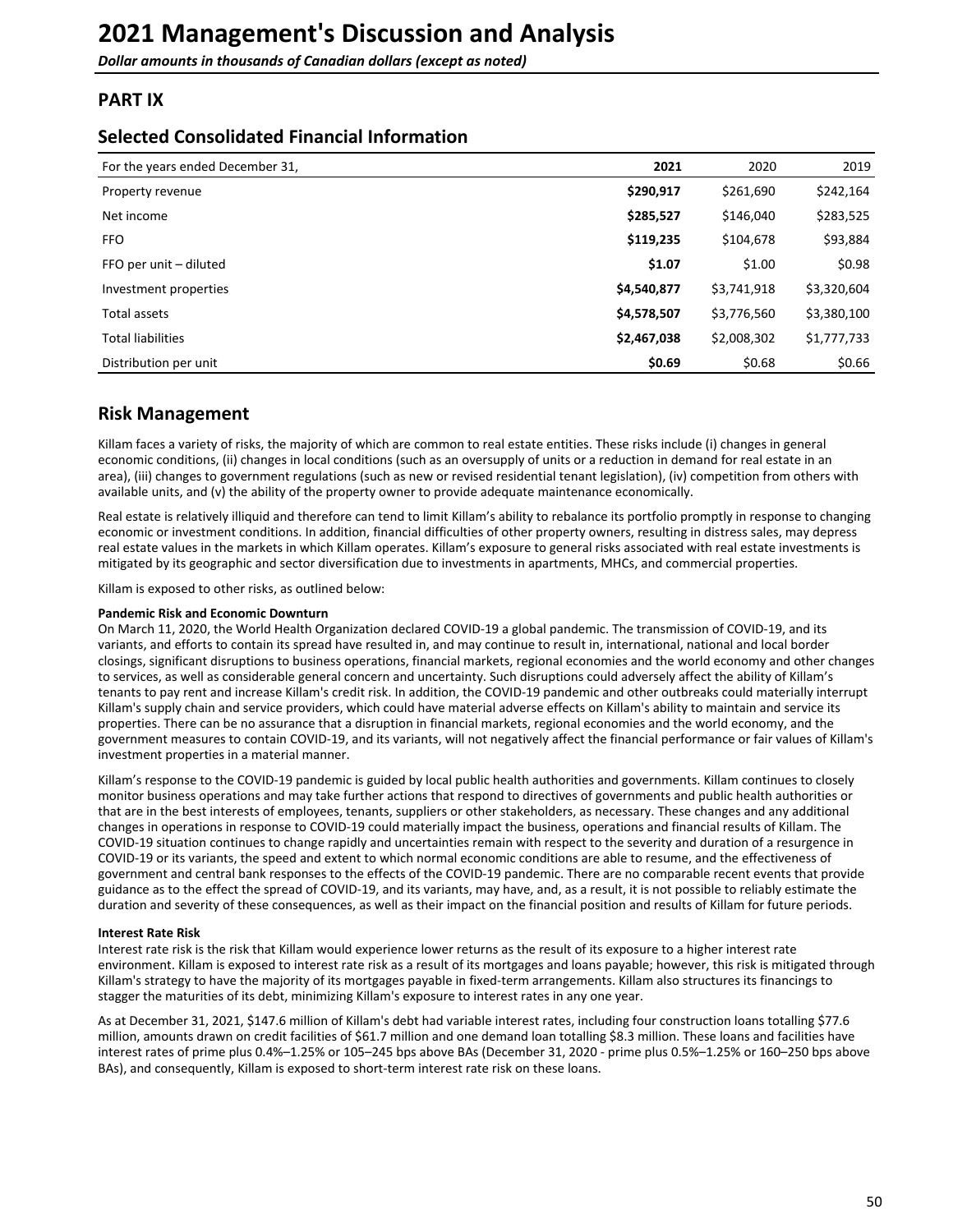### **Dollar amounts in thousands of Canadian dollars (except as noted)**

### **Inflation Risk**

Killam does not believe that inflation has had a material effect on its business, financial condition or results of operations to date; however, if Killam's development, construction, operation or labour costs were to become subject to significant inflationary pressures, Killam may not be able to fully offset such higher costs through increases in rent to its tenants. Killam's inability or failure to do so could harm Killam's business, financial condition and results of operations.

#### **Liquidity Risk**

Liquidity risk is the risk that Killam may not have access to sufficient capital to fund its growth program or refinance its debt obligations as they mature. Killam manages cash resources based on financial forecasts and anticipated cash flows. The maturities of Killam's longterm financial liabilities are set out in note 25 to the consolidated financial statements. Killam staggers the maturities of its debt, minimizing exposure to liquidity risk in any year. In addition, Killam's apartments qualify for CMHC-insured debt, reducing the refinancing risk on maturity. Killam's MHCs and commercial properties do not qualify for CMHC-insured debt; however, they continue to have access to mortgage debt.

#### **Credit Risk**

Credit risk arises from the possibility that tenants may experience financial difficulty and be unable to fulfill the commitments of their lease. Killam mitigates the risk of credit loss through the diversification of its existing portfolio and limiting its exposure to any one tenant. Credit assessments are conducted for all new leases, and Killam also obtains a security deposit to assist in potential recovery requirements. Killam's bad debt expense has historically been less than 0.3% of revenues, and none of Killam's tenants account for more than 3% of tenant receivables.

#### **Cyber Security Risk**

A cyber incident is any adverse event that threatens the confidentiality, integrity or availability of Killam's information technology resources. More specifically, a cyber incident is an intentional attack or an unintentional event that can include gaining unauthorized access to information systems to disrupt operations, corrupt data or steal confidential information. Killam's primary risks that could directly result from the occurrence of a cyber incident include operational interruption, damage to its reputation, damage to relationships with its vendors and tenants, and disclosure of confidential vendor or tenant information. Killam has implemented processes, procedures and controls to mitigate these risks, but these measures, as well as its increased awareness of a risk of a cyber incident, do not guarantee that its financial results will not be negatively impacted by such an incident.

#### **Increased Supply Risk**

Increased supply risk is the risk of loss from competition from new rental units in Killam's core markets. Numerous residential developers and apartment owners compete for potential tenants. Although it is Killam's strategy to own multi-family residential properties in premier locations in each market in which it operates, some of the apartments or MHCs of Killam's competitors may be newer, better located, offer lower rents or have additional rental incentives. An increase in alternative housing could have a material adverse effect on Killam's ability to lease units, and the rents charged and could adversely affect Killam's revenues and ability to meet its obligations. To mitigate against this risk, Killam has a geographically diverse asset base. Management is expanding this diversification by increasing Killam's investment in apartment markets outside Atlantic Canada.

#### **Development Risk**

Development risk is the risk that costs of developments will exceed original estimates, unforeseen delays will occur and/or units will not be leased in the timeframe and/or at rents anticipated. To reduce Killam's exposure to cost increases, it enters into fixed-price contracts when possible. To reduce the lease-up risk, Killam does market research in advance of each development to support expected rental rates and premarkets its properties early on in the process, to increase demand for the new developments.

#### **Environmental Risk**

As an owner of real estate, Killam is subject to federal, provincial and municipal environmental regulations. These regulations may require Killam to fund the costs of removal and remediation of certain hazardous substances on its properties or releases from its properties. The failure to remediate such properties, if any, could adversely affect Killam's ability to borrow using the property as collateral or to sell the real estate. Killam is not aware of any material non-compliance with environmental laws at any of its properties. Killam has made, and will continue to make, the necessary capital expenditures to comply with environmental laws and regulations. Environmental laws and regulations can change rapidly, and Killam may be subject to more stringent environmental laws and regulations in the future. Killam mitigates its risk of losses associated with oil tank leaks by enforcing the requirement for appropriate insurance, performing regular oil tank inspections, and enforcing the removal of oil tanks when homes are sold at its MHC communities.

#### **General Uninsured Losses**

Killam does not and will not carry insurance with respect to all potential casualties, damages, losses and disruptions. Killam does carry comprehensive general liability, fire, flood, extended coverage and rental loss insurance with policy specifications, limits and deductibles customary for the industry. There are, however, certain types of risks (generally of a catastrophic nature) that are either uninsurable or would not be economically insurable. There can be no assurance that the insurance proceeds received by Killam in respect of a claim will be sufficient in any particular situation to fully compensate Killam for losses and liabilities suffered. Losses and liabilities arising from uninsured or under insured events could adversely affect Killam's business, financial condition or results of operations.

#### **Rent Control Risk**

Rent control exists in some provinces in Canada, limiting the percentage of annual rental increases to existing tenants. Killam is exposed to the risk of the implementation of, or amendments to, existing legislative rent controls in the markets in which it operates, which may have an adverse impact on Killam's operations. In the provinces in which Killam currently operates, Prince Edward Island, Ontario and British Columbia have rent controls. As well, Nova Scotia has rent control for MHCs.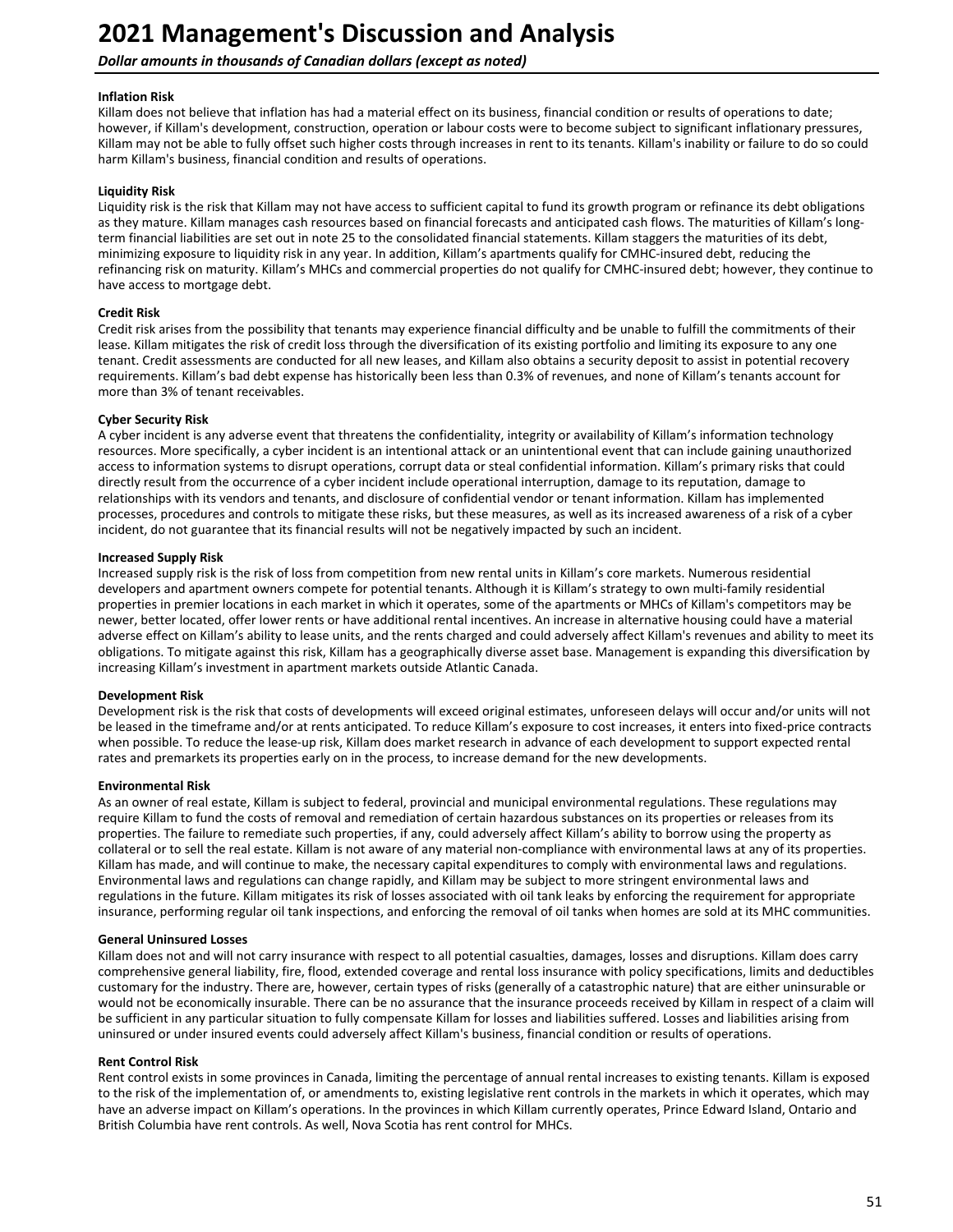#### **Dollar amounts in thousands of Canadian dollars (except as noted)**

In response to COVID-19, Ontario capped residential rents on existing tenants for 2022 at 1.2% and British Columbia capped residential rent increases on existing tenants at 1.5% for 2022. Nova Scotia currently has measures in place in response to COVID-19, limiting the maximum allowable rental increase on renewal to 2.0%. These temporary measures in Nova Scotia are in place until the end 2023.

The lack of availability of affordable housing and related housing policy and regulations is continuing to increase in prominence as a topic of concern at the various levels of government.

Accordingly, through different approaches, governments may enact policy, or amend legislation in a manner that may have a material adverse effect on the ability for Killam to grow or maintain the historical level of cash flow from its properties.

In addition, laws and regulations providing for compliance with various housing matters involving tenant evictions, work orders, health and safety issues or fire and maintenance standards, etc., including in relation to the ongoing COVID-19 pandemic, may become more stringent in the future. Killam may incur increased operating costs as part of its compliance with any such additional government legislation and regulations relating to housing matters, which may have an adverse effect on revenues.

#### **Utility, Energy and Property Tax Risk**

Killam is exposed to volatile utility and energy costs and increasing property taxes. Killam has the ability to raise rents on the anniversary date of its leases, subject to the overall rental market conditions, to offset rising energy and utility costs; however, rental increases may be limited by market conditions or regulation. Killam invests in energy-efficiency initiatives to reduce its reliance on utility costs; however, Killam remains exposed to price volatility and carbon tax on natural gas and heating oil. Killam has the ability to fix rates through the use of swap contracts for a portion of its oil and fixed contracts through suppliers for natural gas consumption to reduce the impact of fluctuations in commodity prices. The impact of such volatility could be increased if such utility costs cannot be hedged. To address the risk of property tax increases, Killam, along with the assistance of outside consultants, reviews property tax assessments and, where warranted, appeals them.

#### **Fluctuation and Availability of Cash Distributions**

Killam's distribution policy is established pursuant to the DOT and may only be changed with the approval of a majority of unitholders. However, the Board of Trustees may reduce or suspend cash distributions indefinitely, which could have a material adverse effect on the market price of the trust units. There can be no assurance regarding the amount of income to be generated by Killam's properties.

The ability of Killam to make cash distributions, and the actual amount distributed, will be entirely dependent on the operations and assets of Killam, and will be subject to various factors, including financial performance, obligations under applicable credit facilities, fluctuations in working capital, the sustainability of income derived from the tenant profile of Killam's properties, and capital expenditure requirements. Distributions may be increased, reduced or suspended entirely depending on Killam's operations and the performance of Killam's assets at the discretion of the Trustees. The market value of the trust units may deteriorate if Killam is unable to meet its distribution targets in the future, and that deterioration may be significant. In addition, the composition of cash distributions for tax purposes may change over time and may affect the after-tax return of investors.

#### **Ability of Unitholders to Redeem Units**

The entitlement of unitholders to receive cash upon the redemption of their trust units is subject to the following limitations: (i) the total amount payable by Killam in respect of such trust units and all other trust units tendered for redemption in the same calendar month must not exceed \$50,000 (provided that such limitation may be waived at the discretion of the Trustees); (ii) at the time such trust units are tendered for redemption, the outstanding trust units must be listed for trading on a stock exchange or traded or quoted on another market that the Trustees consider, in their sole discretion, provides fair market value prices for the trust units; (iii) the trading of trust units is not suspended or halted on any stock exchange on which the trust units are listed (or, if not listed on a stock exchange, on any market on which the trust units are quoted for trading) on the redemption date for more than five trading days during the 10-day trading period commencing immediately after the redemption date; and (iv) the redemption of the trust units must not result in the delisting of the trust units from the principal stock exchange on which the trust units are listed.

#### **Exchangeable Units**

Holders of exchangeable units may lose their limited liability in certain circumstances, including by taking part in the control or management of the business of Killam Apartment Limited Partnership ("Limited Partnership"). The principles of law in the various jurisdictions of Canada recognizing the limited liability of the limited partners of limited partnerships subsisting under the laws of one province but carrying on business in another province have not been authoritatively established. If limited liability is lost, there is a risk that holders of exchangeable units may be liable beyond their contribution of capital and share of undistributed net income of the Limited Partnership in the event of judgment on a claim in an amount exceeding the sum of the net assets of the General Partner and the net assets of the Limited Partnership. Holders of exchangeable units remain liable to return to the Limited Partnership for such part of any amount distributed to them as may be necessary to restore the capital of the Limited Partnership to the amount existing before such distribution if, as a result of any such distribution, the capital of the Limited Partnership is reduced and the Limited Partnership is unable to pay its debts as they become due.

#### **Taxation-Related Risks**

Killam currently qualifies as a mutual fund trust for Canadian income tax purposes. It is the current policy of Killam to distribute all of its taxable income to unitholders, and it is therefore generally not subject to tax on such amount. In order to maintain its current mutual fund trust status, Killam is required to comply with specific restrictions regarding its activities and the investments held by it. Should Killam cease to qualify as a mutual fund trust, the consequences could be adverse.

There can be no assurance that Canadian federal income tax laws in respect of the treatment of mutual fund trusts will not be changed in a manner that adversely affects Killam or its unitholders. If Killam ceases to qualify as a "mutual fund trust", it will be required to pay a tax under Part XII.2 of the Income Tax Act ("Tax Act").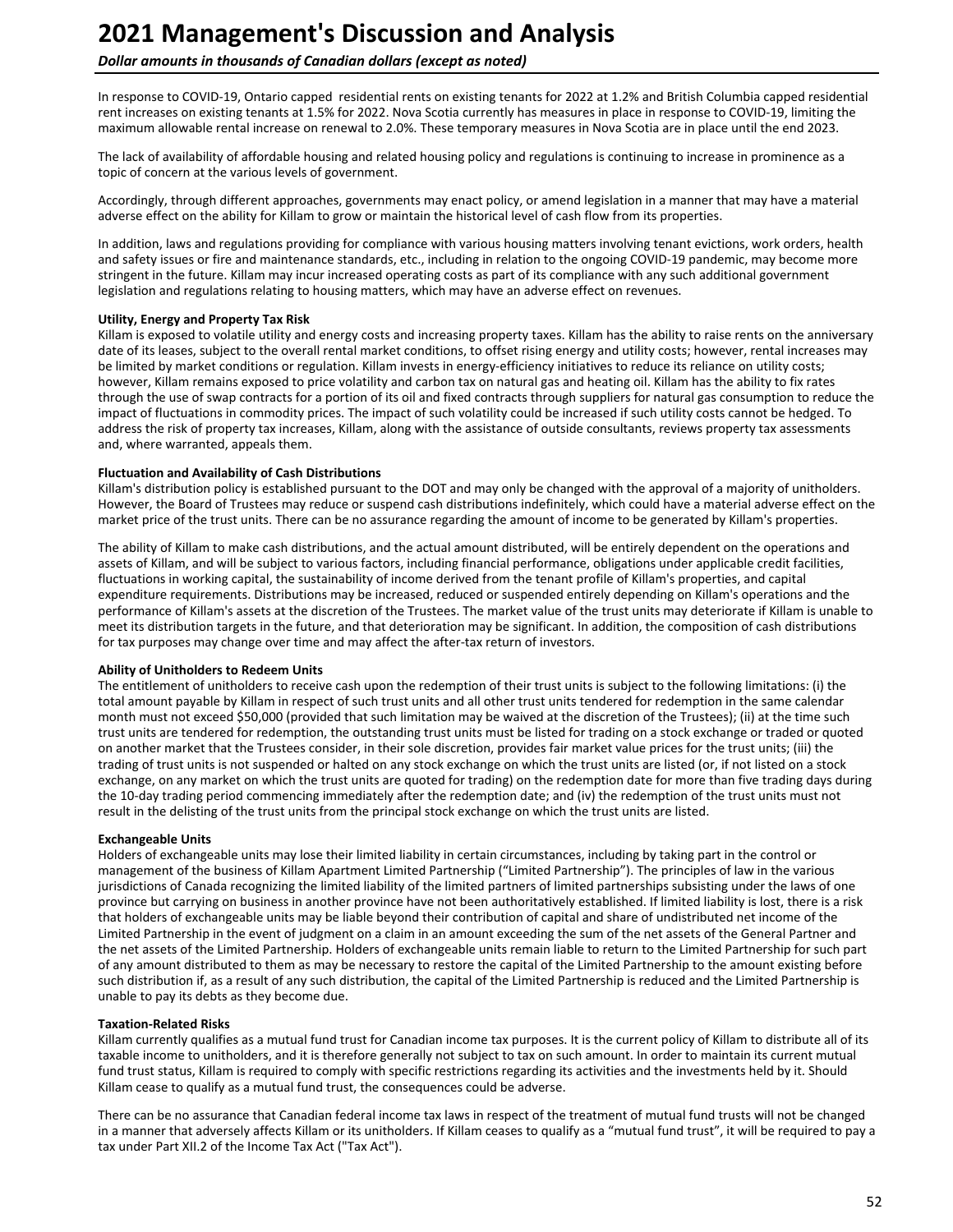**Dollar amounts in thousands of Canadian dollars (except as noted)** 

The payment of Part XII.2 tax by Killam may have adverse income tax consequences for certain of Killam's unitholders, including nonresident persons and trusts governed by registered retirement savings plans, registered disability savings plans, deferred profit-sharing plans, registered retirement income funds, tax-free savings accounts and registered education savings plans ("designated savings plans"), which acquired an interest in Killam directly or indirectly from another Killam unitholder. If Killam ceases to qualify as a "mutual fund trust" under the Tax Act and Killam units cease to be listed on a designated stock exchange, Killam units will cease to be qualified investments for trusts governed by designated savings plans. Killam will endeavour to ensure its trust units continue to be qualified investments for trusts governed by the designated savings plans; however, there can be no assurance that this will be so.

The Tax Act imposes penalties for the acquisition or holding of non-qualified investments by such trusts. Unitholders should consult their own tax advisors in this regard, including as to whether Killam units are "prohibited investments" for registered retirement savings plans, registered retirement income funds, registered education savings plans, registered disability savings plans or tax-free savings accounts.

Certain rules in the Tax Act (the "SIFT Rules") affect the tax treatment of specified investment flow-through trusts ("SIFT trusts") and their unitholders. A trust resident in Canada will generally be a SIFT trust for a particular taxation year for purposes of the Tax Act if, at any time during the taxation year, investments in the trust are listed or traded on a stock exchange or other public market and the trust holds one or more "non-portfolio properties" as defined in the Tax Act. Non-portfolio properties generally include certain investments in real properties situated in Canada and certain investments in corporations and trusts resident in Canada and in partnerships with specified connections to Canada. However, a trust will not be considered to be a SIFT trust for a taxation year if it qualifies as a "real estate investment trust" (as defined in the Tax Act) for that year (the "REIT Exception").

Pursuant to the SIFT Rules, distributions of a SIFT trust's "non-portfolio earnings" are not deductible to the SIFT trust in computing its income. Non-portfolio earnings are generally defined as income attributable to a business carried on by the SIFT trust in Canada or to income (other than dividends) from, and taxable capital gains from the disposition of, non-portfolio properties. The SIFT trust is itself liable to pay income tax on an amount equal to the amount of such non-deductible distributions at a rate that is substantially equivalent to the combined federal and provincial general tax rate applicable to taxable Canadian corporations. Such non-deductible distributions paid to a holder of units of the SIFT trust are generally deemed to be taxable dividends received by the holder of such units from a taxable Canadian corporation. Such deemed dividends will qualify as "eligible dividends" for purposes of the enhanced gross-up and dividend tax credit rules in the Tax Act if paid to any individual resident in Canada. Distributions that are paid as returns of capital will not attract this tax.

A trust that satisfies the REIT Exception is excluded from the definition of a SIFT trust in the Tax Act and is therefore not subject to the SIFT Rules. In addition to the trust being resident in Canada throughout the year, the following five criteria must be met in order for the Trust to qualify for the REIT Exception:

- At each time in the taxation year, the total fair market value at that time of all "non-portfolio properties" that are "qualified REIT properties" held by the Trust must be at least 90% of the total fair market value at that time of all non-portfolio properties held by the Trust;
- Not less than 90% of the Trust's "gross REIT revenue" for the taxation year is from one or more of the following: "rent from real or immovable properties", interest, capital gains from dispositions of "real or immovable properties" that are capital properties, dividends, royalties and dispositions of "eligible resale properties";
- Not less than 75% of the Trust's gross REIT revenue for the taxation year is derived from one or more of the following: rent from real or immovable properties, interest from mortgages on real or immovable properties, capital gains from dispositions of real or immovable properties that are capital properties;
- At no time in the taxation year can the total fair market value of properties comprising real or movable property that is capital property, an "eligible resale property", cash, deposits (within the meaning of the *Canada Deposit Insurance Corporation Act* or with a branch in Canada of a bank or a credit union), indebtedness of Canadian corporations represented by banker's acceptances, and debt issued or guaranteed by the Canadian government or issued by a province, municipal government or certain other qualifying public institutions be less than 75% of the "equity value" (in each case, as defined in the Tax Act) of the Trust at that time; and
- Investments in the Trust must be, at any time in the taxation year, listed or traded on a stock exchange or other public market.

The SIFT Rules contain a "look-through rule" under which a trust could qualify for the REIT Exception where it holds properties indirectly through intermediate entities, provided that each such entity, assuming it were a trust, would satisfy paragraphs (1) through (4) of the REIT Exception above. The REIT Exception does not fully accommodate the current business structures used by many Canadian REITs and contains a number of technical tests that many Canadian REITs, including the Trust, may find difficult to satisfy. The Trust will endeavour to ensure that the Trust will qualify for the REIT Exception at all times during each taxation year, and each direct and indirect subsidiary of the Trust will qualify as an "excluded subsidiary entity" (as defined in the Tax Act) such that the Trust will not be a SIFT trust within the meaning of the SIFT Rules at any time. However, there can be no assurance that this will be so. There can also be no assurance that the investments or activities undertaken by the Trust in a taxation year will not result in the Trust failing to qualify for the REIT Exception for that taxation year.

If the Trust does not qualify for the REIT Exception for a taxation year, the SIFT Rules will apply to the Trust for that year. Application of the SIFT Rules may, depending on the nature of distributions from the REIT, including what portion of its distributions is income and what portion is returns of capital, have a material adverse effect on the after-tax returns of certain unitholders. Such adverse tax consequences may impact the future level of cash distributions made by the Trust, the ability of the Trust to undertake future financings and acquisitions and could also adversely affect the marketability of the Trust's securities.

The REIT Exception is applied on an annual basis. Accordingly, if the Trust did not qualify for the REIT Exception in a particular taxation year, it may be possible to restructure the Trust such that it may qualify in a subsequent taxation year.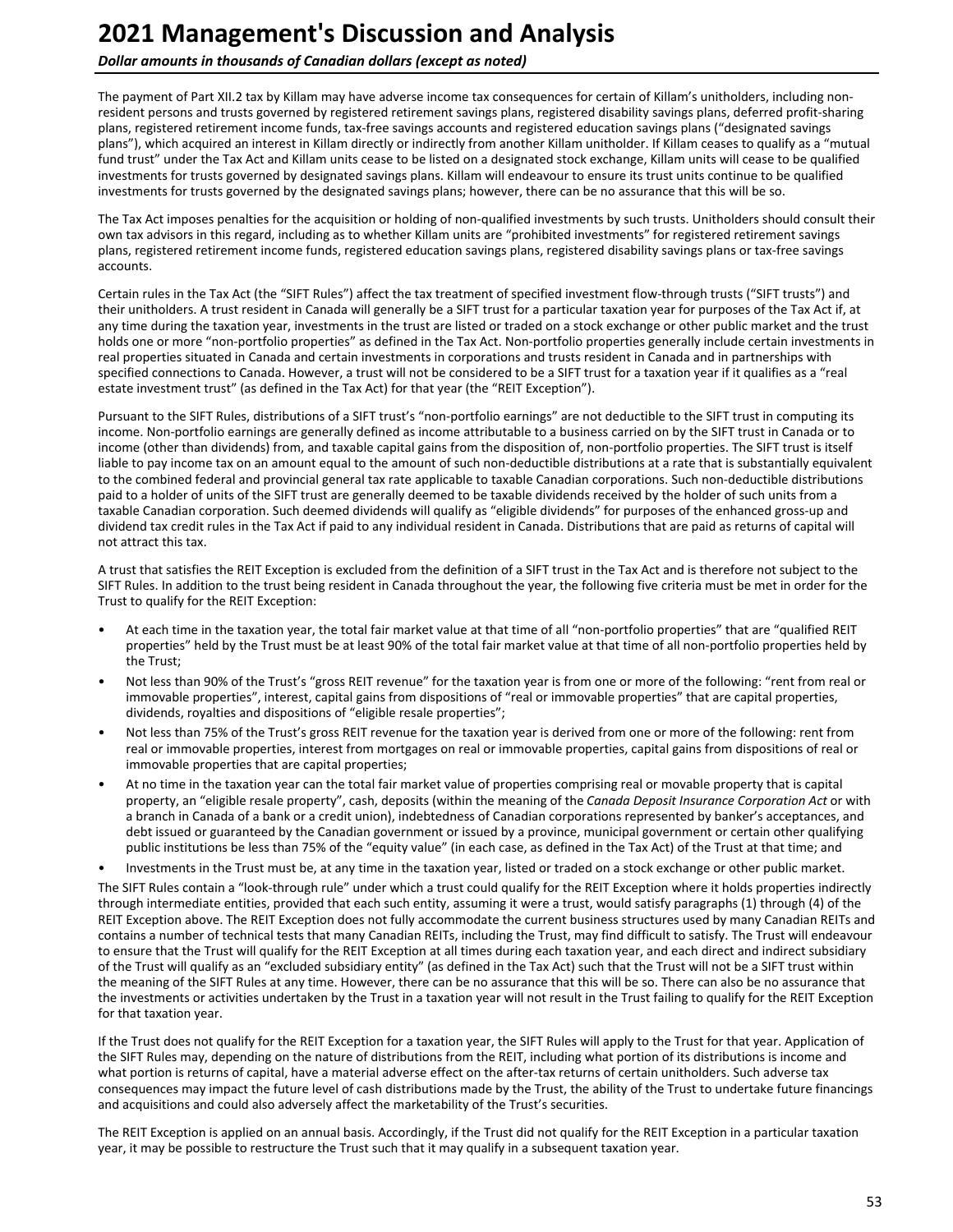### **Dollar amounts in thousands of Canadian dollars (except as noted)**

There can be no assurances, however, that the Trust will be able to restructure such that it will not be subject to the tax imposed by the SIFT Rules, or that any such restructuring, if implemented, would not result in material costs or other adverse consequences to the Trust and unitholders. The Trust intends to take such steps as are necessary to ensure that, to the extent possible, it qualifies for the REIT Exception and any negative effects of the SIFT Rules on the Trust and unitholders are minimized.

#### **Other Canadian Tax Matters**

There can be no assurance that Canadian federal income tax laws, the terms of the Canada-United States Income Tax Convention, or the administrative policies and assessing practices of the Canada Revenue Agency will not be changed in a manner that adversely affects the REIT or unitholders. Any such change could increase the amount of tax payable by the REIT or its affiliates and/or unitholders or could otherwise adversely affect unitholders by reducing the amount available to pay distributions or changing the tax treatment applicable to unitholders in respect of distributions. In structuring its affairs, the Trust consults with its tax and legal advisors and receives advice as to the optimal method in which to complete its business objectives while at the same time minimizing or deferring taxes, where possible. There is no guarantee that the relevant taxing authorities will not take a different view as to the ability of the Trust to utilize these strategies. It is possible that one or more taxing authorities may review these strategies and determine that tax should have been paid, in which case the Trust may be liable for such taxes.

#### **Competition for Real Property Investments**

Killam competes for suitable real property investments with individuals, corporations and institutions (both Canadian and foreign) that are presently seeking, or that may seek in the future, real property investments similar to those desired by Killam. Many of these investors will have greater financial resources than those of the Trust. An increase in the availability of investment funds, and an increase in interest of real property investments, would tend to increase competition for real property investments, thereby increasing purchase prices and reducing yields therefrom. In addition, Killam may require additional financing to complete future real property acquisitions, which may not be available on terms acceptable to Killam.

#### **Future Acquisitions of Real Property Investments**

Unitholders will have no advance opportunity to evaluate the merits and risks of any future acquisitions of real property investments made by Killam and will need to rely on the experience and judgment of Management. There can be no assurance that any such acquisitions will be successfully completed. Management and the Board will have responsibility for and substantial discretion in the making of such acquisitions. Therefore, the future profitability of Killam will depend upon the ability of Management to identify and complete commercially viable acquisitions.

#### **Zoning and Approval**

Future acquisitions and development projects may require zoning and other approvals from local government agencies. The process of obtaining such approvals may take months or years, and there can be no assurance that the necessary approvals for any particular project will be obtained. Holding costs accrue while regulatory approvals are being sought, and delays could render future acquisitions and developments uneconomical.

#### **Dependence on Key Personnel**

The success of Killam will be largely dependent upon the quality of its Management and personnel. Loss of the services of such persons, or the inability to attract personnel of equal ability, could adversely affect Killam's business operations and prospects.

#### **Market for Securities and Price Volatility**

There can be no assurance that an active trading market in Killam's securities will be sustained. In addition, the market price for Killam's securities could be subject to wide fluctuations. Factors such as announcements of quarterly variations in operating results, changes in interest rates, as well as market conditions in the industry, may have a significant impact on the market price of the securities of Killam. The stock market has from time to time experienced extreme price and volume fluctuations, which have often been unrelated to the operating performance of particular companies. At times, following periods of volatility in the market price of some companies' securities, securities litigation has been instituted against such companies. The institution of this type of litigation against Killam could result in substantial costs and a diversion of Management's attention and resources, which could harm the Trust's business and prospects.

#### **Co-ownership**

Killam has co-ownership of four properties (seven buildings), two development projects and two parcels of land for future development that are subject to joint control and are joint operations. Risks associated with co-ownership include the risk of non-payment for operating and capital costs from the partner, risk of inability to finance a property associated with a joint venture or limited partnership, and the risk of a partner selling their interest in the properties. If any such risks materialize it may have an adverse effect on Killam's business, financial condition or results of operations

#### **Ground Leases**

Four of Killam's properties, including 6101 South Street and Chapter House located in Halifax, Oceanic Camping located in Shediac, New Brunswick, and 1033 Queen Street West in Toronto, are subject to long-term ground leases in which the underlying land is owned by an arms-length third party and leased to Killam. Under the terms of the ground lease, Killam must pay rent for the use of the land and is generally responsible for all the costs and expenses associated with the building and improvements. Unless the lease term is extended, the land, together with all the improvements made, will revert to the owner of the land upon the expiration of the lease. The leases are scheduled to expire in 2040 (there is an option for a ten-year renewal), 2080, 2105 and 2059, respectively. The total ground lease payments for the year ended December 31, 2021, were \$0.3 million (December 31, 2020 - \$0.3 million).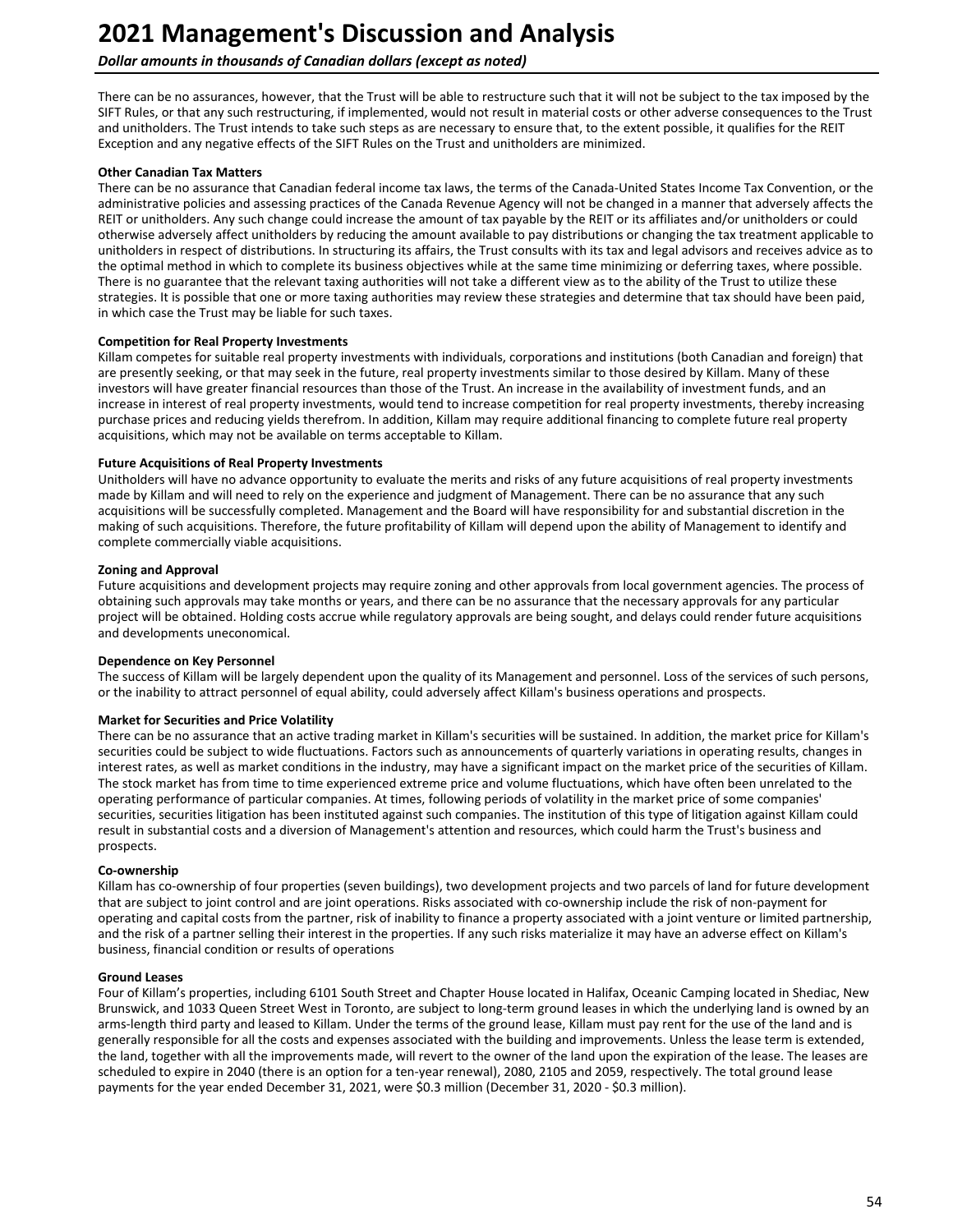<span id="page-54-0"></span>**Dollar amounts in thousands of Canadian dollars (except as noted)** 

#### **Climate Change and Environmental Laws**

Killam is exposed to physical climate change risk, including rising sea levels, natural disasters, and severe weather, such as heavy rain and flooding, high winds, wildfires, blizzards, ice storms and thunderstorms, that may cause damage to its investment properties. As weather becomes more erratic, damage to investment properties may result in increased restoration costs, loss of revenue in the event of business disruption, potential decrease in property values and increased costs to insure properties against climate-related risks. Physical and transitional climate-related risks are considered by the Trust as part of its ongoing risk management processes. The materiality of such risks varies among the business operations of Killam and the jurisdictions in which such operations are conducted. Despite the potential uncertainties and longer-time horizon associated with any such risks, the Trust considers the impacts of climate change related risks over the short, medium and long terms. In the long term, Killam plans to move towards operating its portfolio with net-zero carbon emissions to combat its impact on climate change.

In addition, environmental legislation and policies, which can change rapidly, have become increasingly important and generally more restrictive in recent years. Under various federal, provincial and local environmental laws, ordinances and regulations, Killam could be liable for the costs of removal or remediation of certain hazardous or toxic substances released on or in monitoring its properties or disposed of by or on behalf of Killam at other locations. The failure to remove, monitor or remediate any such substances, if any, may adversely affect Killam's ability to sell its real estate, or to borrow using such real estate as collateral, and could potentially also result in regulatory enforcement proceedings and/or private claims against Killam. Although Killam is not aware of any material noncompliance with environmental laws at any of its properties nor is it aware of any pending or threatened investigations or actions by environmental regulatory authorities in connection with any of its properties or any material pending or threatened claims relating to environmental conditions at its properties, no assurance can be given that environmental laws will not result in significant liability to Killam in the future or otherwise adversely affect Killam's business, financial condition or results of operations.

#### **ESG Targets and Commitments**

Killam has announced certain targets and ambitions relating to ESG, to achieve these goals and to respond to changing market demand, Killam may incur additional costs and invest in new technologies. It is possible that the return on these investments may be less than Killam expects, which may have an adverse effect on its business, financial condition and reputation. Generally speaking, Killam's ability to meet its targets depends significantly on Killam's ability to execute its current business strategy, related milestones and schedules, each of which can be impacted by the numerous risks and uncertainties associated with our business and the industries in which it operates, as outlined in the other risk factors described in this MD&A.

Killam recognizes that investors and stakeholders increasingly compare companies based on ESG-related performance. Failure by Killam to achieve its ESG targets, or a perception among key stakeholders that our ESG targets are insufficient, could adversely affect, among other things, Killam's cost of capital, reputation and ability to attract capital.

There is also a risk that some or all of the expected benefits and opportunities of achieving the various ESG targets may fail to materialize, may cost more to achieve or may not occur within the anticipated time periods. In addition, there are risks that the actions taken by Killam in implementing targets and ambitions relating to ESG may have a negative impact on its existing business and operations and increase capital expenditures, which could have a negative impact on Killam's business, financial condition, results of operations and cash flows.

#### Legal Rights Normally Associated with the Ownership of Shares of a Corporation

As holders of units, unitholders do not have all of the statutory rights normally associated with ownership of shares of a company including, for example, the right to bring "oppression" or "derivative" actions against the Trust. The units are not "deposits" within the meaning of the *Canada Deposit Insurance Corporation Act* and are not insured under the provisions of that Act or any other legislation. Furthermore, the Trust is not a trust company and, accordingly, is not registered under any trust and loan company legislation, as it does not carry on or intend to carry on the business of a trust company.

# **Critical Accounting Policies and Significant Accounting Judgments, Estimates and Assumptions**

#### **Critical Judgments in Applying Accounting Policies**

The following are the critical judgments, apart from those involving estimations (see Key Accounting Estimates and Assumptions below) that have been made in applying the Trust's accounting policies and that have the most significant effect on the reported amounts in the consolidated financial statements:

#### (i) Income taxes

The Trust applies judgment in determining the tax rates applicable to its corporate subsidiaries and identifying the temporary differences in each of such legal subsidiaries in respect of which deferred income taxes are recognized. Deferred taxes related to temporary differences arising from its corporate subsidiaries are measured based on the tax rates that are expected to apply in the year when the asset is realized or the liability is settled. Temporary differences are differences that are expected to reverse in the future and arise from differences between accounting and tax asset values.

#### (ii) Investment property and internal capital program

The Trust's accounting policy relating to investment properties is described in note 2(G). In applying this policy, judgment is applied in determining the extent and frequency of utilizing independent, third-party appraisals to measure the fair value of the Trust's investment properties.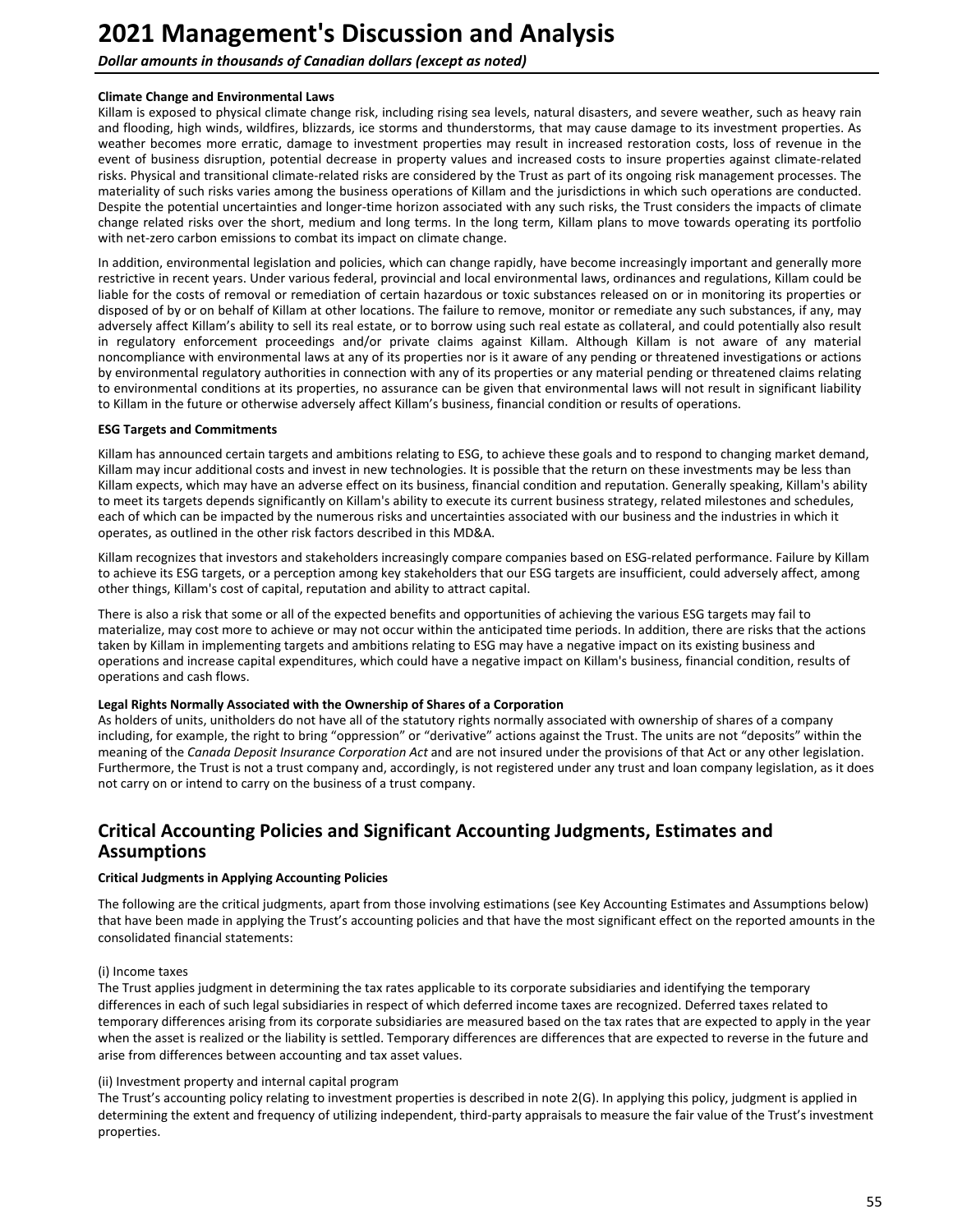## <span id="page-55-0"></span>**Dollar amounts in thousands of Canadian dollars (except as noted)**

Additionally, judgment is applied in determining the appropriate classes of investment properties in order to measure fair value. The Trust also undertakes internal capital improvements and upgrades. Such work is specifically identified, and the Trust applies judgment in the estimated amount of directly attributable salaries to be allocated to capital improvements and upgrades of its investment properties. 

#### (iii) Financial instruments

The Trust's accounting policies relating to financial instruments are described in note 2(M). Critical judgments inherent in these policies related to applying the criteria set out in IFRS 9 and IAS 32 to determine the appropriate recognition model, i.e. FVTPL, etc., assess the effectiveness of hedging relationships and determine the identification of embedded derivatives, if any, that are subject to fair value measurement. 

#### (iv) Basis of consolidation

The consolidated financial statements of the Trust include the accounts of Killam and its wholly owned subsidiaries, as well as entities over which the Trust exercises control on a basis other than ownership of voting interest within the scope of IFRS 10, *Consolidated* Financial Statements. Judgment is applied in determining if an entity meets the criteria of control as defined in the accounting standard.

#### (v) Revenue recognition

The Trust applies judgment about the nature, amount, timing and uncertainty of revenue and cash flows arising from a contract with a customer. The Trust concluded that revenue for property management and ancillary services is to be recognized over time because the tenant simultaneously receives and consumes the benefits provided by the Trust. Rents charged to tenants are generally charged on a gross basis, inclusive of property management and ancillary services. If a contract is identified as containing more than one performance obligation, the Trust allocates the total transaction price to each performance obligation in an amount based on an expected cost plus a margin approach.

#### **Key Accounting Estimates and Assumptions**

The following are the key assumptions concerning the future and other key sources of estimation uncertainty at the end of the reporting period that have a significant risk of causing a material adjustment to the carrying amounts of assets and liabilities within the next financial year. Actual results could differ from estimates.

#### (i) Valuation of investment properties

The choice of valuation method and the critical estimates and assumptions underlying the fair value determination of investment properties are set out in note 5. Significant estimates used in determining the fair value of the Trust's investment properties include capitalization rates and stabilized net operating income used in the overall capitalization rate valuation method. A change to any one of these inputs could significantly alter the fair value of an investment property. Please refer to note 5 for sensitivity analysis.

IPUC and land held for development are also valued at fair value, except if such values cannot be reliably determined. In the case when fair value cannot be reliably determined, such property is recorded at cost.

#### (ii) Deferred unit-based compensation

The compensation costs relating to deferred unit-based compensation are based on estimates of how many deferred units will be awarded, how many will actually vest and be exercised, as well as valuation models, which by their nature are subject to measurement uncertainty. 

#### (iii) Deferred taxes

The amount of the temporary differences between the accounting carrying value of the Trust's assets and liabilities held in various corporate subsidiaries versus the tax bases of those assets and liabilities, and the tax rates at which the differences will be realized are outlined in note 22.

# **Future Accounting Policy Changes**

The following new or amended accounting standards under IFRS have been issued or revised by the IASB; however, they are not yet effective and, as such, have not been applied to the consolidated financial statements.

#### Amendments to IAS 1, Presentation of Financial Statements, Amendments to Classification of Liabilities as Current or Non-Current

In January 2020, the IASB issued amendments to IAS 1 to specify the requirements for classifying liabilities as current or non-current. The amendments clarify the definition of a right to defer settlement and specify that the conditions which exist at the end of the reporting period are those which will be used to determine if a right to defer settlement of a liability exists.

The amendments are effective for annual periods beginning on or after January 1, 2023. The amendments must be applied retrospectively in accordance with IAS 8 *Accounting Policies, Changes in Accounting Estimates and Errors*. Earlier application is permitted. Killam is in the process of assessing the impact the amendments may have on future financial statements and plans to adopt the new standard retrospectively on the required effective date.